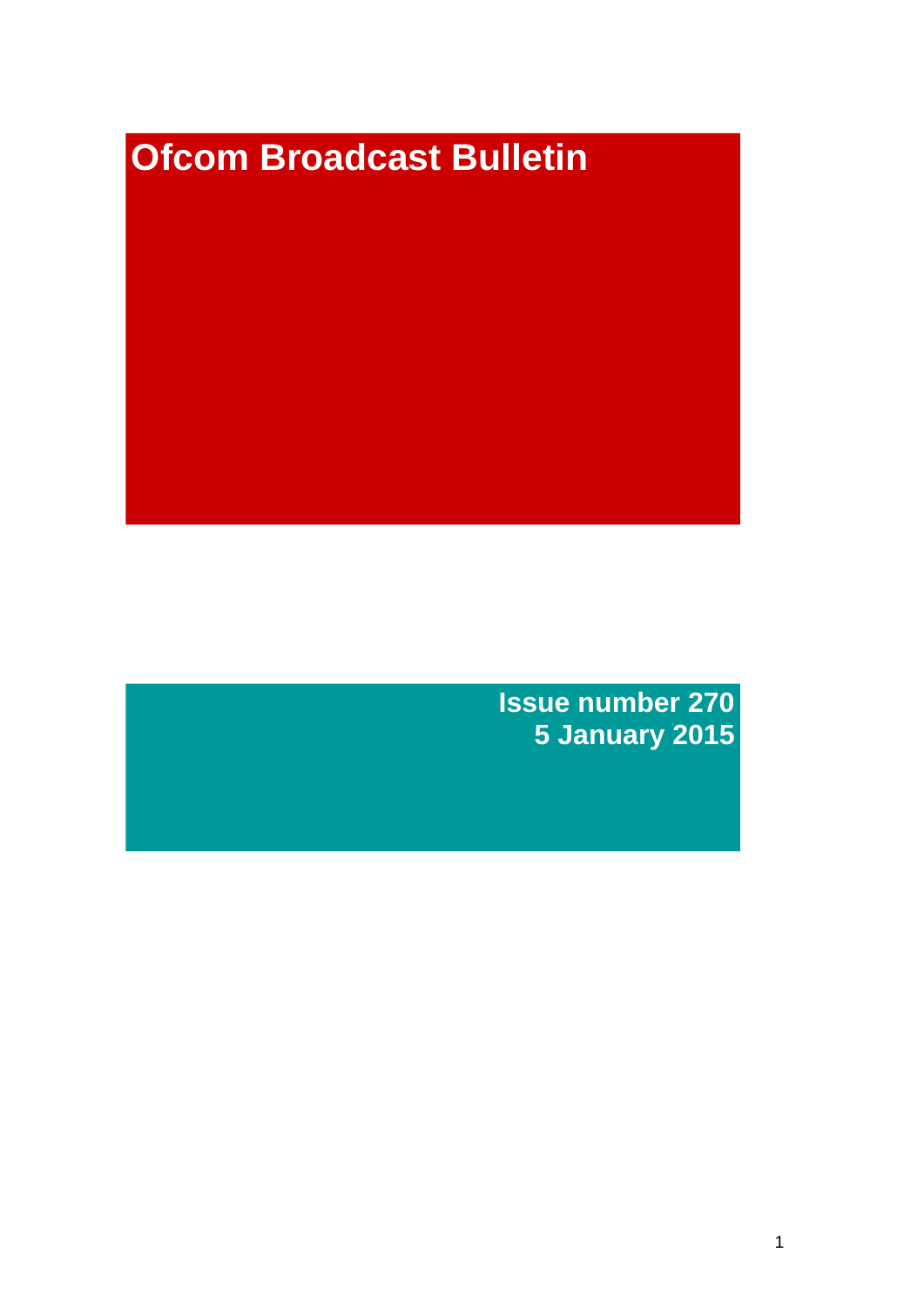# **Contents**

| Introduction                                                                                                                                                                                                                    | 3  |
|---------------------------------------------------------------------------------------------------------------------------------------------------------------------------------------------------------------------------------|----|
| <b>Standards</b>                                                                                                                                                                                                                |    |
| In Breach                                                                                                                                                                                                                       |    |
| Wanted<br>Resonance FM, 16 September 2014, 14:00<br>and 18 September 2014, 10:00                                                                                                                                                | 5  |
| <b>Oh Messy Life</b><br>Sheffield Live TV, 14 October 2014, 20:30                                                                                                                                                               | 13 |
| <b>Resolved</b>                                                                                                                                                                                                                 |    |
| <b>BBC News</b><br>BBC News Channel, 17 July 2014, 17:40                                                                                                                                                                        | 15 |
| <b>Broadcast Licence Conditions</b>                                                                                                                                                                                             |    |
| In Breach                                                                                                                                                                                                                       |    |
| <b>Production of recordings</b><br>DM News Plus, various dates and times                                                                                                                                                        | 18 |
| <b>Fairness and Privacy</b>                                                                                                                                                                                                     |    |
| <b>Upheld</b>                                                                                                                                                                                                                   |    |
| <b>Complaint by Miss Samina Bilal</b><br>Khara Sach, ARY News, 13 November 2013;<br>ARY News Bulletins and News Programmes 18:00 to 23:00,<br>ARY News, 13 November 2013; and<br>On Screen Captions, ARY News, 13 November 2013 | 22 |
| Not Upheld                                                                                                                                                                                                                      |    |
| <b>Complaint by Mrs Diane Ash-Smith</b><br>ITV News Meridian, ITV, 12 September 2013                                                                                                                                            | 40 |
| <b>Investigations Not in Breach</b>                                                                                                                                                                                             | 48 |
| <b>Complaints Assessed, Not Investigated</b>                                                                                                                                                                                    | 49 |
| <b>Investigations List</b>                                                                                                                                                                                                      | 61 |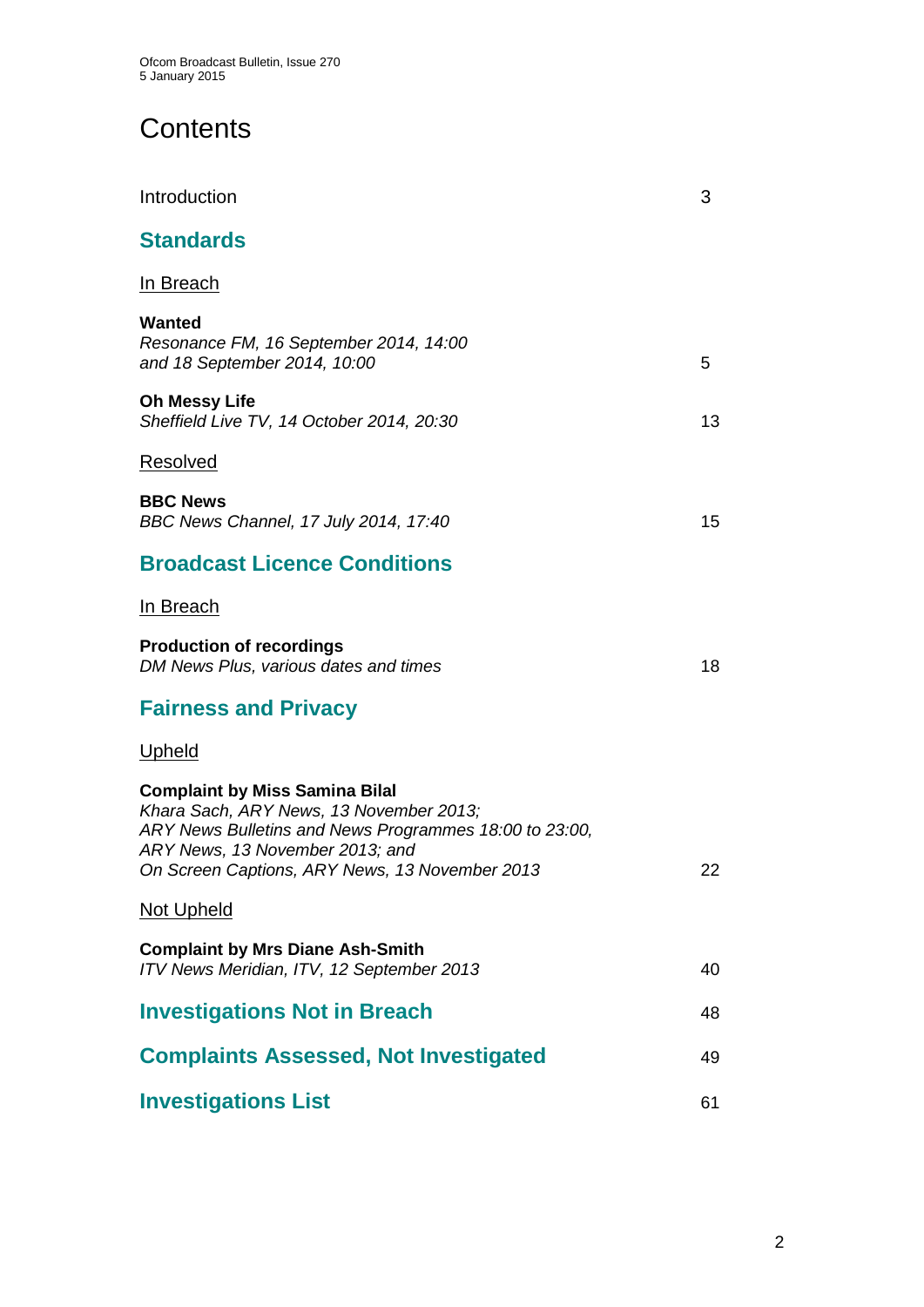# **Introduction**

Under the Communications Act 2003 ("the Act"), Ofcom has a duty to set standards for broadcast content as appear to it best calculated to secure the standards objectives<sup>1</sup>. Ofcom must include these standards in a code or codes. These are listed below. Ofcom also has a duty to secure that every provider of a notifiable On Demand Programme Services ("ODPS") complies with certain standards requirements as set out in the  $Act<sup>2</sup>$ .

The Broadcast Bulletin reports on the outcome of investigations into alleged breaches of those Ofcom codes below, as well as licence conditions with which broadcasters regulated by Ofcom are required to comply. We also report on the outcome of ODPS sanctions referrals made by ATVOD and the ASA on the basis of their rules and guidance for ODPS. These Codes, rules and guidance documents include:

- a) [Ofcom's Broadcasting Code](http://stakeholders.ofcom.org.uk/broadcasting/broadcast-codes/broadcast-code/) ("the Code").
- b) the [Code on the Scheduling of Television Advertising](http://stakeholders.ofcom.org.uk/broadcasting/broadcast-codes/advert-code/) ("COSTA") which contains rules on how much advertising and teleshopping may be scheduled in programmes, how many breaks are allowed and when they may be taken.
- c) certain sections of the [BCAP Code: the UK Code of Broadcast Advertising,](http://www.bcap.org.uk/Advertising-Codes/Broadcast-HTML.aspx) which relate to those areas of the BCAP Code for which Ofcom retains regulatory responsibility. These include:
	- the prohibition on 'political' advertising:
	- sponsorship and product placement on television (see Rules 9.13, 9.16 and 9.17 of the Code) and all commercial communications in radio programming (see Rules 10.6 to 10.8 of the Code);
	- 'participation TV' advertising. This includes long-form advertising predicated on premium rate telephone services – most notably chat (including 'adult' chat), 'psychic' readings and dedicated quiz TV (Call TV quiz services). Ofcom is also responsible for regulating gambling, dating and 'message board' material where these are broadcast as advertising<sup>3</sup>.
- d) other licence conditions which broadcasters must comply with, such as requirements to pay fees and submit information which enables Ofcom to carry out its statutory duties. Further information can be found on Ofcom's website for [television](http://licensing.ofcom.org.uk/tv-broadcast-licences/) and [radio](http://licensing.ofcom.org.uk/radio-broadcast-licensing/) licences.
- e) rules and guidance for both [editorial content and advertising content on ODPS.](http://www.atvod.co.uk/uploads/files/ATVOD_Rules_and_Guidance_Ed_2.0_May_2012.pdf) Ofcom considers sanctions in relation to ODPS on referral by the Authority for Television On-Demand ("ATVOD") or the Advertising Standards Authority ("ASA"), co-regulators of ODPS for editorial content and advertising respectively, or may do so as a concurrent regulator.

[Other codes and requirements](http://stakeholders.ofcom.org.uk/broadcasting/broadcast-codes/) may also apply to broadcasters and ODPS, depending on their circumstances. These include the Code on Television Access Services (which sets out how much subtitling, signing and audio description relevant

<sup>1</sup>  $1$  The relevant legislation is set out in detail in Annex 1 of the Code.

 $2$  The relevant legislation can be found at Part 4A of the Act.

 $3$  BCAP and ASA continue to regulate conventional teleshopping content and spot advertising for these types of services where it is permitted. Ofcom remains responsible for statutory sanctions in all advertising cases.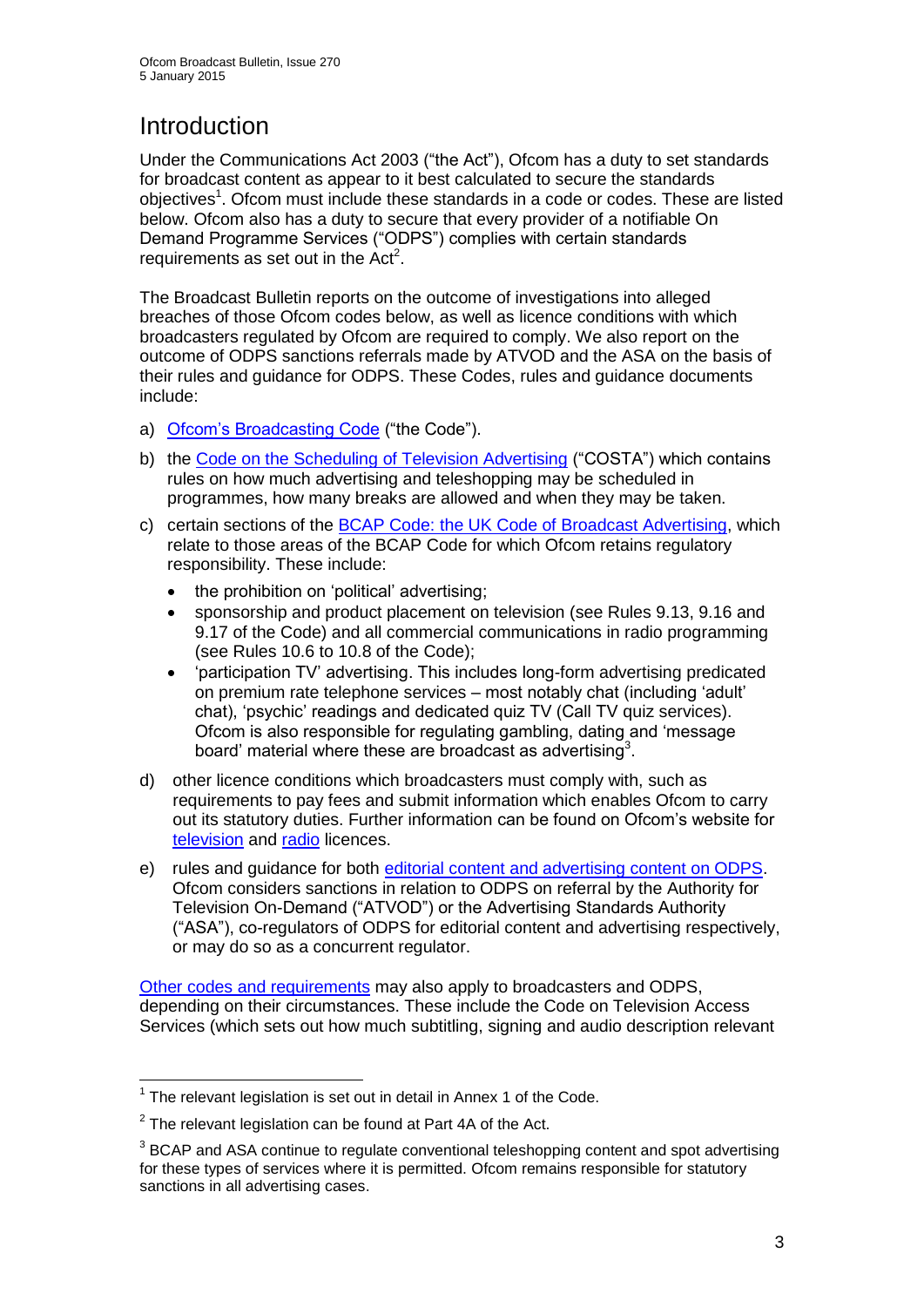licensees must provide), the Code on Electronic Programme Guides, the Code on Listed Events, and the Cross Promotion Code.

**It is Ofcom's policy to describe fully the content in television, radio and on demand content. Some of the language and descriptions used in Ofcom's Broadcast Bulletin may therefore cause offence.**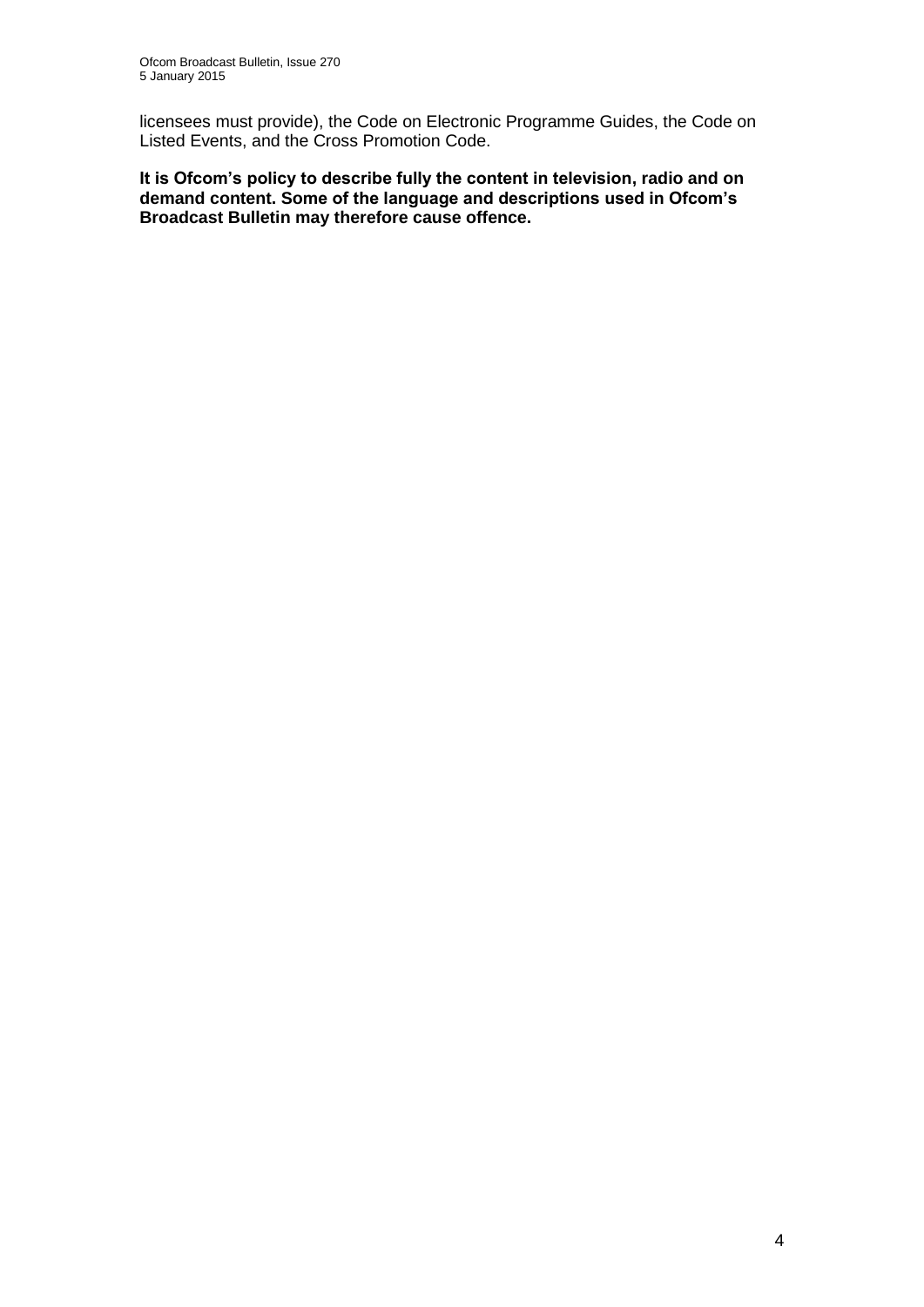# **Standards cases**

## **In Breach**

## **Wanted**

*Resonance FM, 16 September 2014, 14:00 and 18 September 2014, 10:00*

## **Introduction**

1

Resonance FM is a community radio station serving central London. The licence for Resonance FM is held by London Musicians' Collective Limited ("LMCL" or "the Licensee").

A complainant alerted Ofcom to the broadcast of this music programme on 18 September 2014. The complainant objected to the presenter stating his support for Scottish independence while polls were open<sup>1</sup> for the Scottish Independence Referendum.

On assessing this content, we noted that this programme was originally broadcast on 16 September 2014 and then repeated two days later. We also noted that the presenter introduced the programme as follows:

*"Today the subject is Scotland. Is Scotland wanted? Are we better together? Will Scotland decide to go independent on Thursday evening, Friday, I believe the results will be in at 10 o'clock. So today, we're going to play an hour of great Scottish rock".*

During the remainder of this 60 minute programme, the presenter played a number of music tracks by Scottish artists. We noted that in the gaps between songs, the presenter made a number of statements, including the following:

*"'Wanted' today is playing Scottish songs. Scottish songs. An hour of Scottish songs in the wake of the election coming up. I think it's going to go 'Yes', and we're going to celebrate this great, glorious fact that Scotland will be part of a great, federal Europe. We will all be together, as we live in a global economy. We're all interdependent on one another. It's just Scotland saying: 'Look, this is what we've got to offer'. What Scotland has to offer is a hell of a lot of damn good music. It always has".* 

*"It's looking like, I think, that Scotland will go independent. Independent within a wider Europe. We'll all stay friends and we'll continue to make great music, whisky and cheese and culture and art, and come to Scotland, it's a great country".*

\*\*\*\*

*\*\*\*\**

*"If you're listening on Thursday, it is the day of the election. What will it be? Will it be 'Yes', or will it be Better Together? Apparently last night in Trafalgar Square, there was a big campaign under the guise called 'Better Together'. Eddie Izzard, Al Murray Pub Landlord and Sir Bob Geldof got up on stage to persuade Londoners that Scotland was better as part of the United Kingdom. Well that'll do* 

 $1$  On 18 September 2014, polling stations were open between 07:00 and 22:00.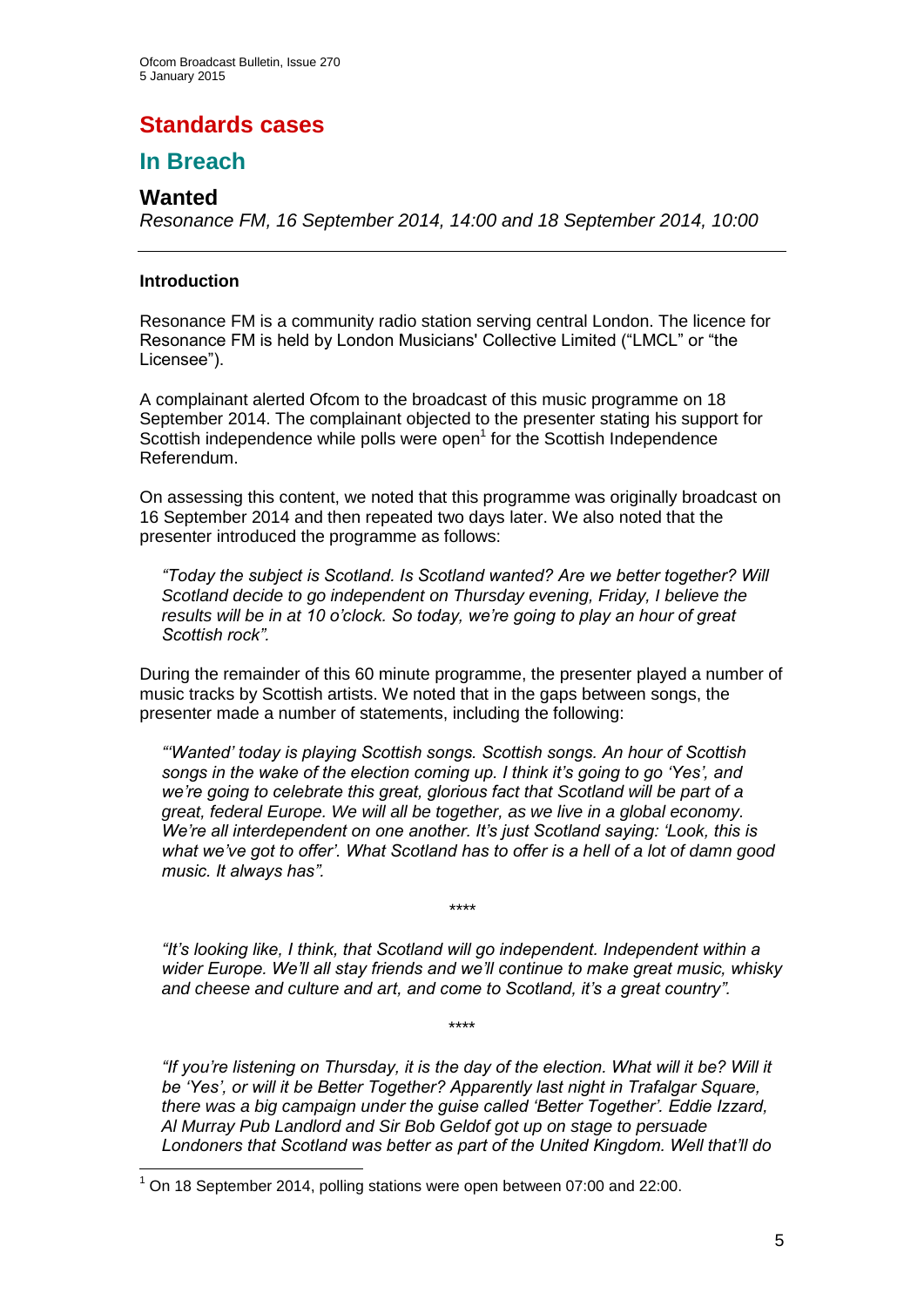*it, won't it? Not! A bit like sending 58 Scottish MPs to Glasgow thinking that that might make Scotland vote 'No'. You know, it's a bit like when you're a child and somebody puts some sweets in front of you and says, 'Don't eat them, don't touch them'. And the opposite effect is true. That is what is gonna happen: Cameron going up to Scotland is having the opposite effect. He has forgotten there hasn't been a Scottish Tory MP in Scotland for a very long time. Although, I think there might be one now, that's one in the whole country. Therein lies a thought".*

*"People have been asking me, 'Henry, how do you think it's going to be if Scotland goes independent?' And my reply is, 'I think it will be perfect'".*

*\*\*\*\**

Rule 6.1 of the Code requires that programmes dealing with referendums must comply with the due impartiality rules set out in Section Five of the Code. In addition, Rules 6.3 to 6.7 of the Code apply to programmes broadcast during the designated period running up to the date of referendums in the UK known as the 'referendum period<sup>2</sup>. Section Six of the Code under the heading 'Meaning of "referendum"' makes clear that for the purpose of this section: "a referendum include...includes a UK-wide, national or regional referendum but does not extend to a local referendum".

Ofcom considered that these two broadcasts of this edition of *Wanted* raised issues warranting investigation under the following rules of the Code:

Rule 6.1: "The rules in Section Five...apply to the coverage of elections and referendums".

Section Five of the Code in turn makes clear that Rule 5.13 applies to "local radio services (including community radio services)".

Rule 5.13: "Broadcasters should not give undue prominence to the views and opinions of particular persons or bodies on matters of political or industrial controversy and matters relating to current public policy in all the programmes included in any service…taken as a whole".

In addition we considered that the broadcast of this edition of *Wanted* on 18 September 2014 raised issues warranting investigation under Rule 6.4 of the Code:

"Discussion and analysis of election and referendum issues must finish when the poll opens. (This refers to the opening of actual polling stations. This rule does not apply to any poll conducted entirely by post)."

We therefore also asked LMCL how that broadcast had complied with the above rules.

## **Response**

1

The Licensee apologised for what it accepted was a breach of Rule 6.4 of the Code, and expressed its regret and "dismay" for the broadcast of the programme on 18 September 2014, when polls were open for the Scottish Independence Referendum. It considered that this broadcast was: "a serious mistake". It said that the repeated

 $2$  In the case of the 2014 Scottish Independence Referendum, the 'referendum period' ran from 30 May 2014 to the close of polling (i.e. 22:00) on 18 September 2014.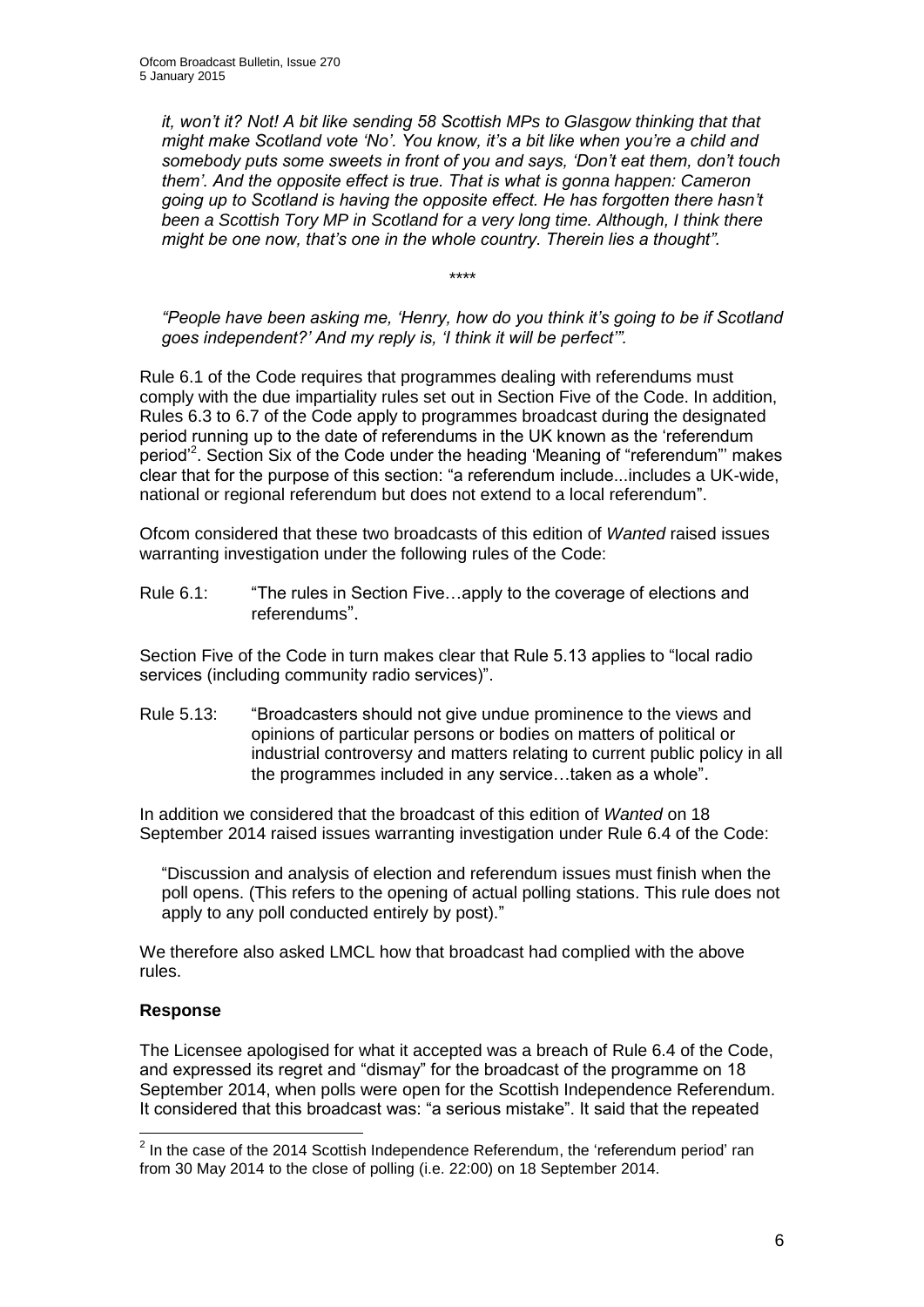transmission was "due to an oversight which necessarily has no bearing on the problematic and transgressive content of the original transmission".

LMCL explained that it "had not intended any coverage of this referendum…it being beyond the scope of its localised community broadcasts". Therefore the *Wanted* programme in this respect "was an anomaly". The Licensee considered that this edition of *Wanted* was: "light-hearted rather than mocking and celebratory in tone rather than coercive in intention". It acknowledged that one of the presenter's statements<sup>3</sup> was: "biased, even if it quantitatively acknowledge[d] the No campaign by reference to its celebrity supporters". However, LMCL said that the presenter's final statement<sup>4</sup> had to be seen in context. In its view the presenter was: "clumsily offering what [was] intended as a humorous lead into the well known Scottish pop song 'Perfect' by Fairground Attraction, yet reaffirming the presenter's bias". In summary, though, the Licensee accepted that "jocularity is no excuse for partial and one-sided discourse".

In relation to Rule 5.13, LMCL stated its belief that it had not breached this rule by arguing that Resonance FM as a whole was "not characterised by any significant imbalance of views"; nor were the two transmissions of the programme *Wanted* in this case "typical of a generalised bias in our output". It added that: "All programming on our service dealing with the issues under discussion within a period of a week either side of the Scottish Referendum (which period could be taken as representative) was otherwise presented with due accuracy and due impartiality".

The Licensee said that it "offers a wide range of opinion and perspectives" and that it had broadcast an "hour long political discussion" called *Novara*, on 19 September 2014 "looking at a wide range of positions that fully articulated the 'Yes' and 'No' views" in the Scottish Independence Referendum, in a "nuanced, intelligent and balanced manner". Although acknowledging that the edition of *Novara* was broadcast after the end of the referendum period, the Licensee argued that the broadcast of this programme was "indicative of an absence of significant imbalance" of views about the Scottish Independence Referendum.

LMCL argued that *Wanted* was "one of over one hundred broadcasts that week (each broadcast being repeated once), so stands in relation to the bulk of our platform's content as a singular, modest and fugitive articulation of an idiosyncratic and personal viewpoint…We do not think our service as a whole articulates undue prominence to any single view (either in relation to the Scottish Referendum, or in relation to any other politically significant position)".

 3 The presenter said: *"If you're listening on Thursday, it is the day of the election. What will it be? Will it be 'Yes', or will it be Better Together? Apparently last night in Trafalgar Square, there was a big campaign under the guise called 'Better Together'. Eddie Izzard, Al Murray Pub Landlord and Sir Bob Geldof got up on stage to persuade Londoners that Scotland was better as part of the United Kingdom. Well that'll do it, won't it? Not! A bit like sending 58 Scottish MPs to Glasgow thinking that that might make Scotland vote 'No'. You know, it's a bit like when you're a child and somebody puts some sweets in front of you and says, 'Don't eat them, don't touch them'. And the opposite effect is true. That is what is gonna happen: Cameron going up to Scotland is having the opposite effect. He has forgotten there hasn't been a Scottish Tory MP in Scotland for a very long time. Although, I think there might be one now, that's one in the whole country. Therein lies a thought".*

<sup>4</sup> The presenter said: *""People have been asking me, 'Henry, how do you think it's going to be if Scotland goes independent?' And my reply is, 'I think it will be perfect'".*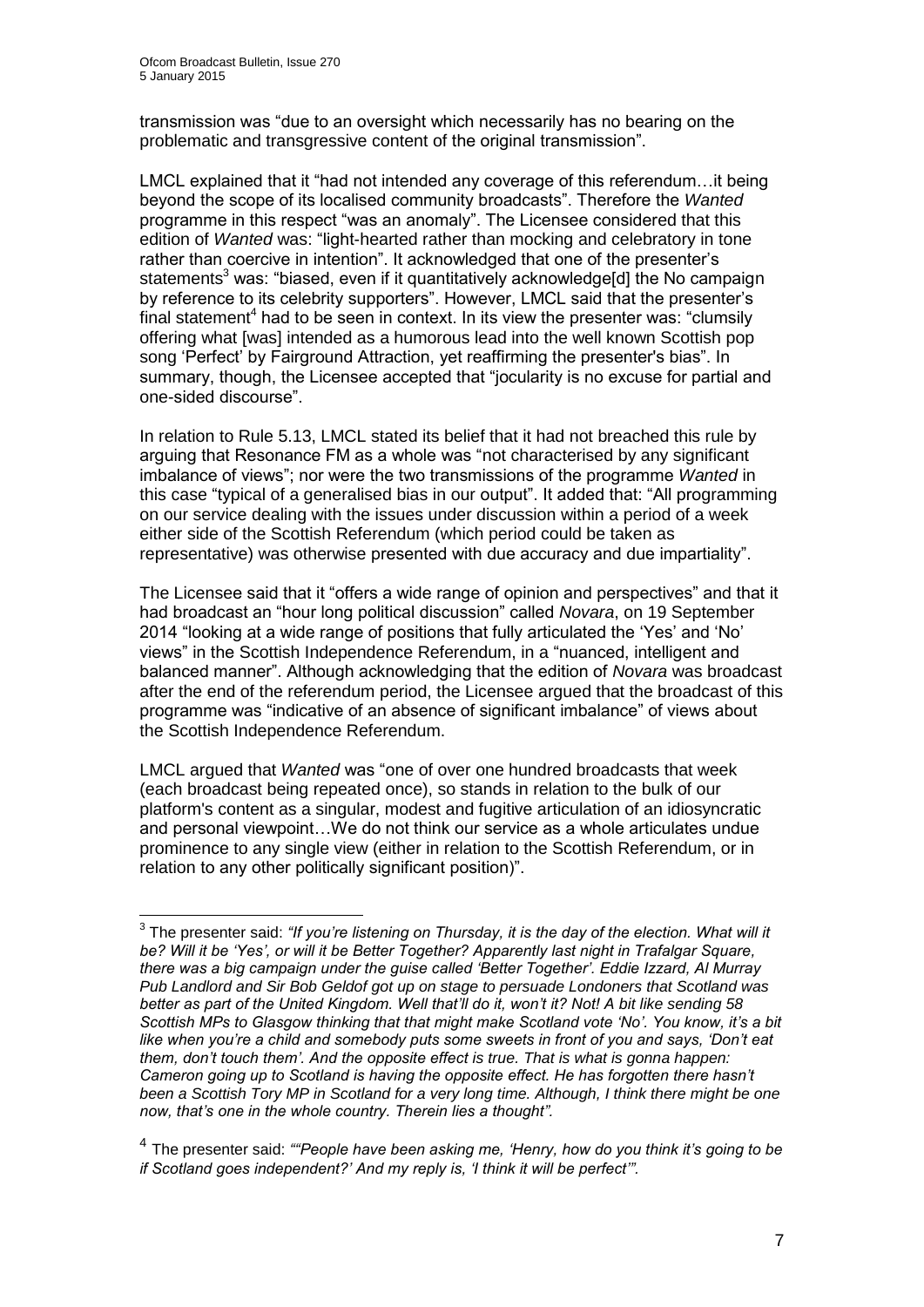In conclusion, LMCL said that during the week in which the two transmissions of *Wanted* had taken place, it was "short of two members of staff and training a newly appointed assistant", and therefore it was taking steps to ensure such incidents do not happen again. As a result of this case, the Licensee said that it had reiterated to its presenters, in writing and through "formal meetings", the importance of observing the Code rules, particularly with regard to due impartiality and electoral matters.

## **Decision**

Under the Communications Act 2003 ("the Act"), Ofcom has a statutory duty to set standards for broadcast content as appear to it best calculated to secure the standards objectives, one of which is that the special impartiality requirements set out in section 320 of the Act are complied with. This objective is reflected in Section Five of the Code. Section Six of the Code sets out the particular rules that apply at the time of referendums.

When applying the requirement to preserve due impartiality, Ofcom recognises the importance of the right to freedom of expression, as contained in Article 10 of the European Convention on Human Rights. This provides for the broadcaster's and audience's right to freedom of expression, which encompasses the right to hold opinions and to receive and impart information and ideas without undue interference by public authority. However, UK legislation requires broadcasters to preserve due impartiality on major matters of political controversy. This requirement is considered to be particularly important at the time of referendums and elections. Broadcasters in covering referendum and election issues must ensure that, during referendum and election periods, they preserve due impartiality.

Ofcom's Guidance to Section Six (Elections and Referendums) of the Code ("the Guidance")<sup>5</sup> states that there is no obligation on broadcasters to provide any referendum coverage. However, if broadcasters choose to cover referendum campaigns, they must comply with the rules set out in Section Six of the Code. These rules apply, even if as in this case a broadcaster has not intended to cover the Scottish Independence Referendum.

## Rules 6.1 (with reference to Rule 5.13)

Rule 6.1 states: "The rules in Section Five, in particular the rules relating to matters of major political or industrial controversy and major matters relating to current public policy, apply to the coverage of elections and referendums".

Section Five makes clear that the relevant "due impartiality" rule as regards referendums is Rule 5.13. This states that local radio services, including community radio stations: "…should not give undue prominence to the views and opinions of particular persons or bodies on matters of political or industrial controversy and matters relating to current public policy in all the programmes included in any service…taken as a whole".

In this case, a programme was broadcast on 16 September 2014, two days before the end of the referendum period (as defined by Section Six of the Code) for the Scottish Independence Referendum. Although the programme was a music programme where the presenter played a number of music tracks by Scottish artists, we noted that in the gaps between songs, he made a number of statements which

 5 See<http://stakeholders.ofcom.org.uk/binaries/broadcast/guidance/831193/section6.pdf>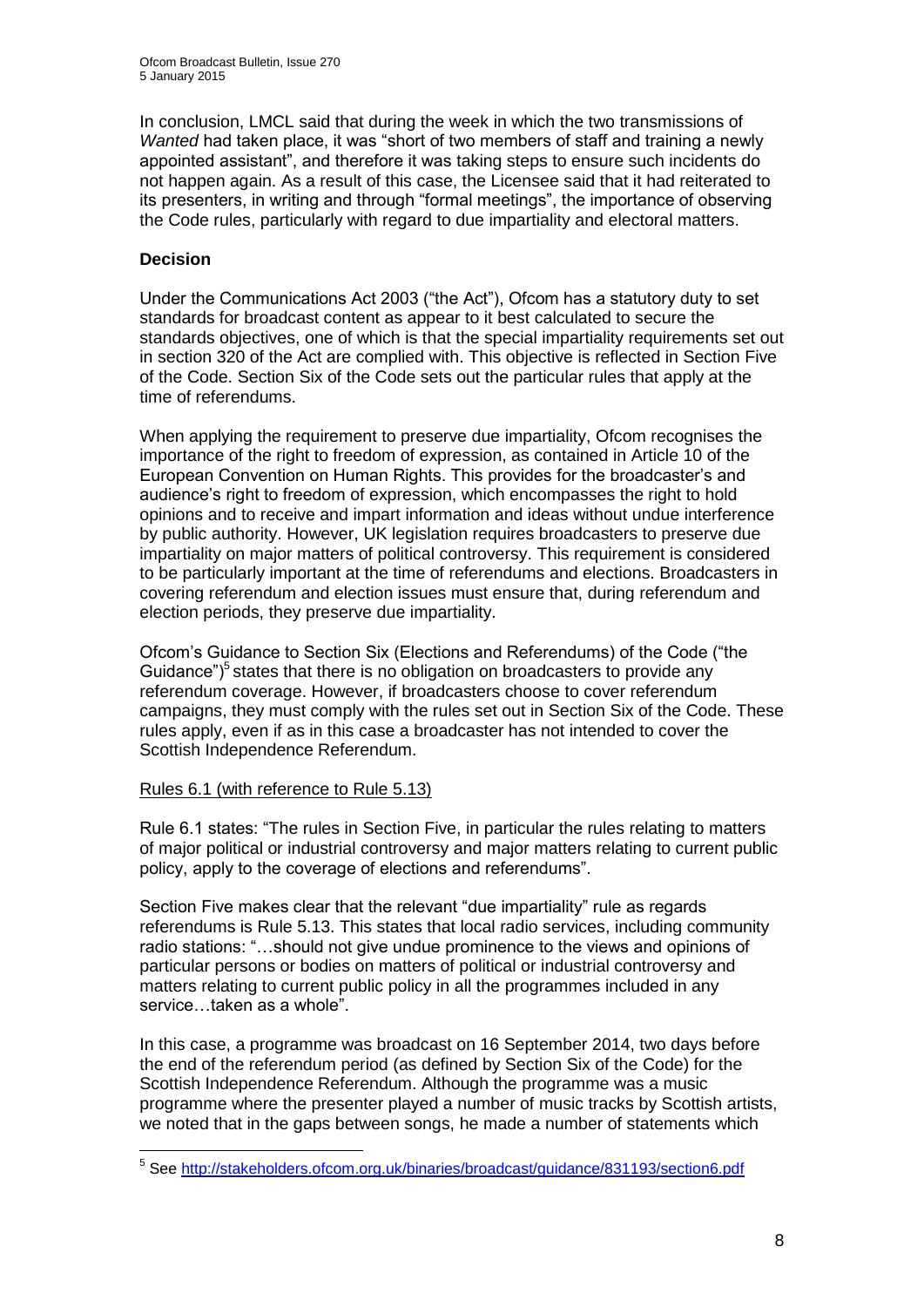either predicted the result of the referendum, expressed support for the 'Yes' campaign in that referendum, or criticised the 'No' campaign. For example, the presenter said *"I think, that Scotland will go independent. Independent within a wider Europe"*, and he also criticised the tactics of the 'No' campaign, such as *"*[David] *Cameron going up to Scotland"* to campaign for a 'No' vote.

We noted the Licensee's statements that the programme was "light-hearted rather than mocking and celebratory in tone rather than coercive in intention" but that "jocularity is no excuse for partial and one-sided discourse". However, we considered that, even though this was a radio music programme, the various statements made by the presenter were clearly intended as serious statements that took a particular and partial position on the Scottish Independence Referendum, during the referendum period. We took into account LMCL's argument that even though one of the presenter's statements $6$  was "biased" this statement "quantitatively acknowledge[d] the No campaign by reference to its celebrity supporters". We disagreed. Although the presenter made reference to high-profile 'No' campaigners, he immediately cast doubt on the efficacy of those campaigners' efforts:

*"Apparently last night in Trafalgar Square, there was a big campaign under the guise called 'Better Together'. Eddie Izzard, Al Murray Pub Landlord and Sir Bob Geldof got up on stage to persuade Londoners that Scotland was better as part of the United Kingdom. Well that'll do it, won't it? Not!...".*

We considered that by dismissing or denigrating the views of leading 'No' campaigners in the way that he did, the presenter was including them in this programme simply as a means of putting forward his own views.

Under Rule 6.1, the Licensee was obliged to comply with the relevant rules in Section Five in relation to any broadcast statements about the referendum. Unlike many other licensees, which are required to demonstrate due impartiality in their coverage of controversial matters either within a programme or over a series of programmes<sup>7</sup>, community radio services like Resonance FM and other non-national radio stations are afforded greater flexibility under Rule 5.13. What constitutes "undue prominence" under Rule 5.13 will depend on all the circumstances, including whether a programme is broadcast during a referendum or election period.

The Code and relevant Guidance<sup>8</sup> makes clear that, for Rule 5.13 to be breached, Ofcom must be satisfied that:

- there has been a *significant* imbalance of views and opinions on a matter of political or industrial controversy and/or a matter relating to current public policy;
- the relevant views and opinions given prominence in this way are those of particular persons or bodies; and

 6 See footnote 3.

 $7$  For example, Rule 5.5 states that "due impartiality on matters of political and industrial controversy and matters relating to current public policy must be preserved on the part of any person providing a service… This may be achieved within a programme or over a series of programmes taken as a whole".

<sup>&</sup>lt;sup>8</sup> See<http://stakeholders.ofcom.org.uk/binaries/broadcast/guidance/831193/section5.pdf>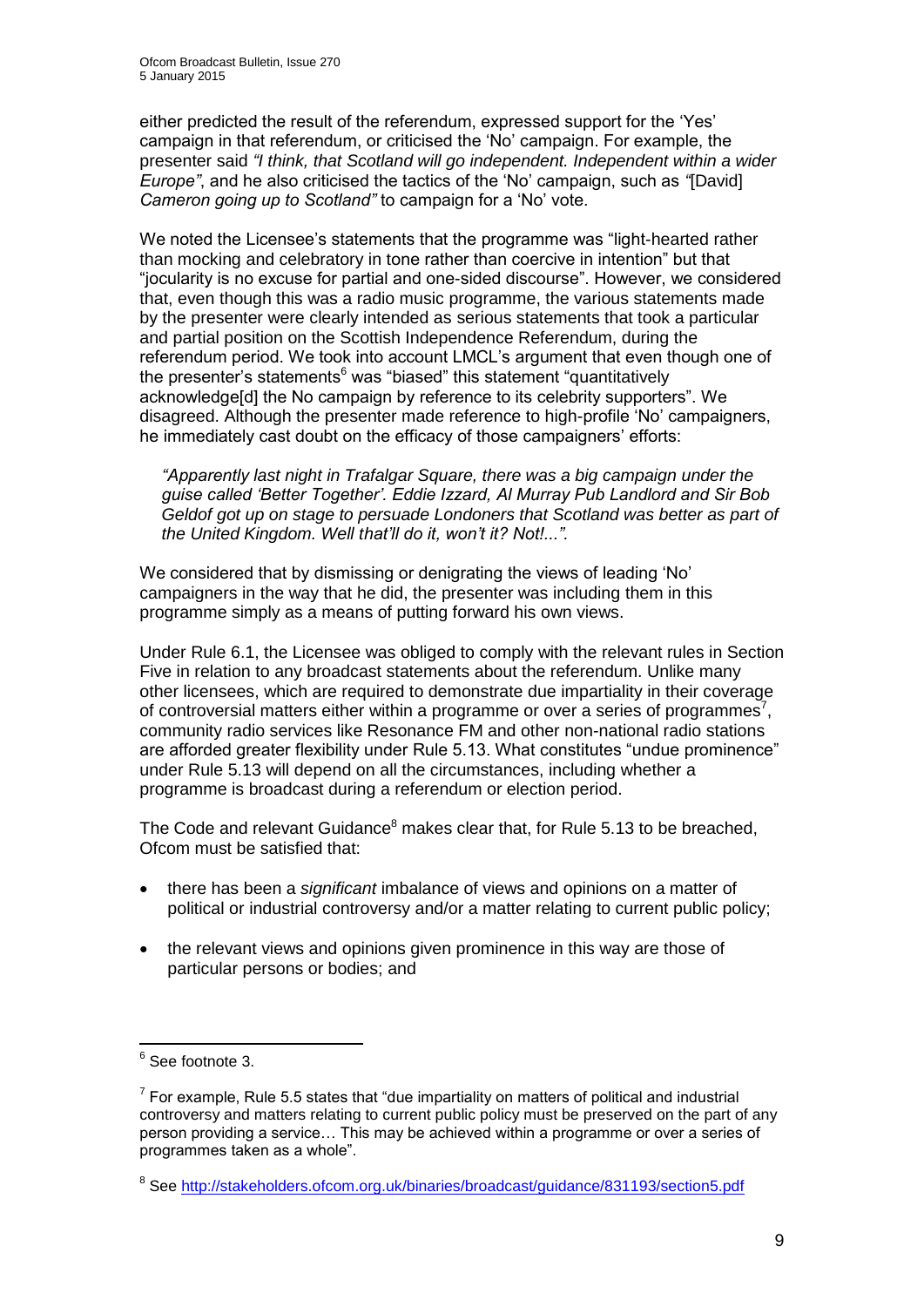the relevant timeframe for a service to show compliance with Rule 5.13 is "all programming on a service dealing with the same or related issues within an appropriate period".

We therefore went on to consider whether undue prominence to the views and opinions of the presenter in this case had been permitted by the Licensee. As the Code and the Guidance makes clear, "undue prominence" does not mean that, across all programming, an equal division of time has to be given to every view, or that every argument and every facet of every argument has to be represented. The undue prominence of views on matters of political or industrial controversy and matters relating to current public policy depends on all the relevant circumstances, including the significance of the matter of political controversy or current public policy on which the person or body is giving a view or opinion. Clearly an election or referendum is likely to be a matter of political controversy on which opinion is divided, and therefore local radio broadcasters need to take appropriate care to ensure they comply with Rule 5.13 when covering it in non-news programming.

"Undue prominence" of views and opinions may be avoided in a number of ways. It is an editorial decision for the broadcaster as to how it prevents the views and opinions of particular organisations from becoming unduly prominent. The context in which programme material appears, including the particular characteristics of the programmes in which opinions are expressed, are important to judgements of what may appear unduly prominent. The fact that views are being expressed during a referendum or election period, when the rules in Section Six apply, will be an important consideration to take into account, when determining whether viewpoints are unduly prominent.

In this case the Licensee broadcast a programme twice which included a number of statements which either expressed support for the 'Yes' campaign in the Scottish Independence Referendum, or criticised the 'No' campaign in that referendum. However, we noted that the remainder of the programme did not include any other viewpoints which in our view could be reasonably described as, for example either defending the 'No' campaign, and/or challenging the criticisms being made of the 'No' campaign. As such, we considered that the two transmissions of *Wanted*, when considered on their own were clearly one-sided treatments of the Scottish Independence Referendum.

To determine whether there had been undue prominence of the views and opinions included in *Wanted*, we then assessed the output of Resonance FM as a whole. Ofcom's published Guidance<sup>9</sup> to Rule 5.13 states that just because a broadcaster to which Rule 5.13 applies broadcasts only a single viewpoint on a matter of political or industrial controversy and matter relating to current public policy does not mean that there has been undue prominence given to that viewpoint on such matters. However, in our view, the application of Rule 5.13 should take into account the particular significance of referendums or elections as matters of political controversy. As a precautionary approach a broadcaster should ensure that, if a viewpoint by one particular person or body on an election or referendum during the election or referendum period is reflected in its service, the broadcaster should also seek to reflect other alternative viewpoints as appropriate across the service as a whole.

In this context, LMCL said that it had broadcast *Novara,* an "hour long political discussion" about the Scottish Independence Referendum on 19 September 2014 i.e. the day after the referendum had taken place. Although the Licensee acknowledged

 9 See<http://stakeholders.ofcom.org.uk/binaries/broadcast/guidance/831193/section5.pdf>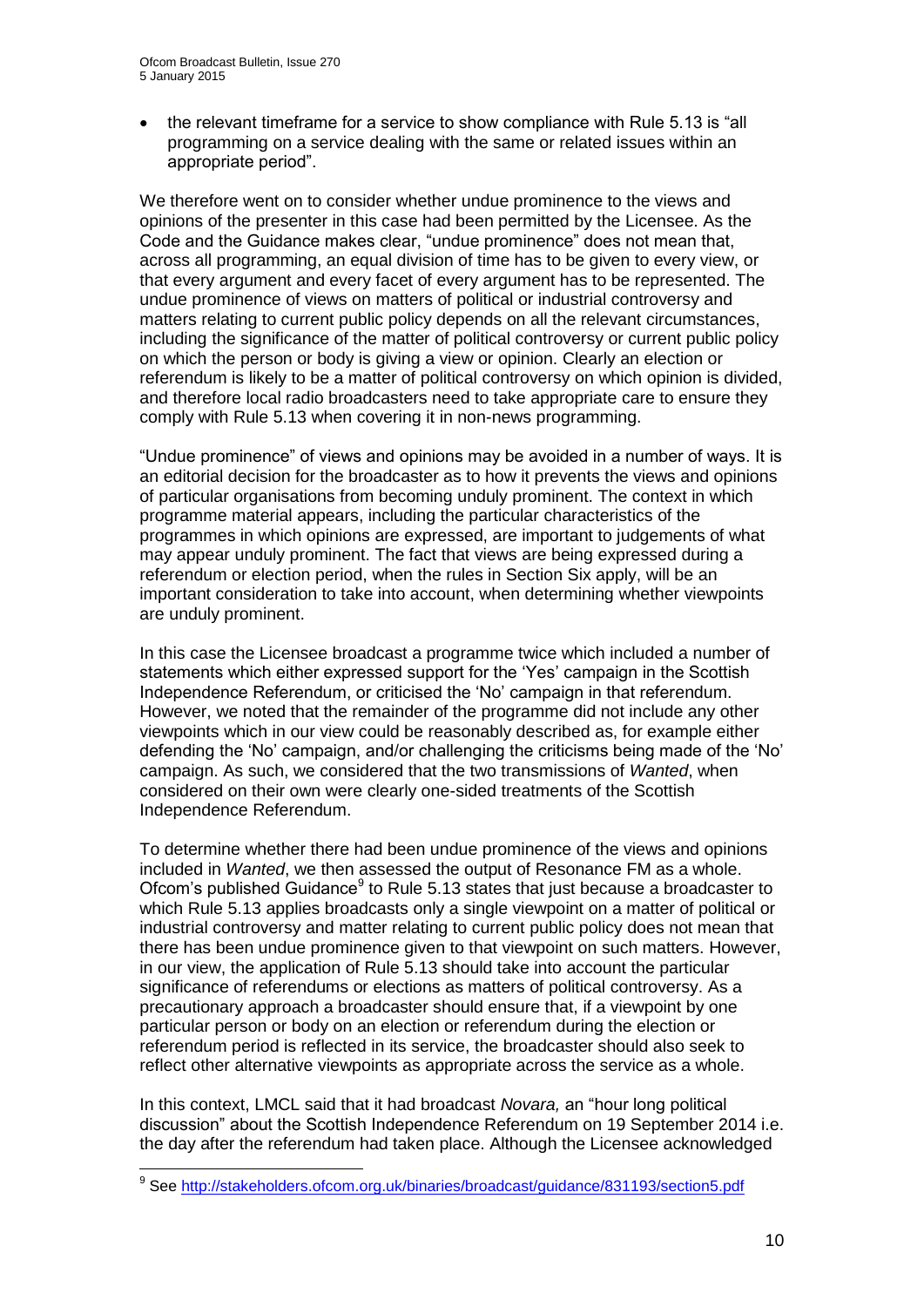that this programme was broadcast after the end of the referendum period, it argued that the broadcast of this programme was still "indicative of an absence of significant imbalance" of views about the Scottish Independence Referendum. We disagreed. Rule 6.1, which applied Rule 5.13 in this case, was applicable during the referendum period. Therefore, we considered that the edition of *Novara* broadcast on 19 September, the day after the end of the referendum period, could not be relied upon by the Licensee as means of ensuring that there was no undue prominence of views and opinions before polling day. In addition, LMCL did not provide any evidence of how it had reflected the viewpoint of the 'No' campaign across the output of Resonance FM as a whole during the referendum period, to counter the criticisms being made of the 'No' campaign during the two broadcasts of the programme *Wanted* on 16 September 2014 and 18 September 2014.

We also considered the Licensee's arguments that Resonance FM as a whole was "not characterised by any significant imbalance of views; nor were the two transmissions of the programme *Wanted* in this case "typical of a generalised bias in our output". It added that *Wanted* was "one of over one hundred broadcasts that week (each broadcast being repeated once), so stands in relation to the bulk of our platform's content as a singular, modest and fugitive articulation of an idiosyncratic and personal viewpoint". It added that: "We do not think our service as a whole articulates undue prominence to any single view (either in relation to the Scottish Referendum, or in relation to any other politically significant position)". We disagreed. Although *Wanted* was broadcast twice, these broadcasts were the only examples of programming broadcast on Resonance FM, dealing with the Scottish Independence Referendum during the referendum period ending on 18 September 2014. We took into account the importance, as recognised by Section Six of the Code of reflecting both sides of a referendum debate during the referendum period, and that the Licensee provided no other evidence of programming reflecting the 'No' viewpoint during the referendum period. We considered that the broadcast of a number of clearly one-sided views and opinions in these two programmes, by the presenter in this case, constituted a significant imbalance of views and opinions on a significant matter of political controversy.

In reaching its Decision, Ofcom took into account the Licensee's apology for this incident, which it considered to be "a serious mistake", and the fact that the Licensee had taken steps to improve compliance in this area. However, given all the above, we recorded a breach of Rule 6.1 (with reference to Rule 5.13).

## Rule 6.4

Rule 6.4 requires that discussion of referendum issues must finish when the polls open (at 07:00 in the case of the Scottish Independence Referendum). This programme however was broadcast after the polls had opened and prior to the polls closing at 22:00.

As explained above, we noted that this edition of *Wanted* was repeated on 18 September 2014, the polling day for the Scottish Independence Referendum, and included a number of statements that either expressed support for the 'Yes' campaign in that referendum, or heavily criticised the 'No' campaign. In reaching our Decision, we took into account: LMCL's apology for this incident, which it considered to be "a serious mistake"; and the fact that the Licensee had taken steps to improve compliance in this area. However, the purpose of Rule 6.4 is to ensure that broadcast coverage on the day of a referendum does not directly affect voters' decisions. This rule applied in the case of the Scottish Independence Referendum for all Ofcom licensees, including those located outside of Scotland.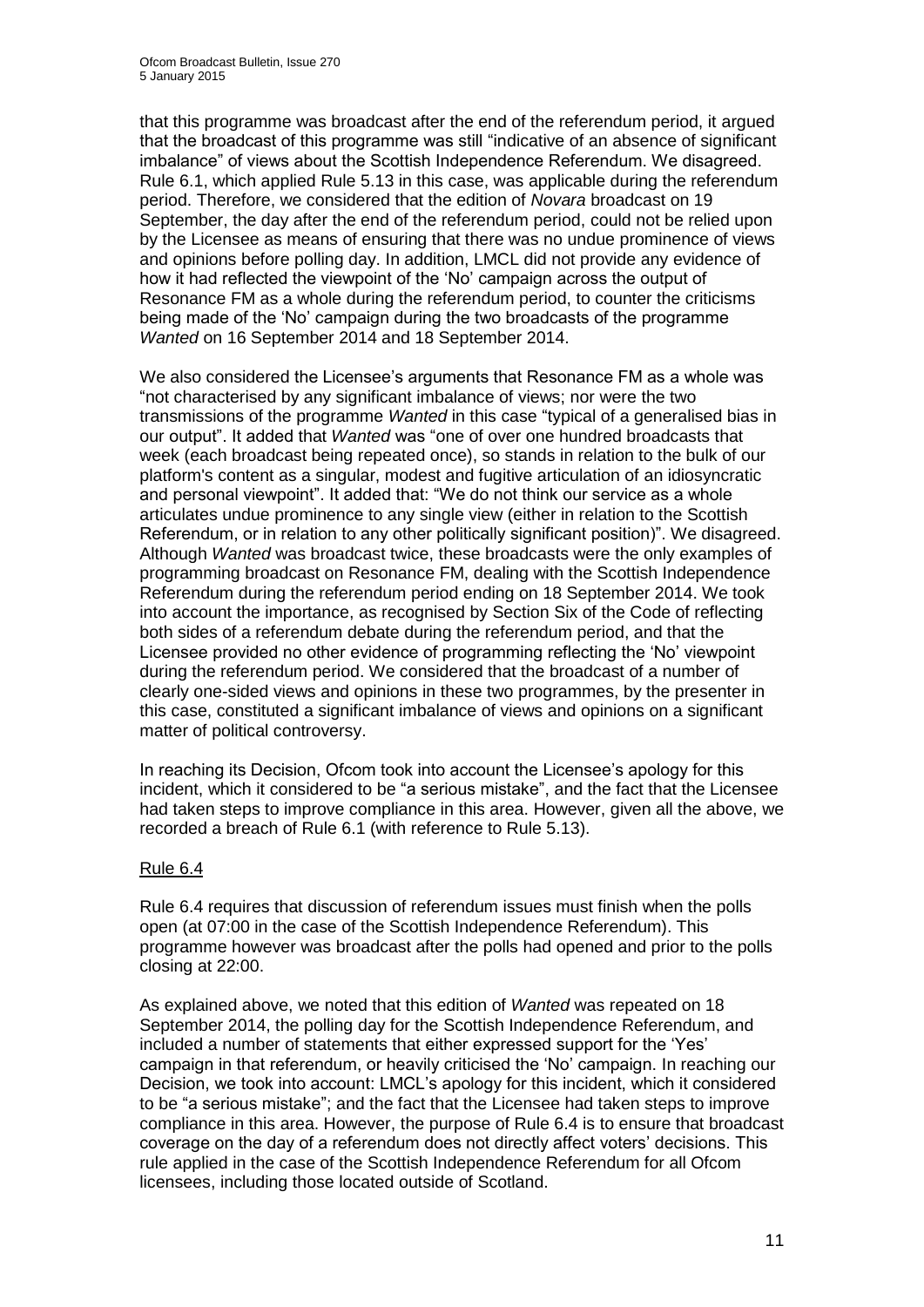Therefore, given all the above, we considered this was also a clear breach of Rule 6.4.

## **Breaches of Rule 6.1 (with reference to Rule 5.13) and Rule 6.4**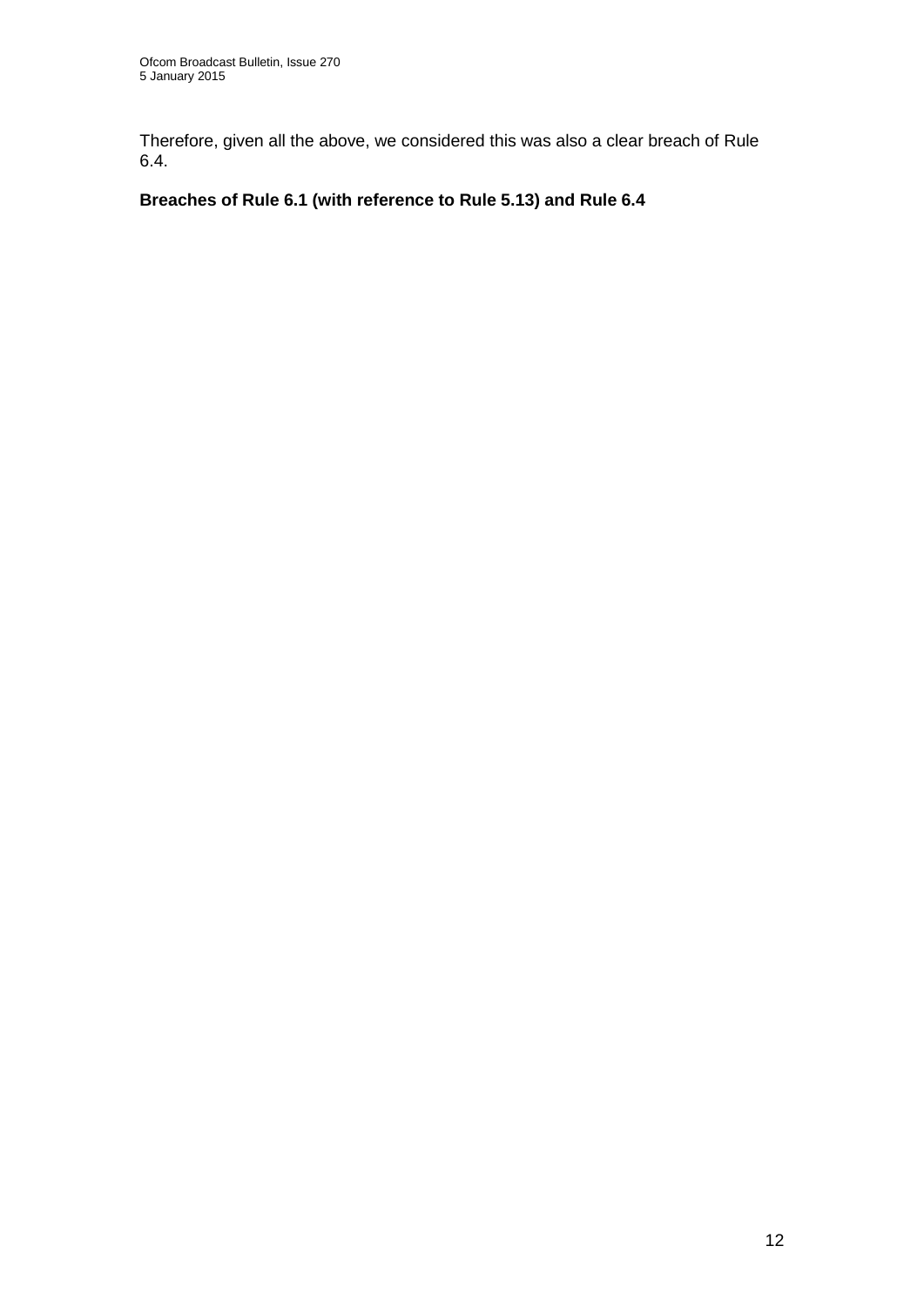# **In Breach**

**Oh Messy Life** *Sheffield Live TV, 14 October 2014, 20:30*

## **Introduction**

Sheffield Live TV is a local television service providing a mix of locally produced current affairs, music, entertainment, arts and information programming for the community in the Sheffield area. The licence for Sheffield Live TV is held by Sheffield Local Television Limited ("the Licensee").

*Oh Messy Life* is an original locally produced short drama, broadcast by Sheffield Live TV at 20:30. A complainant alerted Ofcom to offensive language in this broadcast.

Ofcom noted the following language at the times indicated:

- 20:33 *"What the fuck, Tom" (repeated) "…fucking saying to you…"*.
- 20:34 *"I've already made your fucking tea you lazy git"*.
- 20:37 *"Fuck sake, Tom"*.
- 20:38 *"Are you watching me piss? You're looking at my fucking dick aren't you?"*
- 20:39 *"Fuck off"*.

Ofcom considered the broadcast of the word "fuck" and variations of this word raised issues warranting investigation under Rule 1.14 of the Code, which states:

"The most offensive language must not be broadcast before the watershed...".

Ofcom therefore requested comments from the Licensee on how the programme material complied with this rule.

## **Response**

The Licensee said it takes compliance with the Code very seriously and regretted the broadcast of offensive language on this occasion.

It explained that Sheffield Live TV carries a high proportion of local content, including short films produced by local independent producers. The Licensee added that some of the films offered for broadcast can "include…offensive language", but that all such content is assessed for compliance with the Code before broadcast.

*This Messy Life* had been assessed as not suitable for broadcast before the watershed, but as a result of human error was scheduled for broadcast in a prewatershed slot. The Licensee said that as a result of this incident it had reviewed its compliance procedures.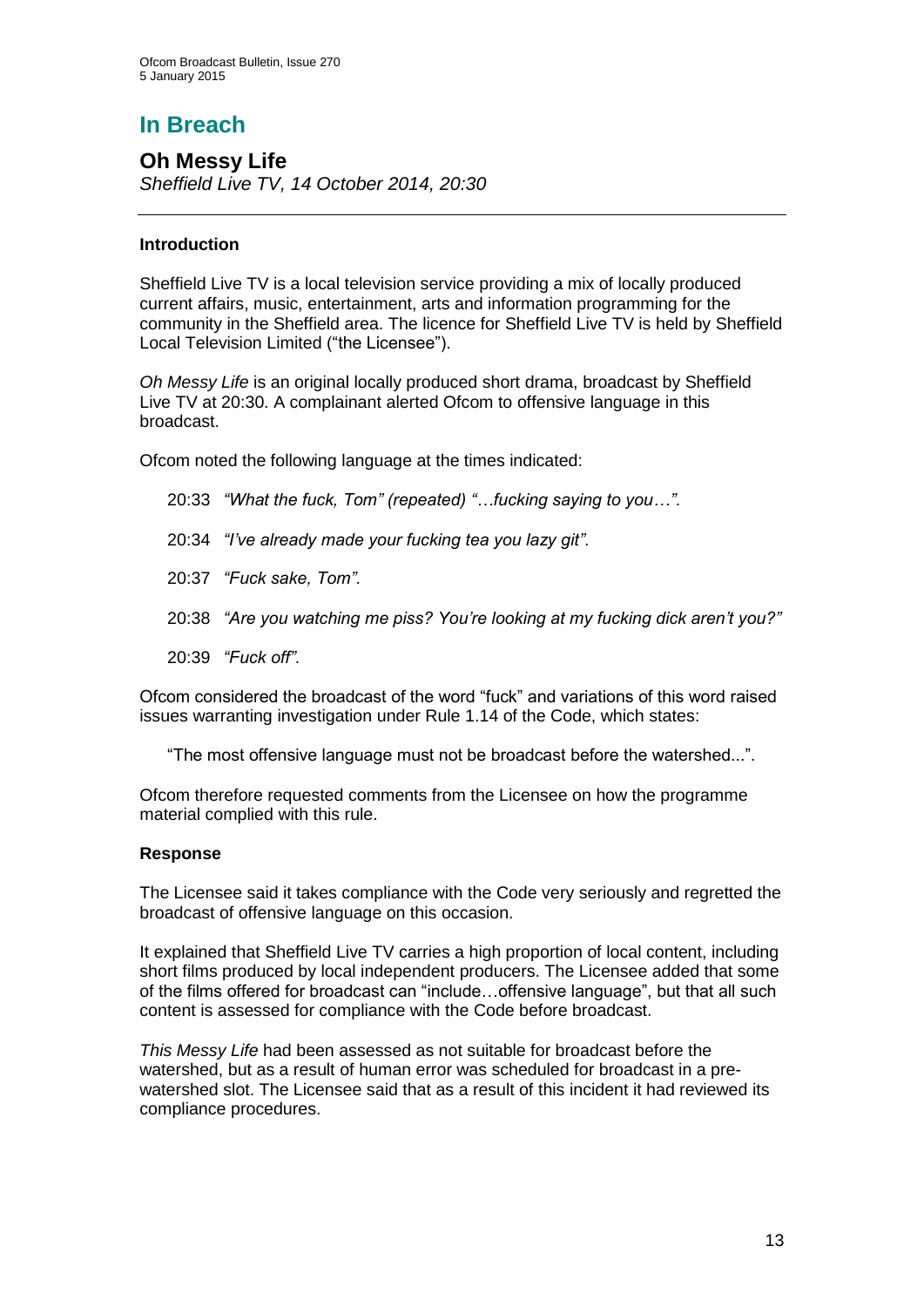## **Decision**

Under the Communications Act 2003, Ofcom has a statutory duty to set standards for broadcast content as appear to it best calculated to secure the standards objectives, one of which is that "persons under the age of eighteen are protected". This objective is reflected in Section One of the Code.

Rule 1.14 states that the most offensive language must not be broadcast before the watershed. Ofcom research on offensive language<sup>1</sup> clearly notes that the word "fuck" and other variations of this word are considered by audiences to be among the most offensive language. Such language is unacceptable before the watershed.

The broadcast of the word "fuck" and other variations of this word were clearly audible in this programme shown at 20:30. This broadcast therefore breached Rule 1.14.

**Breach of Rule 1.14**

1

 $1$  Audience attitudes towards offensive language on television and radio, August 2010 [\(http://stakeholders.ofcom.org.uk/binaries/research/tv-research/offensive-lang.pdf\)](http://stakeholders.ofcom.org.uk/binaries/research/tv-research/offensive-lang.pdf).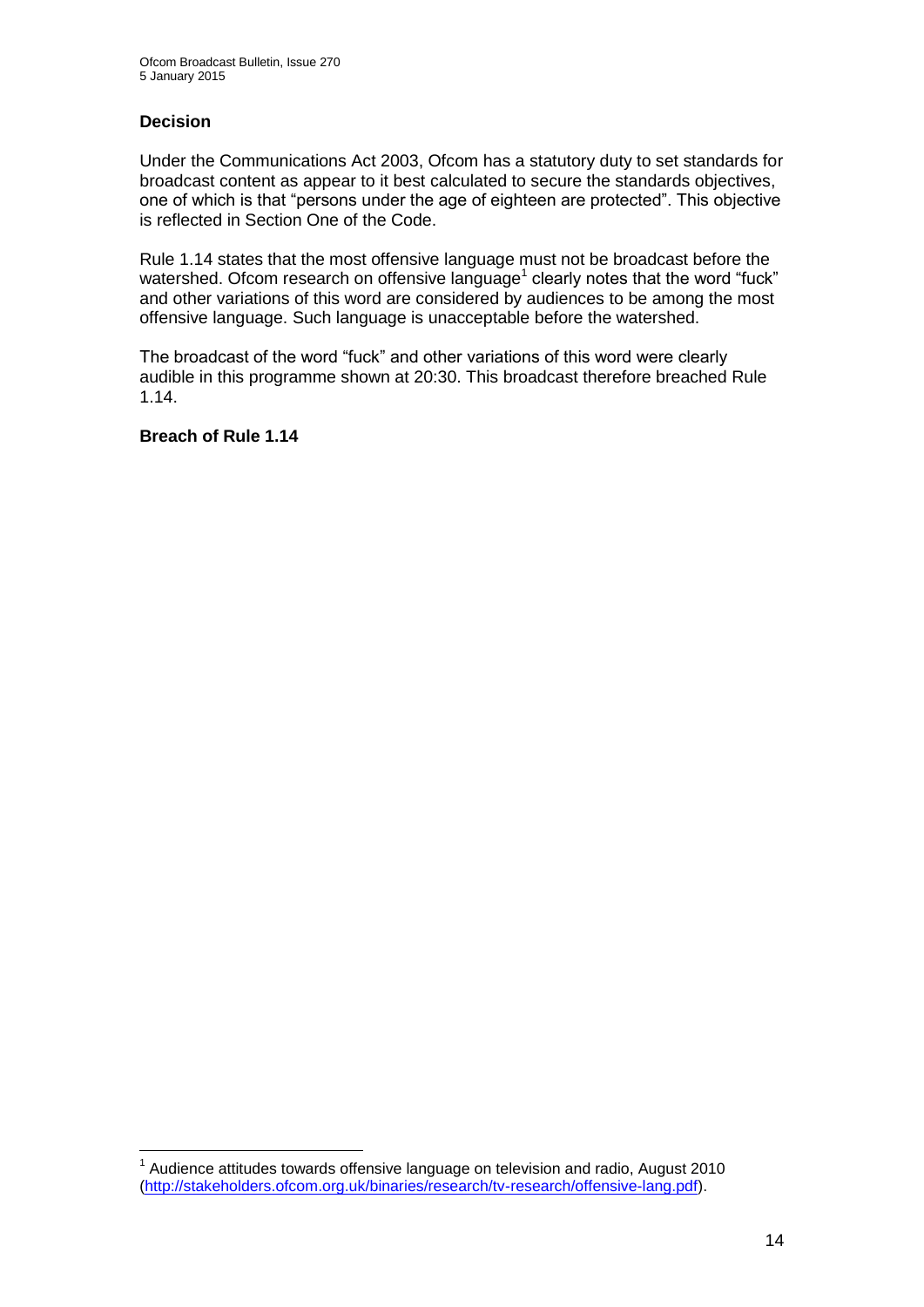# **Resolved**

**BBC News** *BBC News Channel, 17 July 2014, 17:40*

## **Introduction**

1

A complainant alerted Ofcom to what they considered to be upsetting images in BBC News Channel coverage of the crash of Malaysian Airlines' flight MH17<sup>1</sup>. The complainant considered that the broadcast of the photograph page of the passport of one of the victims of the crash, which had been found at the crash site, was inappropriate for broadcast.

Ofcom noted that at about 17:40 there was a studio discussion concerning the number of casualties sustained by Ukrainian forces during the on-going conflict with separatist groups in eastern Ukraine. During this discussion the broadcaster started to show a sequence of still images labelled as: *"Breaking News: Ukraine Plane Crash. Eyewitnesses report seeing bodies next to plane"*. The sequence of ten still images showed debris from the crashed plane.

This sequence, lasting 43 seconds in duration, commenced with three still images. These images (like the seven that followed) were not full-screen. They were set in and framed by a black box and there was a strap line across the bottom of the screen. The three images appeared to be of parts of the plane from the vicinity of the crash site. The news presenter then interrupted the discussion and commented on the images being broadcast:

*"What we're showing now, I should point out, is from Russian Television, pictures from the scene on the ground. This is the first time, I'm told that Russian Television has aired these and certainly the first time* [a still image of the passport photograph page was shown at this point] *that we here at the BBC have had access to them. The suggestion being that as you've been seeing as they* [the sequence continued] *scroll through various shots, including that one from a distance of the, more likely, the crash site…"*.

Our concerns focused on the still image in relative close up of the photograph page of a victim's passport included in this sequence. This picture, lasting five seconds in duration, depicted the open page of the passport being held up to the camera. The image clearly showed the photograph of the woman to whom the passport belonged, but the writing on the page would not in Ofcom's opinion have been legible to members of the audience viewing the channel normally. When the sequence had concluded, the studio presenter commented:

*"…and now close-ups which have included debris on the ground, you saw a passport being flicked through, other elements of what may well have been on board that plane, now apparently lying on the ground in eastern Ukraine"*.

Ofcom considered the material showing the victim's passport photograph raised issues warranting investigation under Rule 2.3 which states:

<sup>1</sup> On 17 July 2014, Malaysian Airlines' flight MH17 crashed in eastern Ukraine, killing all 298 people on board.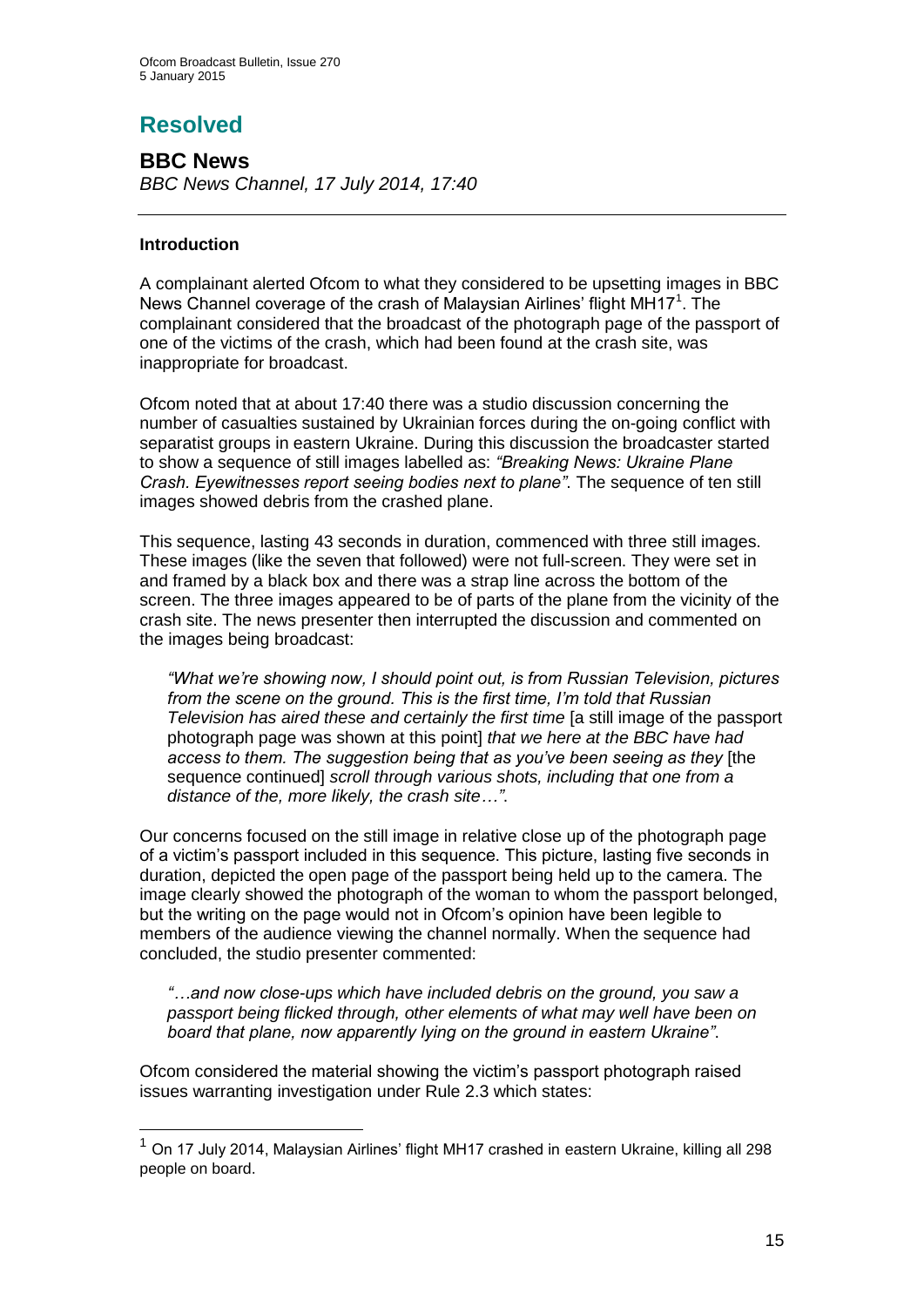"In applying generally accepted standards broadcasters must ensure that material which may cause offence is justified by the context. Such material may include, but is not limited to…violation of human dignity…. Appropriate information should also be broadcast where it would assist in avoiding or minimising offence".

We therefore sought comments from the BBC as to how this content complied with this rule.

## **Response**

The BBC apologised for the inclusion of the passport image and any offence or distress it may have caused.

The BBC said the MH17 plane crash was "a major breaking news story…with a high level of public interest given the immediate suggestion that the plane has been shot down". The BBC News Channel therefore reported on emerging events throughout the day "with an emphasis on providing immediate and comprehensible information" to viewers.

The BBC explained that just before the broadcast it had learned that footage of the crash site, sourced "off-air from a Russian TV station", was available. Because the material had already been edited, and was not "unedited rushes", and was provided by a "trusted agency provider", the BBC decided to "take the material straight to air".

The BBC said that the images in the sequence were: not graphic; had "clearly been prepared for broadcast"; and, included "one five second shot of a passport in which the photograph of the person it belonged to was visible". It added that the presenter had "made it clear that the material was being shown for the first time".

The BBC said that it "immediately recognised that this image carried the potential for distress" following transmission. It therefore explained the measures it took immediately after the broadcast to ensure the image was not shown again. These included alerting staff to the issue through the BBC's "internal video system", and reminding staff that "in addition to paying close attention to graphic images on incoming feeds… care should also be taken with foreign TV footage where there is a risk of individuals being identified". The BBC added that it had also spoken to its "trusted agency provider" about "the potential for offence in the UK with images of this nature".

## **Decision**

Under the Communications Act 2003, Ofcom has a statutory duty to set standards for the content of programmes as appear to it best calculated to secure the standards objectives. One of these is that "generally accepted standards" are applied so as to provide adequate protection for members of the public from the inclusion of offensive and harmful material. This objective is reflected in Section Two of the Code.

In reaching a Decision in this case, Ofcom took into account that broadcasters and audiences have a right to freedom of expression which gives the broadcaster a right to transmit and the audience a right to receive creative material, information and ideas without the interference from a public body, but subject to restrictions prescribed by law and necessary in a democratic society. This is set out in Article 10 of the European Convention on Human Rights.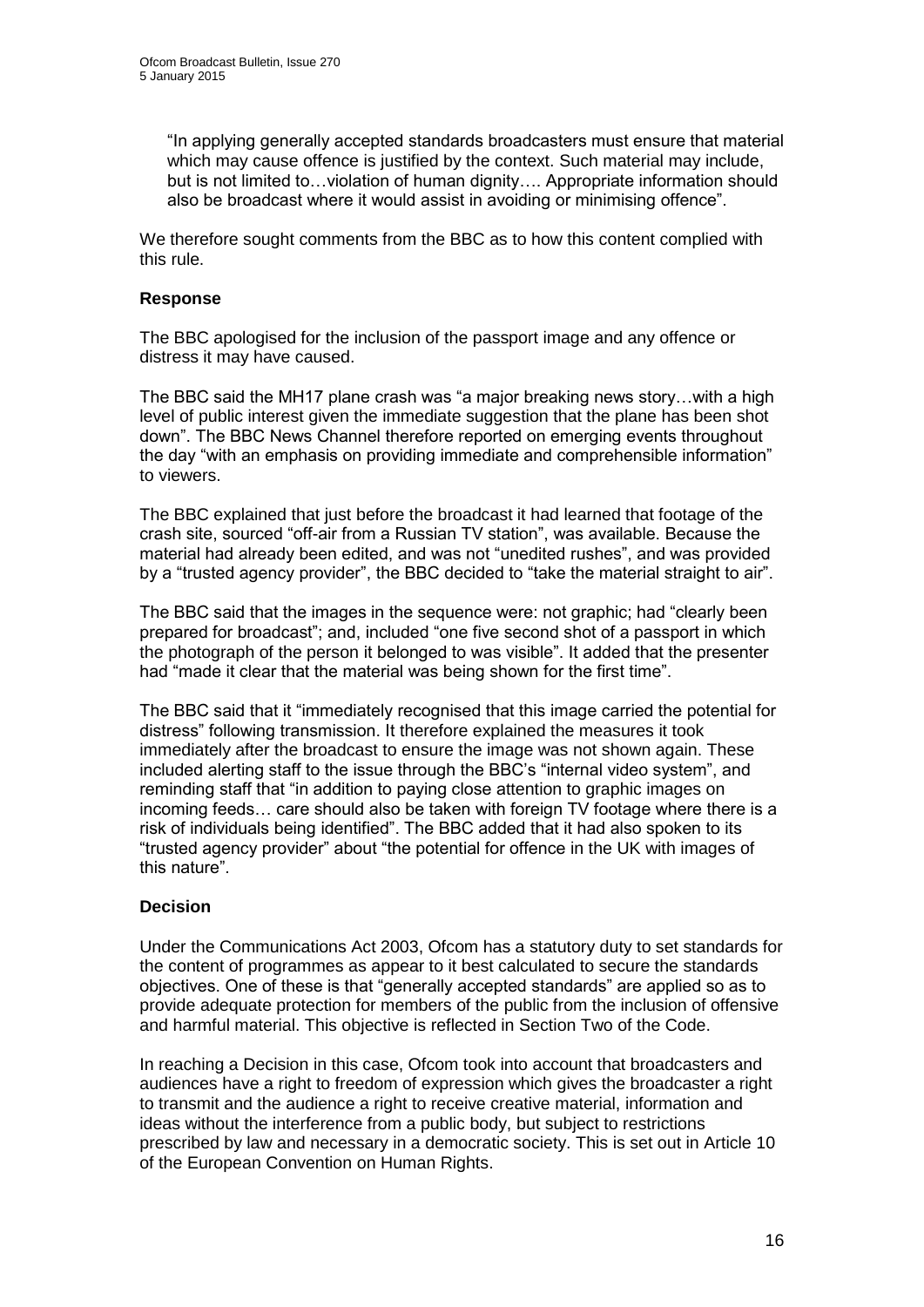We acknowledge that broadcasters are free to report the reality of air crashes and their consequences in line with the right to freedom of expression. Ofcom believes it is important for news programmes to be able to choose how to report freely on events which they consider to be in the public interest. In doing so, however, broadcasters must comply with the Code, and in particular Rule 2.3.

Rule 2.3 of the Code requires broadcasters to ensure that the broadcast of potentially offensive material must be justified by the context.

We first considered whether the material had the potential to cause offence.

As detailed in the Introduction, this news programme included an image in relative close up of the photograph page of a passport, found at the MH17 crash site. As confirmed by the studio presenter, this passport clearly belonged to a victim of the disaster. Although the text in the passport was not legible, the photo of the passport holder was distinctly visible. This image clearly displayed a picture of one of the victims of the MH17 crash, and was shown less than five hours after all the people travelling in the plane died in an horrific crash. Given how soon this image was shown after the crash, the victim shown in the passport photograph could not have been formally identified by this time, nor the next of kin of the victim informed. For these reasons, in Ofcom's view this image was capable of causing offence.

Ofcom went on to consider whether the offence was justified by the context.

Ofcom recognises that decisions to broadcast material of this nature during rolling news programming are often made at times of intense pressure in a newsroom and often require extremely fine editorial judgements. It is important that, in line with the right to freedom of expression, news broadcasters are able fully to inform the audience of newsworthy events around the world without unduly sanitising the content they broadcast to illustrate the stories they are reporting on. This report was clearly a matter of significant public interest (especially in the context of the hostilities in eastern Ukraine and speculation at the time of broadcast that the plane had been deliberately shot down).

No explicit warning was given to this audience before, or while, this content was shown to viewers. Although the offence to viewers may have been lessened to some extent by not broadcasting the image of the passport full screen, its ability to cause distress was not reduced materially by this measure: the problem was that the incoming content had not been sufficiently edited prior to transmission. In addition, although the BBC said its News Channel "immediately recognised that this image carried the potential for distress", we noted that the channel did not broadcast any apology soon after the image of the passport was broadcast.

For all these reasons we therefore considered, on balance, that the offence was not justified by the context in this case.

However, we noted that the BBC apologised and acknowledged that this news report contained an unsuitable image which should have been (but which was not) recognised before transmission. Further, the BBC took immediate steps to alert staff to the content to ensure it was not broadcast again and to remind staff to take care with TV footage "where there is a risk of individuals being identified".

In these circumstances, we considered this matter resolved.

#### **Resolved**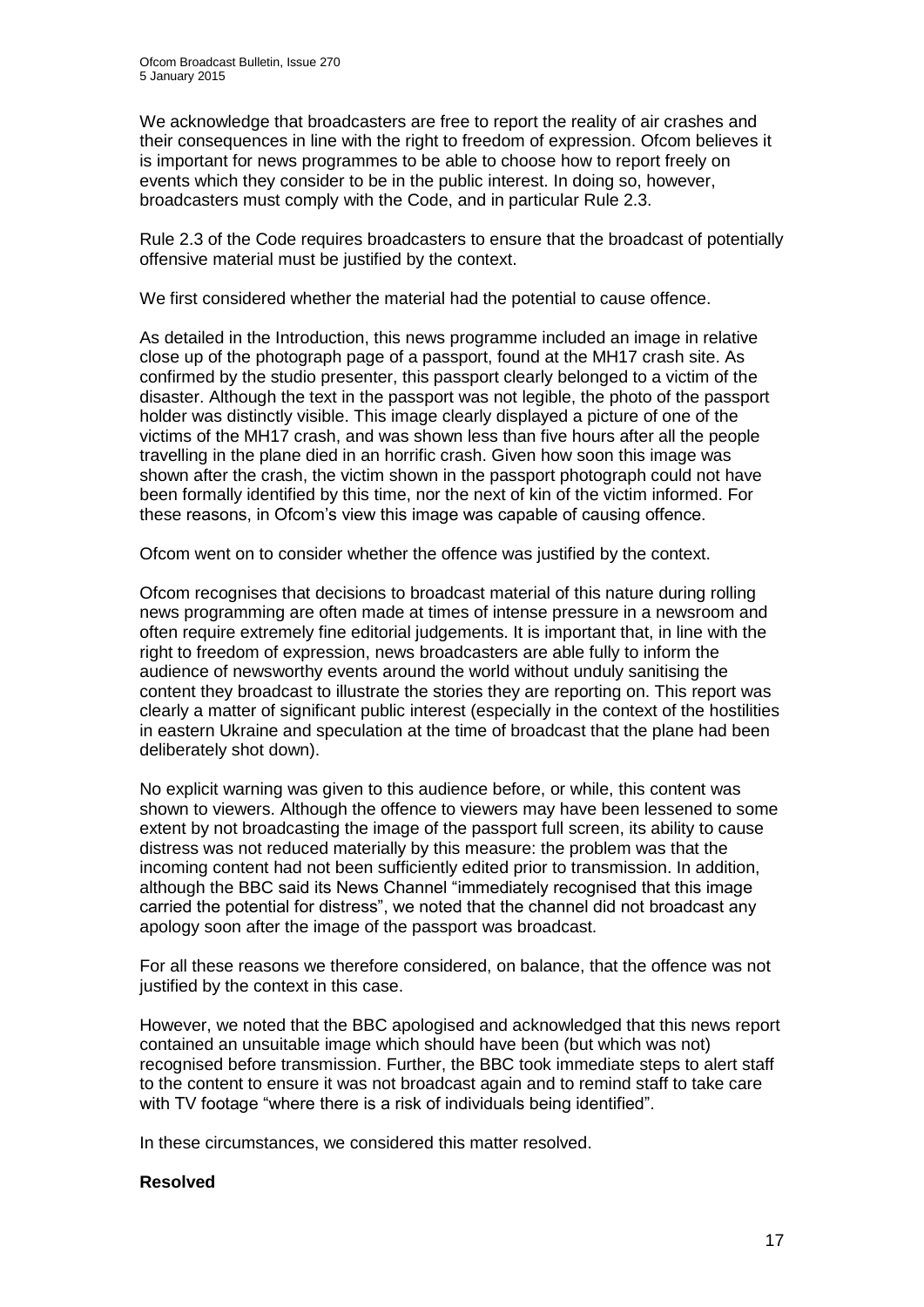## **Broadcast Licence Conditions cases**

## **In Breach**

## **Production of recordings**

*DM News Plus, various dates and times*

## **Introduction**

DM News Plus is a satellite television service primarily aimed at the Asian community in the UK. The licence for DM News Plus is held by DM Global Media Limited ("the Licensee").

Between March and June 2014, Ofcom received five complaints about programmes broadcast on DM News Plus:

*Gloria TV,* 7 March 2014, 15:00 *Iseeria Online,* 10 April 2014, 11:00 *Rohani Alam Online,* 20 May 2014, 10:00 *Sentinelle TV,* 1 June 2014, 00:00 *Sentinelle TV,* 8 June 2014, 00:00

Upon receipt of each complaint, Ofcom requested a recording of the relevant programme from the Licensee in order to assess the material. Each of these requests was sent to the email address that the Licensee provided for email correspondence in its licence application.

## *Gloria TV,* 7 March 2014, 15:00

Ofcom requested a recording of the above material via email on 18 March 2014. In this case, a considerable period of time had elapsed after the deadline specified by Ofcom before the Licensee provided a recording of the programme to Ofcom. By way of explanation for the delay, the Licensee said that Ofcom's original request, which had been sent by email, had erroneously gone into its junk mail folder.

## *Iseeria Online,* 10 April 2014, 11:00

Ofcom requested a recording of the above material via email on 24 April 2014. Despite reminders sent to the same email address, the Licensee did not provide Ofcom with a recording of the programme.

## *Rohani Alam Online,* 20 May 2014, 10:00

Ofcom requested a recording of the above material via email on 20 May 2014. Despite reminders sent to the same email address, the Licensee did not provide Ofcom with a recording of the programme.

#### *Sentinelle TV,* 1 June 2014, 00:00 *Sentinelle TV,* 8 June 2014, 00:00

Ofcom requested a recording of the above material via email on 18 June 2014. The Licensee provided the recordings for these two programmes after receiving Ofcom's Preliminary View (see below). A considerable period of time had elapsed after the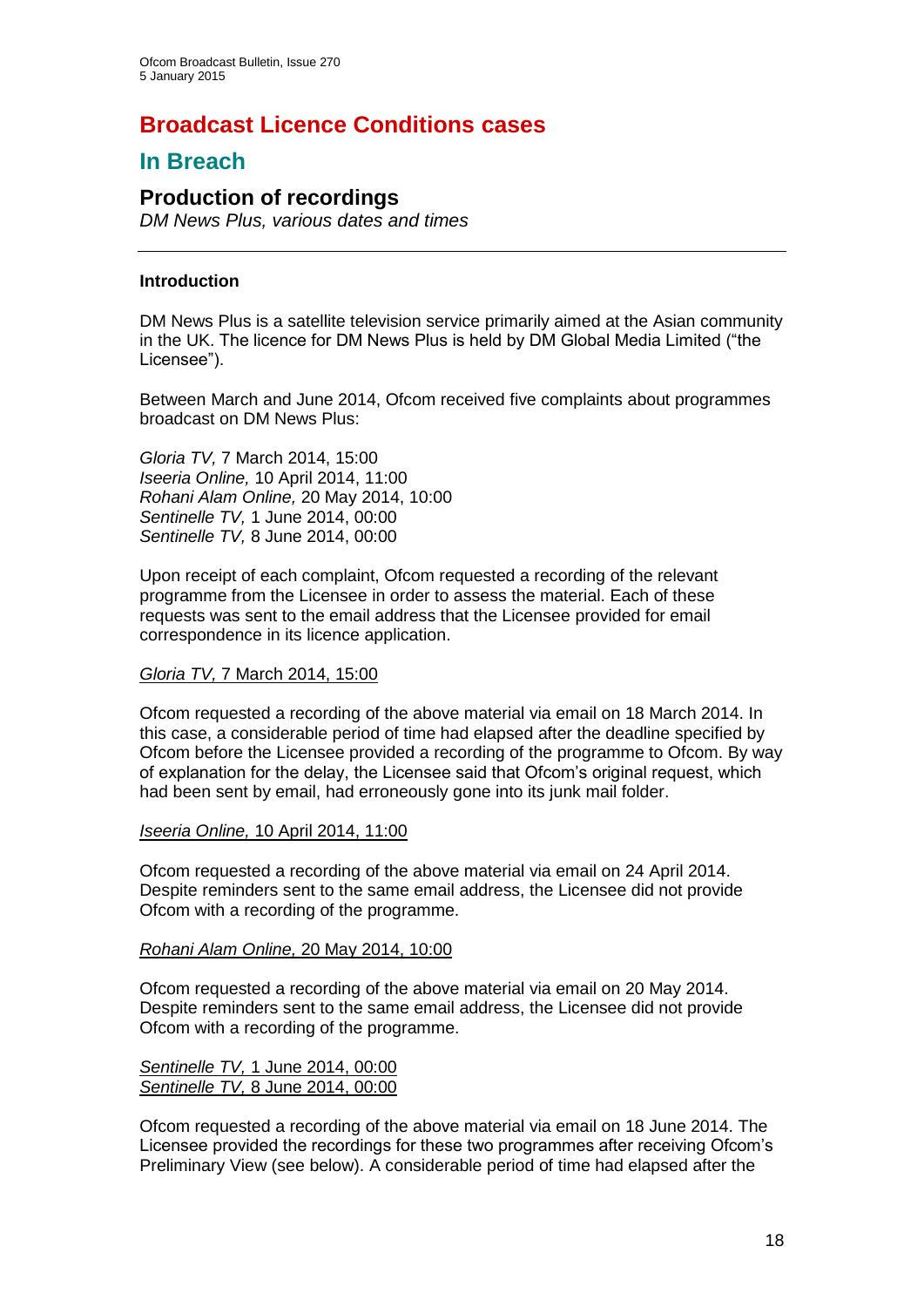deadline specified by Ofcom in its email correspondence of 18 June 2014 for the provision of the recordings..

Ofcom considered these matters raised issues warranting investigation under Licence Condition 11(2)(b) of the Licensee's Television Licensable Content Service ("TLCS") licence, which states that:

"11(2) ...the Licensee shall:

...(b) at the request of Ofcom forthwith produce to Ofcom any such recording for examination or reproduction...".

It therefore asked the Licensee for its comments with regard the incidents listed above. In each case, Ofcom's request for comments was sent to the email address that the Licensee provided for email correspondence in its licence application, and to the postal address of the Licensee's registered office.

#### *Gloria TV,* 7 March 2014, 15:00

Ofcom notified the Licensee of its decision to investigate the failure to provide a recording of the above material forthwith and requested comments under Condition 11(2) of its TLCS licence on 7 May 2014.

#### *Iseeria Online,* 10 April 2014, 11:00

Ofcom notified the Licensee of its decision to investigate the failure to provide a recording of the above material and requested comments under Condition 11(2) of its TLCS licence on 15 May 2014.

#### *Rohani Alam Online,* 20 May 2014, 10:00

Ofcom notified the Licensee of its decision to investigate the failure to provide a recording of the above material and requested comments under Condition 11(2) of its TLCS licence on 6 August 2014.

#### *Sentinelle TV,* 1 June 2014, 00:00 *Sentinelle TV,* 8 June 2014, 00:00

.

Ofcom notified the Licensee of its decision to investigate the failure to provide a recording of the above material and requested comments under Condition 11(2) of its TLCS licence on 6 August 2014.

The Licensee did not respond to any of the correspondence listed above, informing the Licensee of Ofcom's decision to investigate.

## **Ofcom's Preliminary View and the Licensee's response**

On 27 October 2014, Ofcom notified the Licensee that its Preliminary View on each of the five cases was that the Licensee had breached Condition 11(2)(b) of its TLCS licence on the basis that it had failed to provide recordings in four of the five cases and in the fifth (*Gloria TV,* 7 March 2014, 15:00) had provided the recording only after a considerable amount of time had elapsed after the expiry of the deadline specified by Ofcom.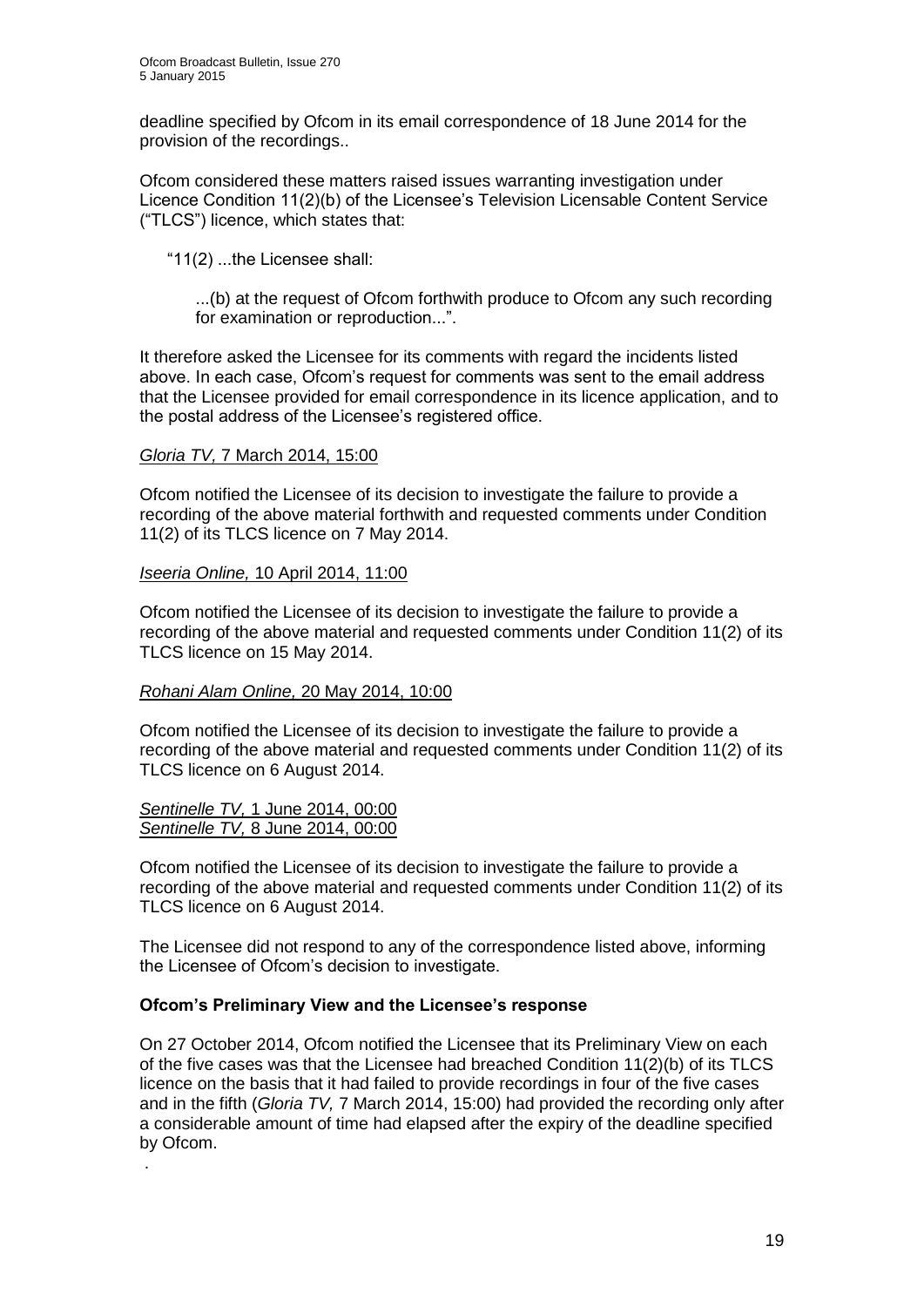The Licensee responded to Ofcom's Preliminary View on 9 November 2014. In its response, the Licensee said it had not deliberately failed to provide Ofcom with information. By way of explanation, the Licensee said that the email account it had provided to Ofcom for correspondence had been hacked and consequently it had not received the original or reminder emails sent by Ofcom. The Licensee also said that the individual responsible for arranging recordings to be sent to Ofcom had been on long-term sick leave.

## **Decision**

Under the Communications Act 2003, Ofcom has a duty to ensure that in each broadcaster's licence there are conditions requiring the licensee to retain recordings of each programme broadcast, in a specified form and for a specific period after broadcast, and to comply with any request to produce such recordings issued by Ofcom. A TLCS licence enshrines these obligations in Licence Condition 11.

Licence Condition 11(2)(b) requires the licensee to produce such recordings to Ofcom forthwith upon request.

*Gloria TV,* 7 March 2014, 15:00 *Sentinelle TV,* 1 June 2014, 00:00 *Sentinelle TV,* 8 June 2014, 00:00

In these cases, a considerable amount of time had elapsed after the deadline specified by Ofcom before the Licensee provided the recordings to Ofcom. The Licensee had therefore failed to provide the recordings forthwith, as required by Licence Condition 11(2)(b).

*Iseeria Online,* 10 April 2014, 11:00 *Rohani Alam Online,* 20 May 2014, 10:00

Ofcom noted that in each of these cases, the Licensee did not provide a recording.

Ofcom noted the Licensee's explanation for its failure to provide recordings (either at all or forthwith) in accordance with Licence Condition  $11(2)(b)$  in the five cases. According to that account, the Licensee's email account would have been hacked for a period of over six months, apparently without the Licensee's knowledge. Ofcom noted that the Licensee also failed to respond to correspondence sent by post during this period.

Ofcom noted that the Licensee did not provide details of an alternative contact while the member of staff responsible for corresponding with Ofcom was on long-term sick leave.

In all the circumstances, Ofcom did not consider that the reasons put forward by the Licensee provided a sufficient justification for its failure to provide the recordings in these cases forthwith, in accordance with its obligation under Licence Condition 11(2)(b). Ofcom reminds the Licensee that it should have systems in place to ensure it is able to respond to Ofcom's requests in a timely manner.

Accordingly, Ofcom is recording a breach of Licence Condition 11(2)(b) in each of the five cases which are the subject of this decision.

Breaches of Licence Condition 11(2)(b) are significant because they impede Ofcom's ability to assess whether a particular broadcast raises potential issues under the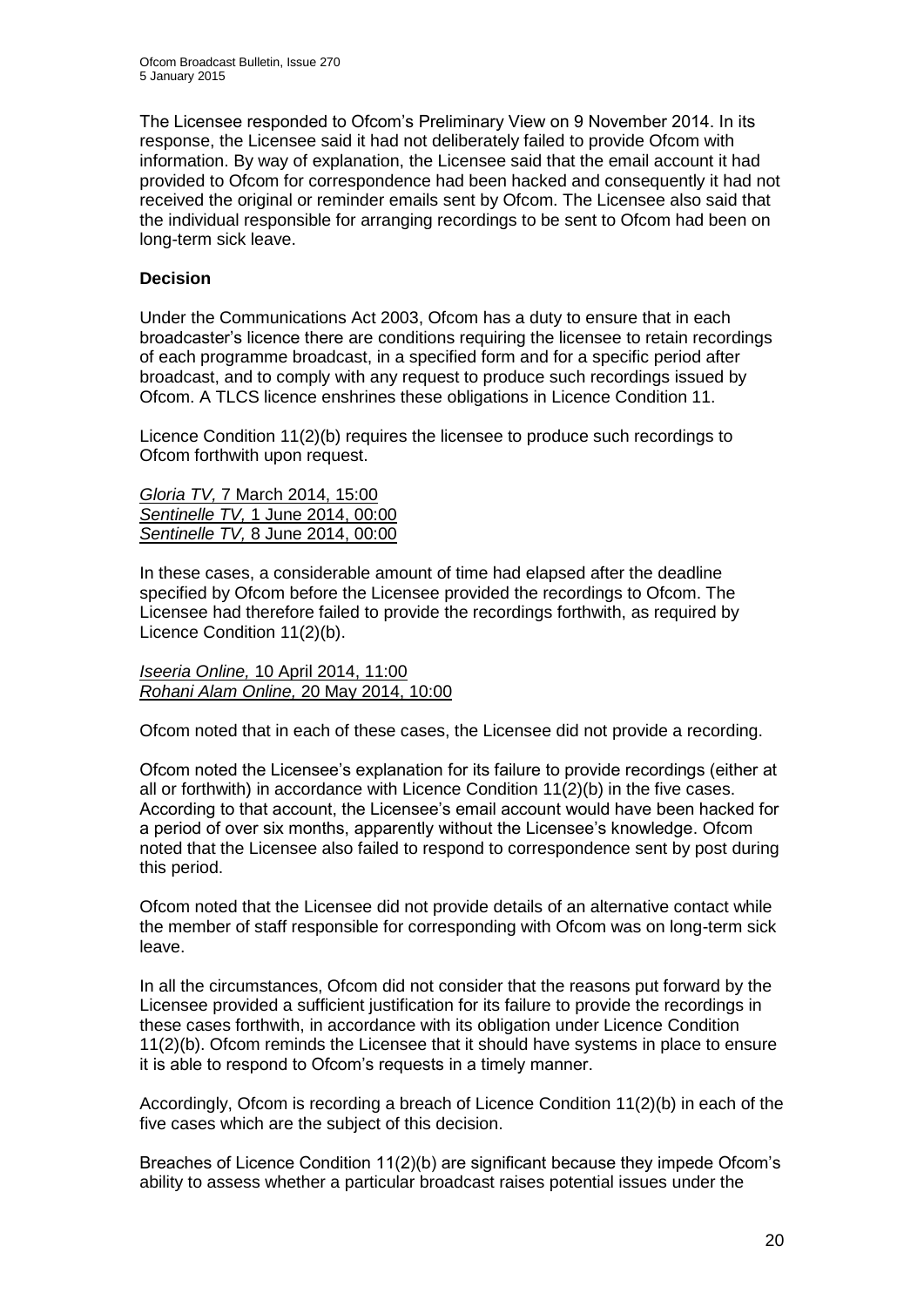relevant codes. This affects Ofcom's ability to carry out its statutory duties in regulating broadcast content.

**Ofcom considers these repeated and successive breaches of Licence Condition 11(2)(b) to be serious and therefore puts the Licensee on notice that it is considering these cases for the imposition of a statutory sanction.**

**Breaches of Licence Condition 11(2)(b)**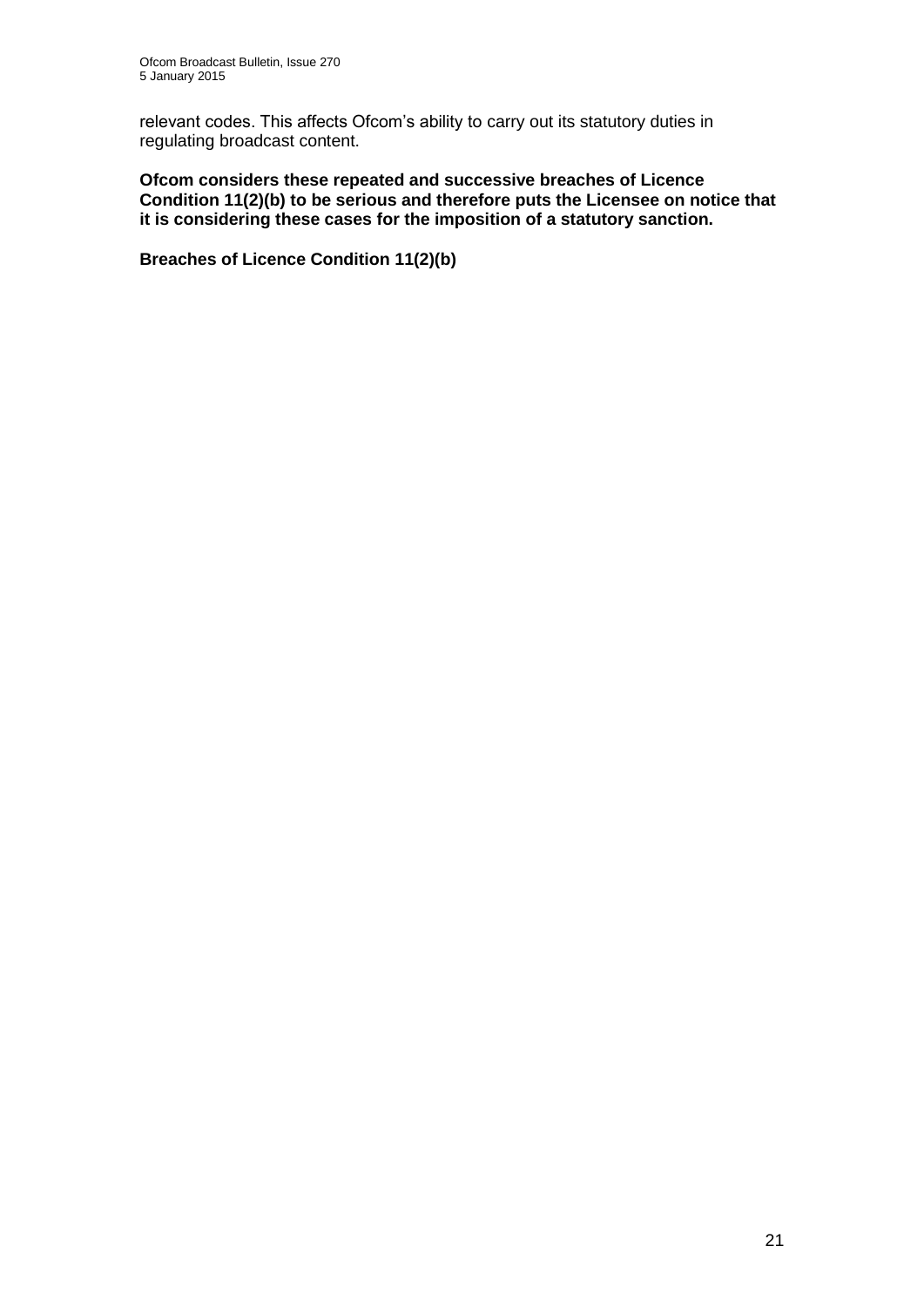## **Fairness and Privacy cases**

## **Upheld**

## **Complaint by Miss Samina Bilal**

*Khara Sach, ARY News, 13 November 2013; ARY News Bulletins and News Programmes 18:00 to 23:00, ARY News, 13 November 2013; and On Screen Captions, ARY News, 13 November 2013*

## **Summary**

Ofcom has upheld Miss Samina Bilal's complaint of unjust or unfair treatment, and of unwarranted infringement of privacy in connection with the obtaining of material included in the programmes and in the programmes as broadcast.

The programmes complained about were an edition of *Khara Sach,* a talk show programme presented by Mr Mubashir Luqman, and various news items on *ARY News.* Mr Luqman spoke about, amongst other topics, a video which had emerged on the internet featuring Miss Bilal purportedly saying that she had had an affair with Lord Nazir Ahmed<sup>1</sup>. The news reports reported on the video and included part of a recording of a telephone interview between an ARY News reporter and Miss Bilal and also with some of her relatives, in which Miss Bilal's mental health and Lord Nazir Ahmed were discussed.

## Ofcom found that:

- The nature of the discussions and the comments made about Miss Bilal in the programmes disclosed private and sensitive information about her in a way that was unfair. The broadcaster had therefore failed in its obligation to avoid unjust or unfair treatment of Miss Bilal in the programmes as broadcast.
- Miss Bilal's privacy was unwarrantably infringed in connection with the obtaining of material included in the programmes and in the broadcast of the contents of the telephone conversation between her and the programme makers.

## **Introduction and programme summaries**

ARY News is a television station providing news coverage and information programming to the Pakistani community in the UK.

On 13 November 2013, ARY News broadcast an edition of *Khara Sach* (translated from Urdu into English as "the Plain Truth")*,* a talk show programme presented by Mr Mubashir Luqman. On the same day, ARY News also broadcast editions of its news programmes which were accompanied by on-screen captions summarising the news stories.

A transcript in English (translated from the original Urdu) of the whole *Khara Sach* programme and of all the relevant news items broadcast on 13 November 2013 were prepared by an independent translation company for Ofcom. Both parties to the complaint confirmed that the translated transcript fairly represented the content in the

<sup>1</sup>  $1$  Lord Nazir Ahmed, one of the five Muslim peers currently in the House of Lords.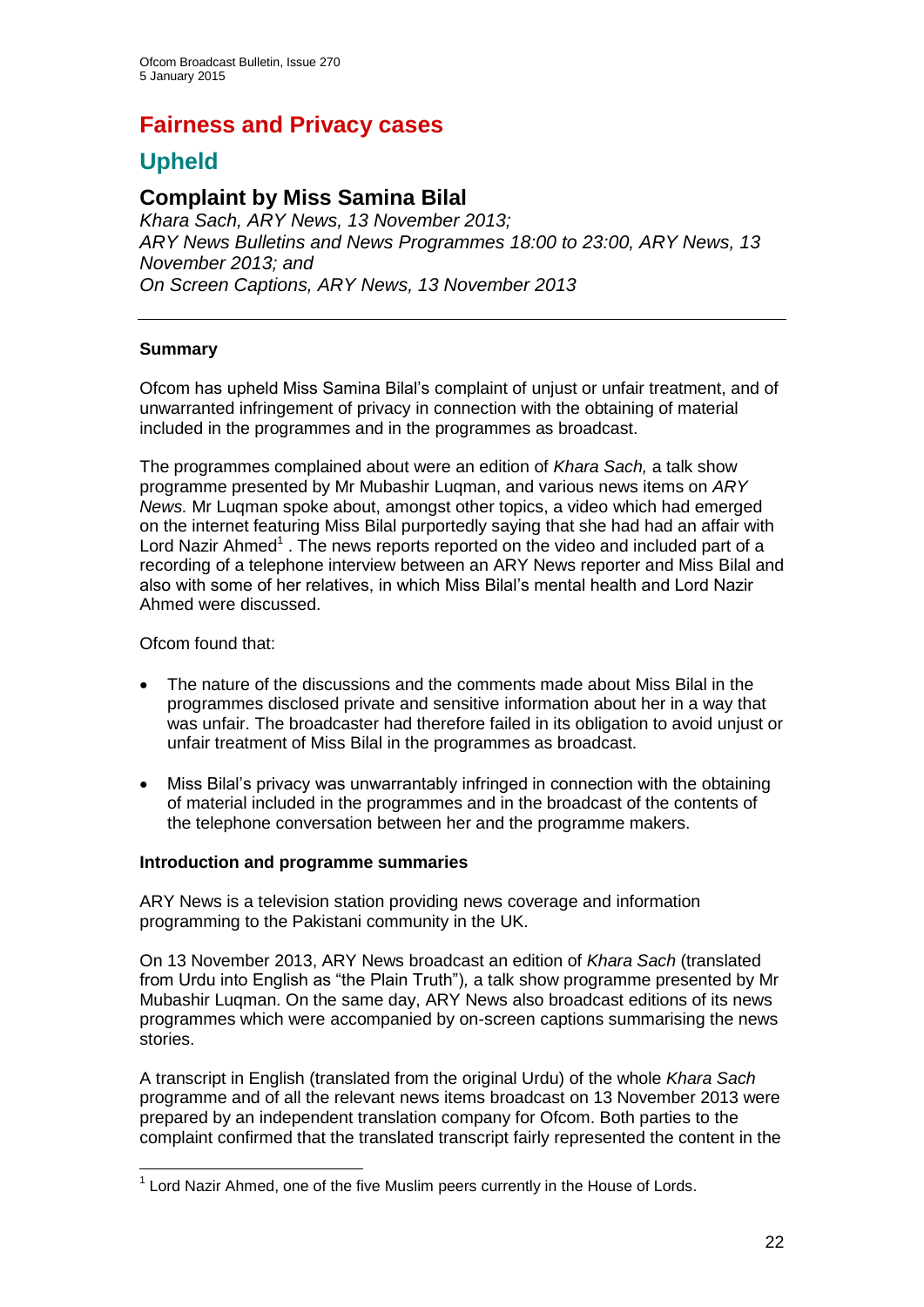programmes relevant to the complaint and that they were satisfied that Ofcom could use the translated transcript for the purpose investigating the complaint.<sup>2</sup>

A transcript in English (translated from the original Urdu) of unedited telephone conversations between an ARY News reporter and Miss Bilal, Mr Rana Basharat (Miss Bilal's relative), and Mr Tahir Mansoor (Miss Bilal's brother) were also prepared by an independent translation company for Ofcom. Both parties to the complaint confirmed that the translated transcript fairly represented the content of the unedited telephone conversation and that they were satisfied for Ofcom to rely on the translated transcript for the purpose of investigating the complaint.

*Khara Sach*

In this edition of *Khara Sach*, Mr Luqman introduced the programme by stating that nothing said in the programme was intended to be defamatory. He also stated that he wanted Mr Mir Shakil Ur Rahman, the founder of GEO TV Network and owner of Jang Group<sup>3</sup>, to join him in the studio to give his point of view on certain topics. The presenter then stated that Lord Nazir Ahmed also would be joining him on the programme (interviewed live via telephone) because: *"someone has done* [a] *mischievous – ugly – thing to him. Who did it? Lord Nazir is going to reveal this in the short while"*.

The presenter briefly spoke about Mr Mir Shakil Ur Rahman's company expenses. Immediately following this, the presenter welcomed Lord Nazir Ahmed and the following discussion took place:

- Presenter: *"We have been hearing horrible news about you. What is all this about and what are the facts?*
- Lord Nazir: *Mr Luqman ever since I appeared on your programme and you asked me some questions about the Department for International Development and Mir Khalil Ur Rahman Foundation* ["MKRF"]*<sup>4</sup> , and I raised these questions in the [UK] Parliament, a strange event has happened; a Twitter account was opened in my name to create a*[n]

 2 The translation for 13 November 2013 programme used for the Entertainment Decision was provided by another complainant about the same programme and verified by an independent translator. Both parties confirmed that Ofcom could use these translations for the purpose of entertaining the complaint. The broadcaster, in response to the Entertainment Decision on a different complaint, said that the translations were, in fact, "misleading and biased". To resolve this issue, Ofcom obtained a new independent translation for the programme broadcast on 13 November 2013 and asked both parties to confirm their agreement to these new translations which they did for the purposes of investigating this complaint. As a result, the quotes from the translations used for the Entertainment Decision quoted in the heads of complaint may be different to the new translations included in the "programme summaries" section. Ofcom obtained independent translations of the news programmes broadcast on 13 November 2013 and the unedited telephone conversations from the outset.

 $3$  Jang Group of Newspapers (known as Jang Group) is a subsidiary of the Independent Media Corporation. Its headquarters is in Karachi. It is Pakistan's largest group of newspapers and Geo TV broadcasts Geo News, an Urdu news channel, which is closely affiliated with the group.

 $4$  According to its website, the Mir Khalil Ur Rahman Foundation is a "Pakistani based nonprofit organisation formed in 2004…dedicated to using media as a tool for social betterment for empowering people to engage with their communities".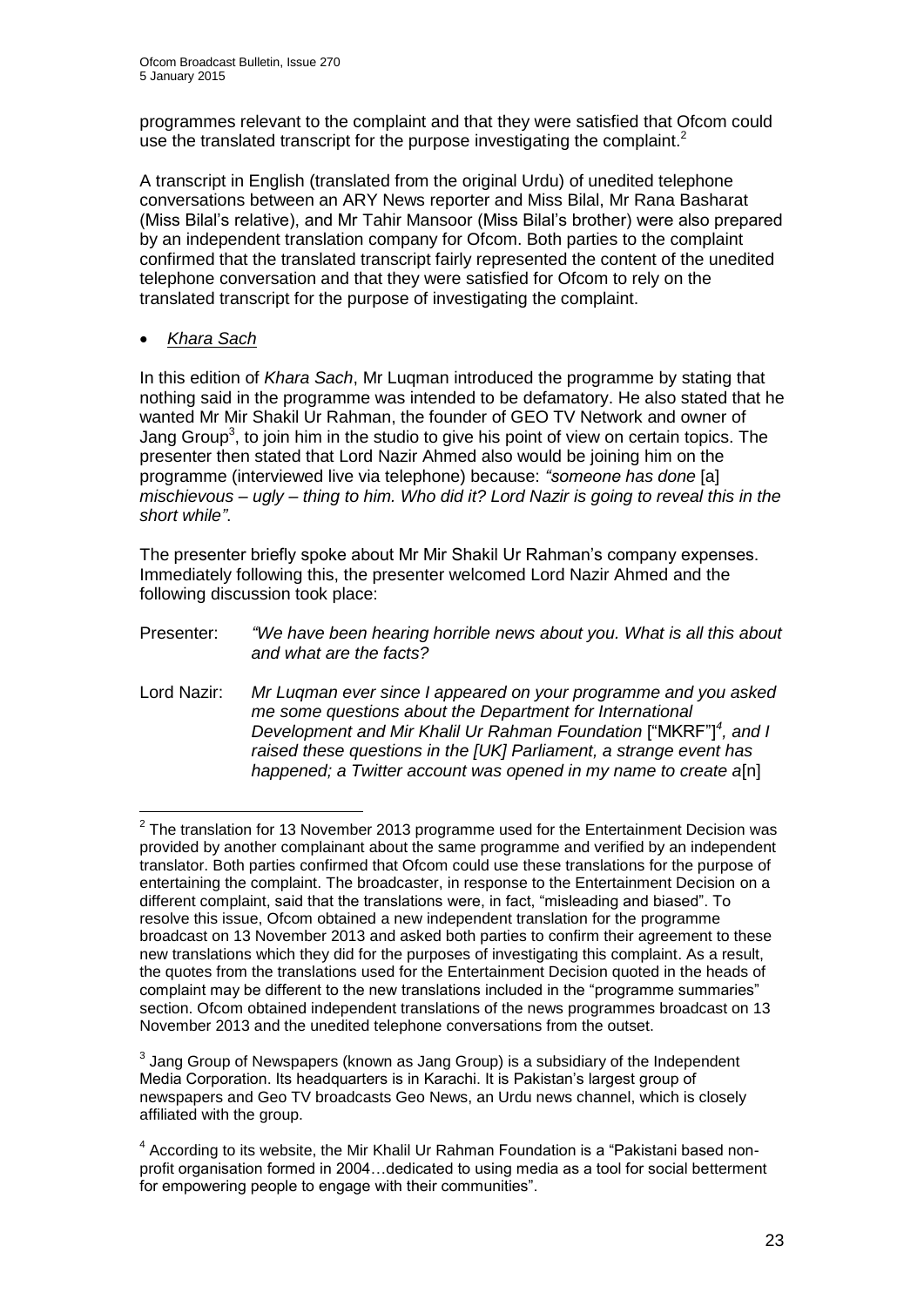*image of mine. It was tweeted from this account that I wanted the Pakistan Government to enter into negotiations with the Taliban. This was not my view and I did not know about it. I have today told Twitter to cancel this account. Then a video was uploaded on Facebook and on a site, a website, a dirty one. I have been told that this video is being circulated. Actually there is a woman* [i.e. Miss Bilal] *who denies it basically, and personally, she is ill, mentally ill. Some time ago she used to write for the magazine of the Jang Group, but for the last four months she has legally been sectioned to a mental hospital. In her interview, she had levelled some allegations with reference to me. First, I did not know about this, but now, when I contacted her family, she and her relatives told me that all this has been coming from the Geo Group ever since I raised those questions in the Parliament and wrote a letter to the Chairman of the Select Committee for the Department for International Development, asking why these funds have been given* [to MKRF]*; I had asked if competitive bids were called and I had asked the* [UK] *Government why they were not able to identify the connection between the Geo Group and Mir Khalil Ur Rahman Foundation".* 

Lord Nazir Ahmed explained in more detail the connection between Geo Group and Mr Mir Shakil Ur Rahman and the purpose of MKRF. He also alleged that the Geo Group reporters and employees were not paid the minimum wage. Mr Luqman briefly explained an incident which occurred between himself and the Chairman of ARY News.

After a commercial break, the discussion between Lord Nazir Ahmed and the presenter continued:

- Presenter: *"Well Lord Nazir. Very serious allegations have been levelled against you. Sexual harassment allegations were put against you. And you are saying that these allegations were particularly put against you due to Mir Shakil Ur Rahman, is that what you are saying?*
- Lord Nazir: *No, I am saying that it is a strange thing that when I raised questions earlier* [i.e. in Parliament] *even at that time my 'cut and paste' videos were brought forward. And now again, when I raised questions a video was brought forward again. And this video does not contain matter*[s] *concerning sexual harassment. It shows that Lord Nazir has a love affair or he is going out with someone though the truth is that the said woman* [i.e. Miss Bilal] *belongs to a much respected family and I do not want to involve them at all because she is suffering mentally and has remained admitted in a hospital for four months. Even earlier, she*  was not mentally fit. I will come to your programme with National *Health Service details about which hospital and where she is sick and where she is. It is such a disgraceful and immoral thing – because I understand when* [the sentence drops away]*. I do not want to involve any group in this matter but it's a strange thing, a strange coincidence that when I am doing my parliamentary work here, these tweets start appearing. I receive phone calls from all around the world saying "Mate, did you tweet this?" I say that there is only one Lord Nazir*  Ahmed but it's not me. Then on the other side this film *[the sentence*] drops away]. *Now when this film was made, I got the evidence - lo and behold - that this is the senior reporter of the Jang/Geo Group sitting in London who did this interview".*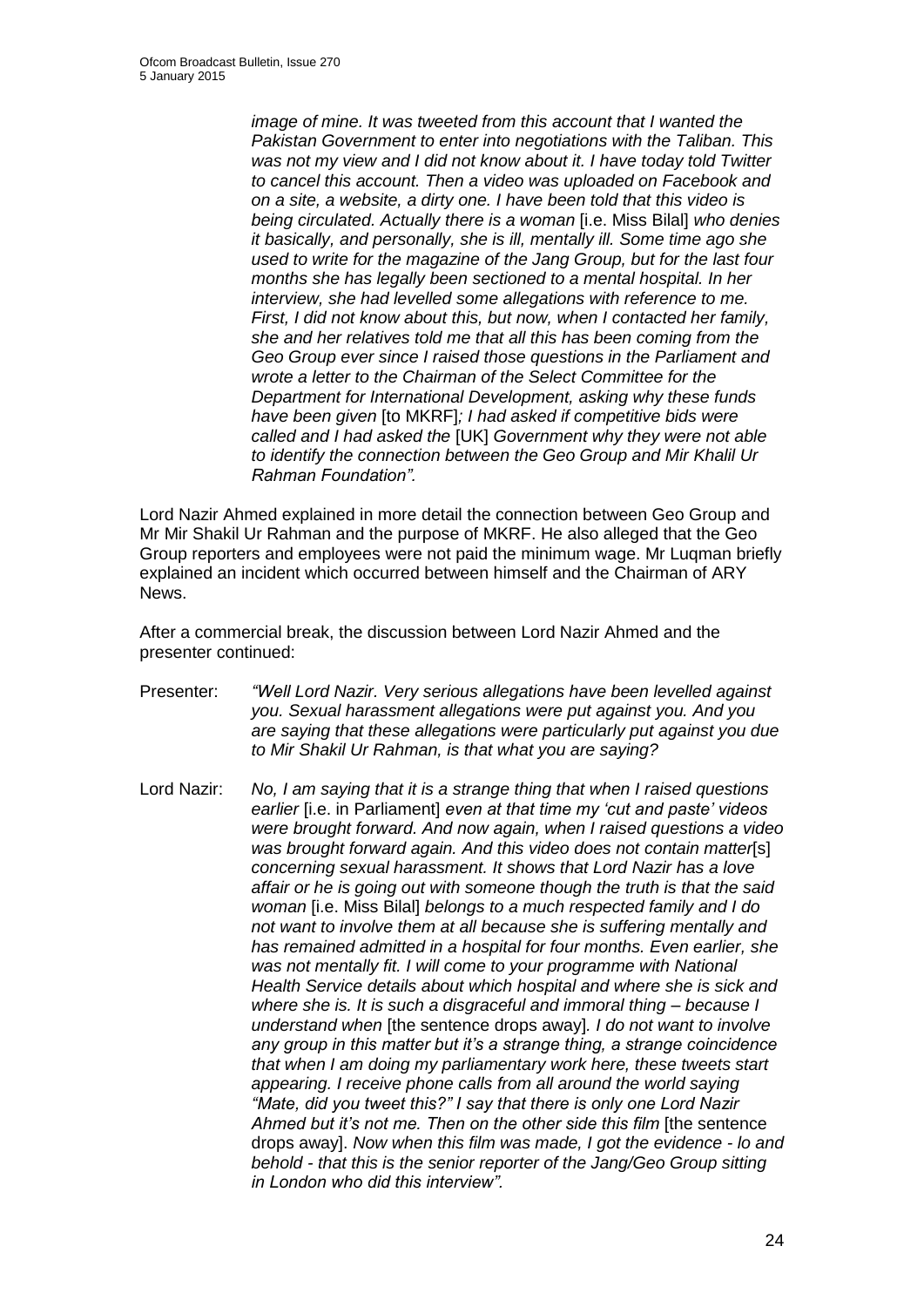Lord Nazir Ahmed briefly explained how he had found out about the video.

The presenter said that he tried to contact Mr Mir Shakil Ur Rahman to obtain his point of view on the matters he had discussed in the programme. The presenter and Lord Nazir Ahmed also briefly discussed the funding received by MKRF by the UK Department for International Development ["DfID"] and the MKRF itself. The telephone line between the presenter and Lord Nazir Ahmed disconnected and while they attempted to reconnect the call, the presenter began a discussion with another contributor to the programme about a different subject.

When Mr Luqman thought that the phone line between himself and Lord Nazir Ahmed had been reconnected, the presenter said the following:

*"Lord Nazir, tell me, because of a huge population and a large number of lawsuits, court*[s] *of law in India and Pakistan perhaps take a long time in dealing with cases, but in* [the] *UK, cases are dealt with quickly. Do you intend to approach higher courts there for your defamation case? After all, you are a member of the House of Lords and a serious allegation has been levelled against you".* 

Mr Luqman realised the phone line had not been reconnected and he went to a commercial break. After the commercial break, Mr Luqman briefly talked about Mr Mir Shakil Ur Rahman.

The telephone line between the presenter and Lord Nazir Ahmed was reconnected and the following discussion took place:

- Presenter: *"Lord Nazir, if you are telling the truth, you should in principle file a defamation lawsuit in London.*
- Lord Nazir: *Mr Mubashir* [I cannot file a defamation lawsuit] *because I do not have this evidence and I do not have any connection, until I find out who uploaded it* [i.e. the video interview with Miss Bilal alleging she had an affair with Lord Ahmed]*"*.

Lord Nazir Ahmed explained how he believed the video had been uploaded. He added that he would be pursuing the issue regarding the allocation of money to MKRF by DfID. He then said:

*"…all media groups, large or small, should remain within the bounds of respect and decency. They should refrain from these childish acts like uploading such disrespectful videos on Facebook etc. They should refrain from such 'badmashi'<sup>5</sup> ".*

The presenter and Lord Nazir Ahmed then discussed the Desire for Peace campaign<sup>6</sup> and then there was a more detailed discussion about the Geo/Jang Group. The presenter said:

<sup>1</sup>  $5$  The independent translator explained to Ofcom that 'badmashi' means hooliganism i.e. to use thuggish methods, for example, dishonesty, harassment and bullying.

 $6$  According to its website, "Desire for peace campaign (i.e. Aman Ki Asha) is a campaign for peach between India and Pakistan, jointly initiated by the Jang Group of Pakistan and The Times of India Group".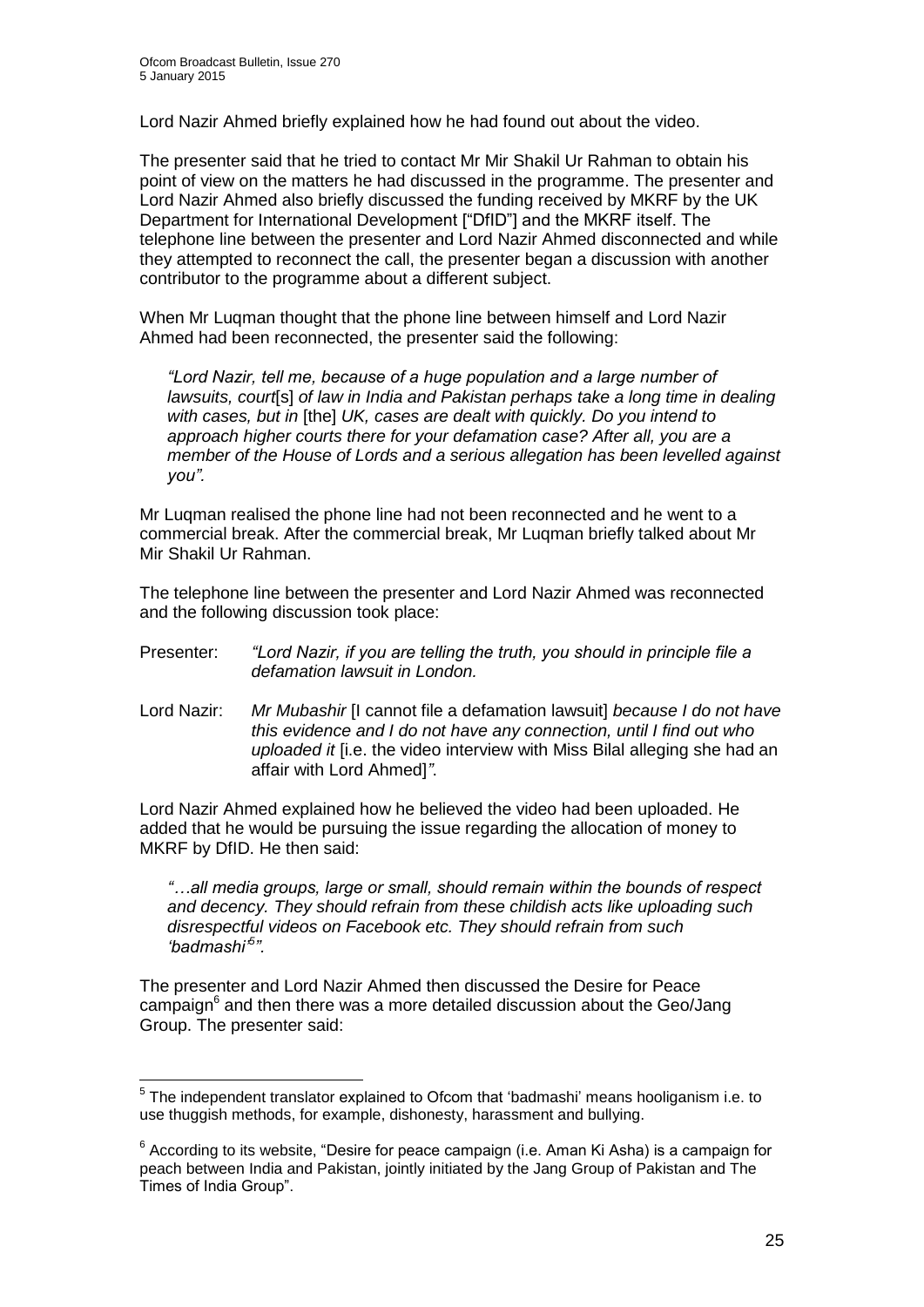*"Lord Nazir, you might remember that an edited video of a programme against me* [i.e. Mr Luqman] *was first circulated on the internet, and afterwards a Group Editor of the Jang Group itself gave an interview to an internet channel to expose a conspiracy a day before this; two days before this a* [newspaper] *column was also published stating that a conspiracy was brewing* [against me]*. Yet using that edited internet thing sanctions were placed against me. But Justice Nasir Khosa stood by justice and truth: in the Court he gave the example of Caliph Umar Farooq and he said that he was withdrawing from this case so that someone else, who could understand it, may deal with it. Lord Nazir we know how and why things are uploaded on the internet, but I know you are telling the truth. You are being punished because you have always worked for the welfare of Pakistan in the House of Lords and I will say loudly. Even though I may have political differences with you, I salute the love you have in your heart for Pakistan".*

The discussion between the presenter and Lord Nazir Ahmed ended. The programme continued. However, the discussions concerned Mr Mir Shakil Ur Rahman and Geo/Jang Group and nothing further of relevance to the complaint was broadcast.

## *ARY News bulletins, news programmes and on-screen captions*

During the evening news bulletins and news programmes, ARY News broadcast a news story about a video interview in which a woman (Miss Bilal, although initially she was not named as the woman in the video) purportedly said that she had had an affair with Lord Nazir Ahmed. These news bulletins and news programmes were accompanied by on-screen captions.

In the news bulletins at 18:00, 19:00, 20:00, and 21:00, the newsreader stated:

*"Lord Nazir, after he has raised questions* [in the UK Parliament] *about Geo and MKRF*, *faces bogus scandals. A bogus Twitter account was made in his name and a bogus video was released about him. Lord Ahmed says that all the clues point to one direction. He has exposed this in the programme Khara Sach".* 

The 22:00 news programme included a similar introduction to the news story.

The 18:00 and 20:00 news programmes included the following on-screen captions which were directly relevant to the complaint:

- *"Lord Nazir faces bogus scandals*;
- *Lord Nazir: A SIM was purchased to send threatening SMS text messages to me: "Why did you raise questions in British Parliament about Geo and MKRF?"*;
- *A fake twitter account was made* [in Lord Nazir's name] *and a bogus video was released* [about him];
- *Lord Nazir: The woman with whom they said I was having an affair has been ill for a long time*;
- *Lord Nazir: Through bogus twitter accounts in my name, it was showed that I was having an affair*;
- *Lord Nazir: A bogus video about me was released after I had raised questions about Geo Group*;
- *British MP Lord Nazir: Bogus twitter accounts were made in my name*; and
- *Lord Nazir: After I raised questions about MKRF, bogus twitter accounts were made in my name"*.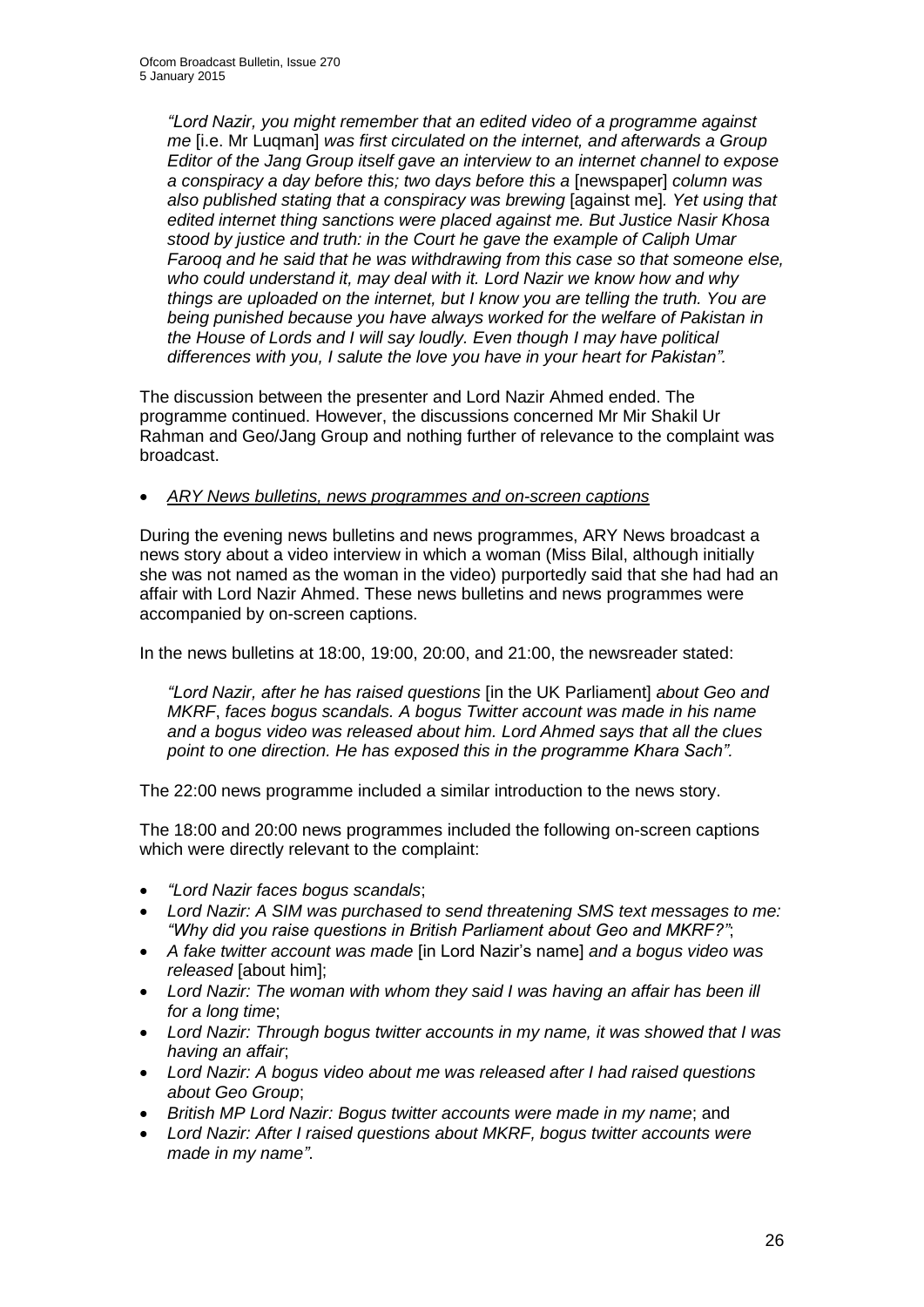The 22:00 news programme included the following on screen captions:

- *"Lord Nazir faces bogus scandals: "Why did you raise questions about Geo and MKRF?*;
- *Lord Nazir: The woman with whom they said I was having an affair has been ill for a long time*; and
- Lord Nazir faces bogus scandals after he raised questions [in the UK Parliament] *about MKRF"*.

Later in the 20:00 and 22:00 news programmes, there was another news story about the video interview featuring Miss Bilal purportedly saying that she had had an affair with Lord Nazir Ahmed. The 20:00 news programme was the first time Miss Bilal had been identified as the woman who featured in the video. During both news programmes, the newsreader began by stating:

*"Samina Bilal, who was a character in the video released about Lord Nazir, has said that she was not interviewed by anyone and that the video is bogus".*

Footage from the *Khara Sach* programme was shown and a reporter stated:

*"Samina Bilal, who was a character in the video released about Lord Nazir's character assassination, says that the video is bogus. She was not interviewed by anyone".* 

The on-screen caption which accompanied this statement said: *"Samina Bilal: The video released about Lord Nazir is bogus. I did not give any interview to anyone."*

The footage from *Khara Sach* continued to be shown and was accompanied by an edited<sup>7</sup> audio recording from a telephone interview with Miss Bilal, in which she said:

*"The video has been linked to me. I have not even seen the video, but I have been told about it. I have not given any such interview to anyone. If you are sitting in someone's home and talking, and someone dubs* [a] *voice over it and places the video on YouTube, you cannot do anything. I deny this. I have not given any such interview to anyone. The video that has been played shows my children running behind me. Shortly afterwards*, *the police forcibly snatched my children from me and handed them over to the social services. Today, a university fellow of mine phoned me. It is about the time when my children were with me*. *I am sitting here and I have been told that my children are running behind me".*

On-screen captions accompanied this and were repeated several times and included the following statements:

*"Samina Bilal: Lord Nazir is serving the Pakistani Community;*

1

<sup>7</sup> Ofcom compared the translations of the audio recordings included in the news programmes with the translations of the full audio recording of the telephone conversations with Miss Bilal, Mr Basharat and Mr Mansoor. We noted that the recordings included in the news programmes had been heavily edited and the comments made were not sequential as suggested in the programme. We also noted that the translation of the audio recordings included in the news programmes and the full audio recording of the telephone conversations had some inconsistencies. The summary included here is the translated transcript of the news programmes.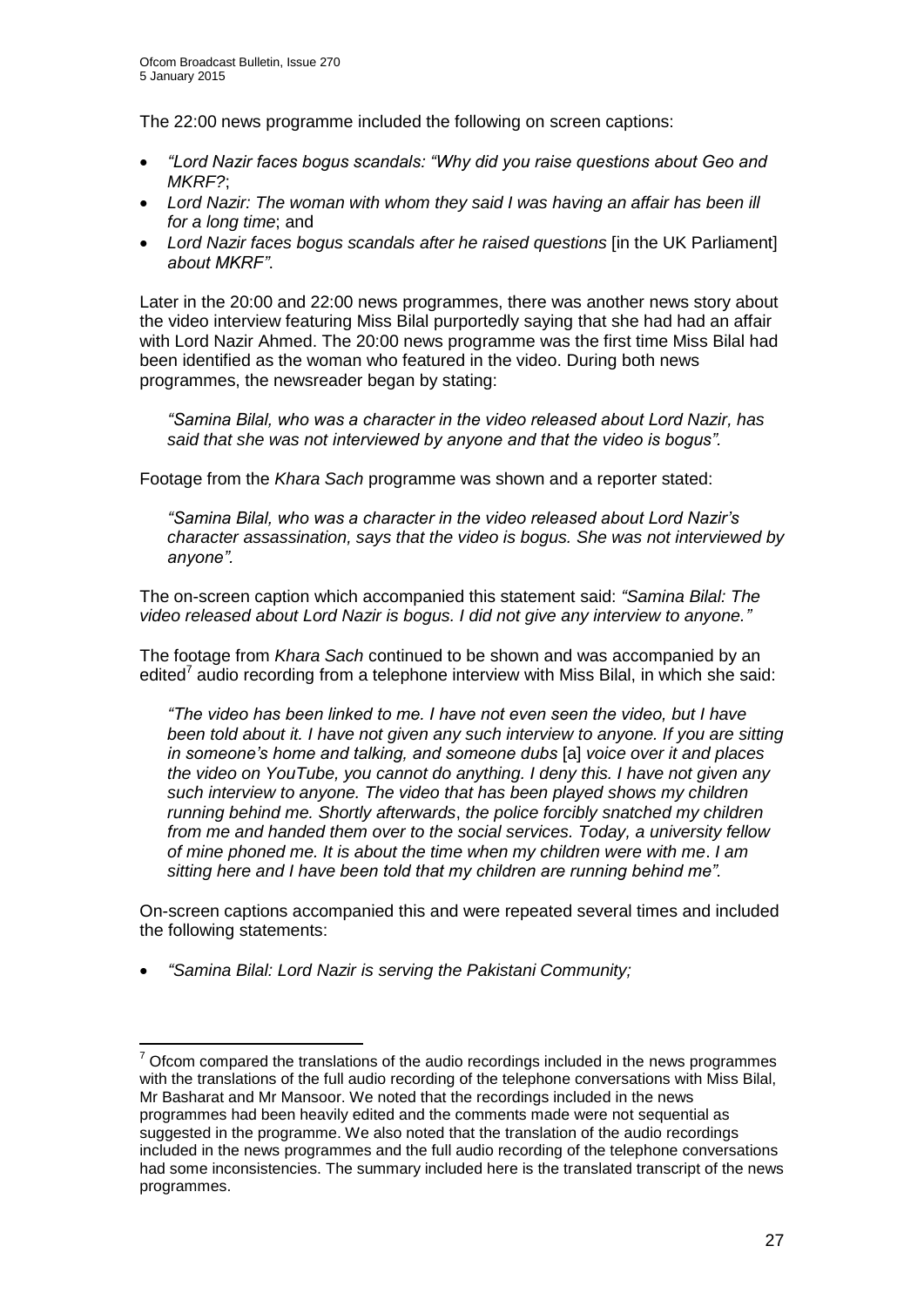*Rana Basharat, relative of Samina Bilal: Samina Bilal is a mental patient; and Samina Bilal: The video released about Lord Nazir is bogus, I did not give an interview".*

The edited audio recording from the interview with Miss Bilal continued:

*"You know that it is a legal matter that for three years my children have not been with me. When I used to meet them, I would meet them at the contact centre. This video belongs to that time. I am sitting in someone's house and they made a video of me. Over the video, dubbing has been done, someone [else's] voice has been placed over it. I do not know what the reason behind it is and for what it was done – whether someone wanted to disrepute me or disrepute Lord Nazir".* 

The reporter stated that: *"Samina Bilal says that Lord Nazir is of good character and he is serving the Pakistani community".* An edited extract from the interview with Miss Bilal was then broadcast in which she said about Lord Ahmed:

*"He is a community leader and he helps people. May Allah help him develop in his work. As a person, he has a jolly nature, a good sense of humour, and I have never heard him saying anything bad about the community".* 

The *Khara Sach* footage continued to be broadcast and the reporter introduced a telephone interview with Mr Rana Basharat, who is a relative of Miss Bilal. The reporter said that: "*Rana Basharat a relative of Samina Bilal says that this video has been made by a certain media group to stop Lord Nazir from telling the truth*". An edited extract from the interview with Mr Basharat was broadcast in which he said:

*"About Lord Nazir, we may say that a certain media group based in Pakistan and Britain is assassinating his character to stop him from taking steps about the funding that has been provided to them* [the media group]. *The video you speak about is fabricated and an insane person* [Miss Bilal] *has been used. The video is still available and it is not the video of that woman; she has declared it".* 

The reporter stated that: *"Rana Basharat says that Lord Nazir excels in serving the Pakistani community and Samina Bilal is a mental patient".* The edited extract from the interview with Mr Basharat continued:

*"She has been a mental patient for the last seven years and she has been receiving mental treatment from time to time. Presently, she is in the 'training procedure'* [spoken in English] *of a mental hospital. She is receiving medicines for her mental health. She has been mentally sectioned under the UK law categorising her as mentally ill. She is currently admitted to a London borough mental hospital. You can evaluate her mental illness from the fact that because of her mental illness, the local government did not consider it safe to leave her children in her custody".*

The reporter then stated that: *"Samina Bilal's brother Tahir Mansoor says that Samina Bilal has been declared insane in Britain and that is why her children have been taken away from her".* The *Khara Sach* footage continued to be broadcast and an edited extract from a telephone interview with Mr Tahir Mansoor was broadcast in which he said:

*"She has been mentally ill for around ten or eleven years; she has lost* [custody of] *her two children and for this reason she is very anxious. She had two houses but she has lost them too. When she bothers us beyond limits, and we complain*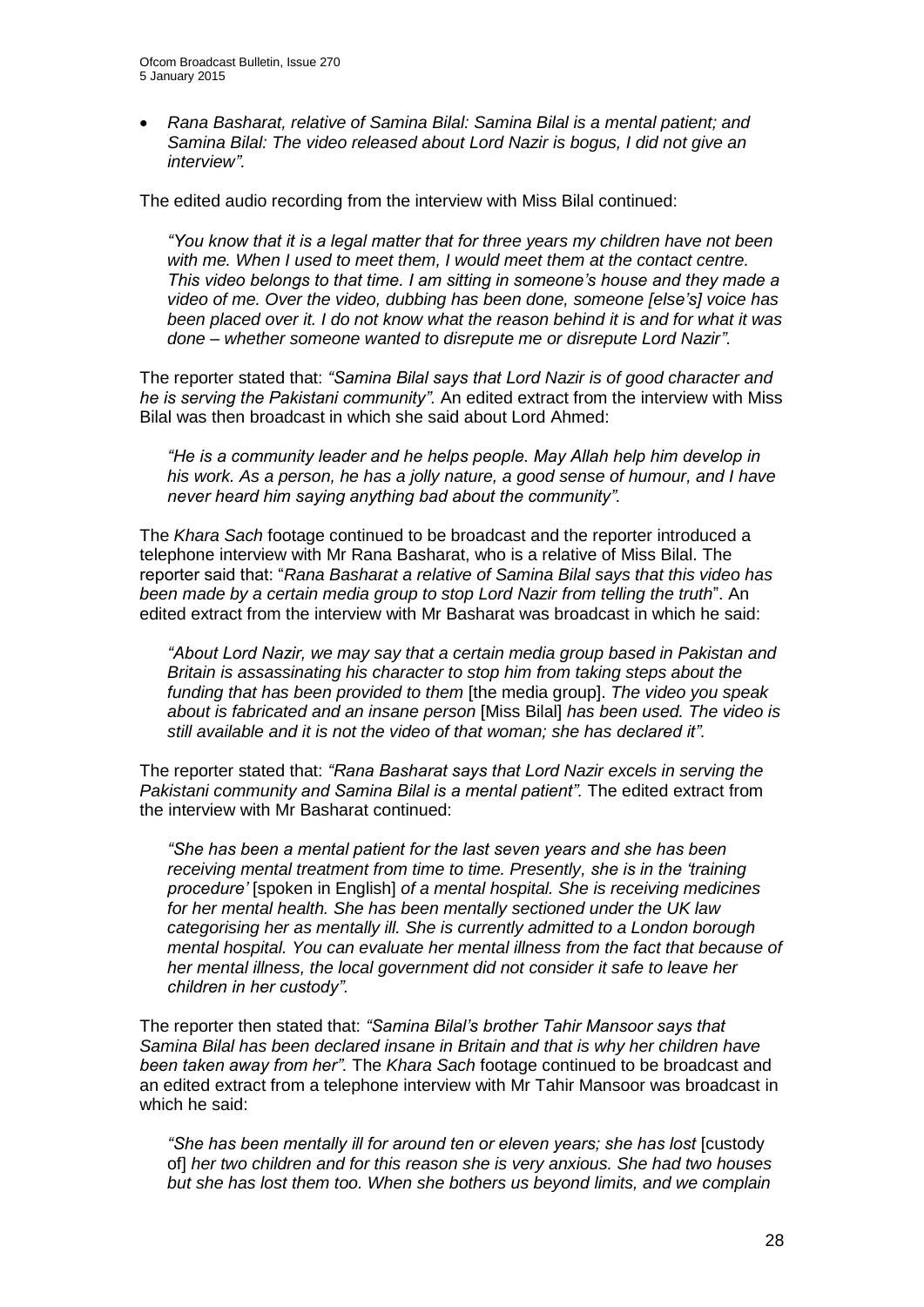*to the police, the police state that they cannot take any action against her because she has been declared as "mental". Presently, she must be in the hospital; if you see her "cards" in the hospital, she has been declared "mental"* [spoken in English]*. He* [Lord Nazir Ahmed] *is a distinguished person and holds a position of respectability in the Pakistani community. Everyone respects him. The poor woman* [i.e. Ms Bilal] *is mental; she is insane* [the sentence drops away]*. Everyone knows it. All our relatives know that she is insane".* 

During the 22:00 news programme, the newsreader said:

*"British MP Lord Nazir has told that after he raised questions* [in the UK Parliament] *about MKRF, bogus scandals were made about him. Bogus twitter accounts were made in his name and bogus videos have been released about him".* 

Footage from *Khara Sach* without the audio was shown on screen and a reporter said:

*"Speaking in the ARY programme Khara Sach British MP Lord Nazir told that after he raised questions* [in the UK Parliament] *about Geo and MKRF, he had to face bogus scandals. Bogus twitter accounts were made in his name".* 

Brief footage from *Khara Sach* was then included in the programme in which Lord Nazir Ahmed discussed the twitter account which had been set up in his name. He said: *"a twitter account was opened in my name to create a*[n] *image of mine…"*

The reporter then stated that:

*"Lord Nazir said that a reporter working for Geo has not been paid for many years. For raising questions about MKRF, bogus videos were made about him".* 

Brief footage from *Khara Sach* was then included in the programme in which Lord Nazir Ahmed discussed the video. He said: *"Then a video was uploaded on Facebook and on a site, a website, a dirty one. I have been told that this video is being circulated. Actually there is a woman who denies it basically, and personally, she is ill, mentally ill. Some time ago she used to write for the Magazine of the Jang Group but, for the last four months, she has been legally sectioned to a mental hospital. In her interview, she had levelled some allegations with reference to me. First, I did not know about this, but now, when I contacted her family, she and her relatives told me that all this has been coming from the Geo Group ever since I raised those questions in the Parliament and wrote a letter to the Chairman of the Select Committee for the Department for International Development, asking why these funds have been given* [to MKRF]*…"*

An on-screen caption was included which said:

*"Lord Nazir: The woman with whom they said I was having an affair has been ill for a long time".* 

The reporter continued and stated:

*"Lord Nazir said that the* [UK] *parliament will inquire how the funds were given* [to MKRF] *and he has provided all the evidence about the "Desire for Peace" campaign. He told that a SIM was purchased overnight so that threatening text messages could be sent to him. The SIM was used to send text messages only to*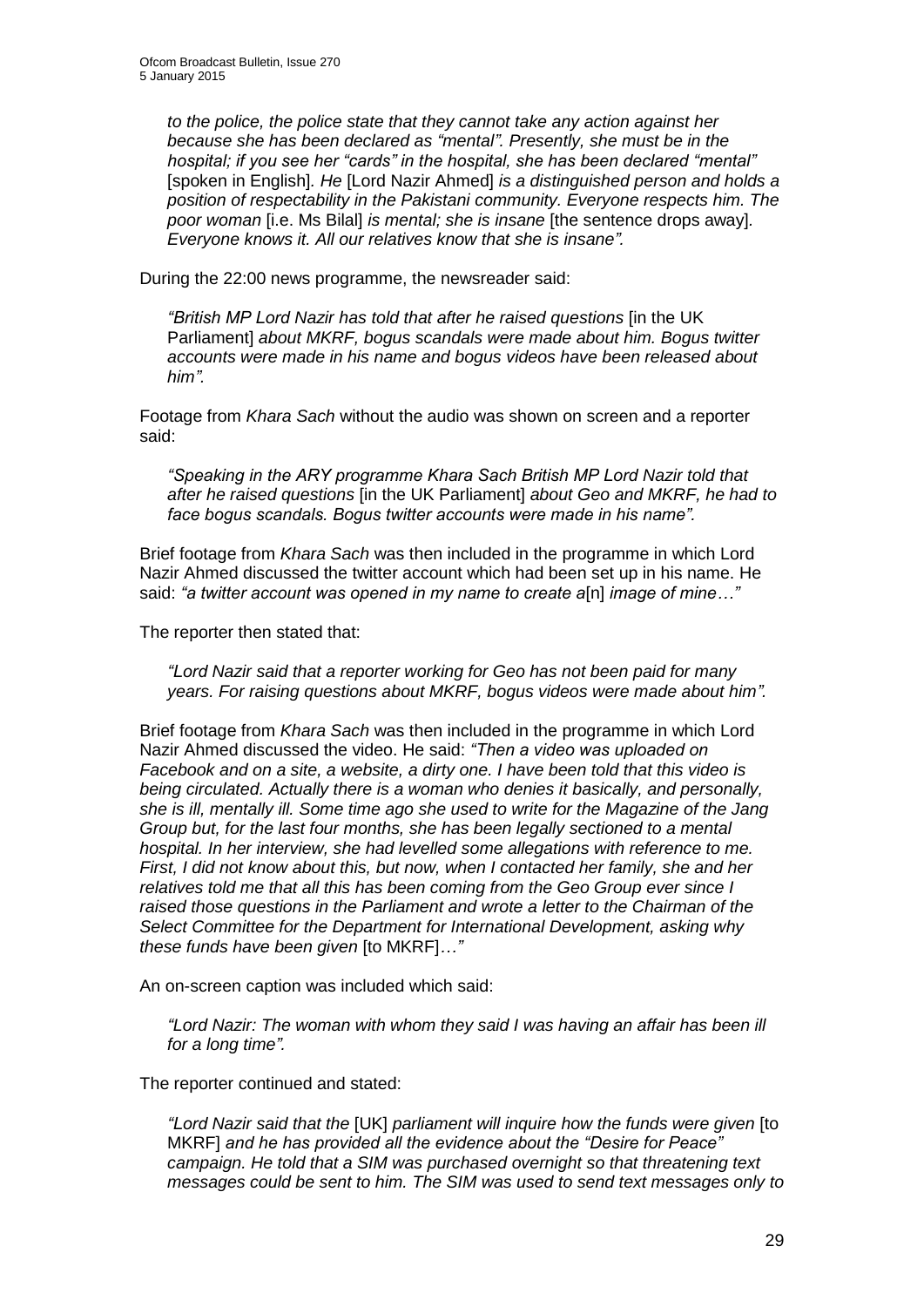*him. In the programme Khara Sach, Jang Group's tax returns were displayed*  which showed that Geo TV advertises its programmes in the newspapers which it *owns".* 

Further brief footage from *Khara Sach* was shown in which Jang Group, MKRF, and Mr Mir Shakil Ur Rahman were discussed.

This news programme also included the same material as had already been shown in the 20:00 news programme as detailed above, which included extracts from interviews with Miss Bilal, Mr Basharat and Mr Mansoor.

## **Summary of the complaint and the broadcaster's response**

#### Unjust or unfair treatment

1

In summary, Miss Bilal complained that she was treated unjustly and unfairly in the programmes as broadcast because<sup>8</sup>:

- a) Derogatory comments, such as referring to Miss Bilal as "*mental"* and "*insane"*, made by Miss Bilal's relatives in a recorded telephone interview, were included during the news bulletins, news programmes and the accompanying on-screen captions on 13 November 2013. As a result, Miss Bilal said that various people had contacted her and said that she was being defamed and called "a mad person"<sup>9</sup> during the programmes. Miss Bilal said she had been "demonised on this channel without any challenge".
- b) Lord Nazir Ahmed alleged during the *Khara Sach* programme that: *"there is a woman* [i.e. Miss Bilal] *who denies…she has been suffering mentally…but for four months she has been legally sectioned in a mental hospital"* and "*she is suffering mentally and has remained admitted in a hospital for the last four months"*. Miss Bilal said that the presenter of the programme also appeared to support Lord Nazir Ahmed's comments, because he said: *"Lord Nazir we know how and why things are injected in the internet system. But I know you are speaking truth".*

Miss Bilal said that she had not been admitted to a psychiatric hospital, sectioned for mental health issues, or declared a "mad person" as alleged.

By way of background to her complaint, Miss Bilal said that she was a respected journalist, author and reporter. However, the programmes had destroyed her reputation, humiliated her and had caused her to be ostracised from society. She said that, as a result of the programmes, she now suffers from serious depression and stress.

In response to both heads a) and b) of Miss Bilal's complaint, ARY News said that it did not agree that Miss Bilal had been treated unjustly or unfairly in the programmes. ARY News said that there were medical records which confirmed that Miss Bilal was being treated for a mental illness. Further, Miss Bilal had said in the telephone interview with the ARY News reporter that she was receiving medical treatment for a mental illness. This was also confirmed by her relatives.

 $8$  The following sets out Miss Bilal's complaint as entertained by Ofcom. See footnote 2 in relation to the translation used for Ofcom's Entertainment Decision.

 $9$  We noted that Miss Bilal's relatives did not refer to her as a "mad person" in the programme as broadcast, however other terms were used to describe her mental health.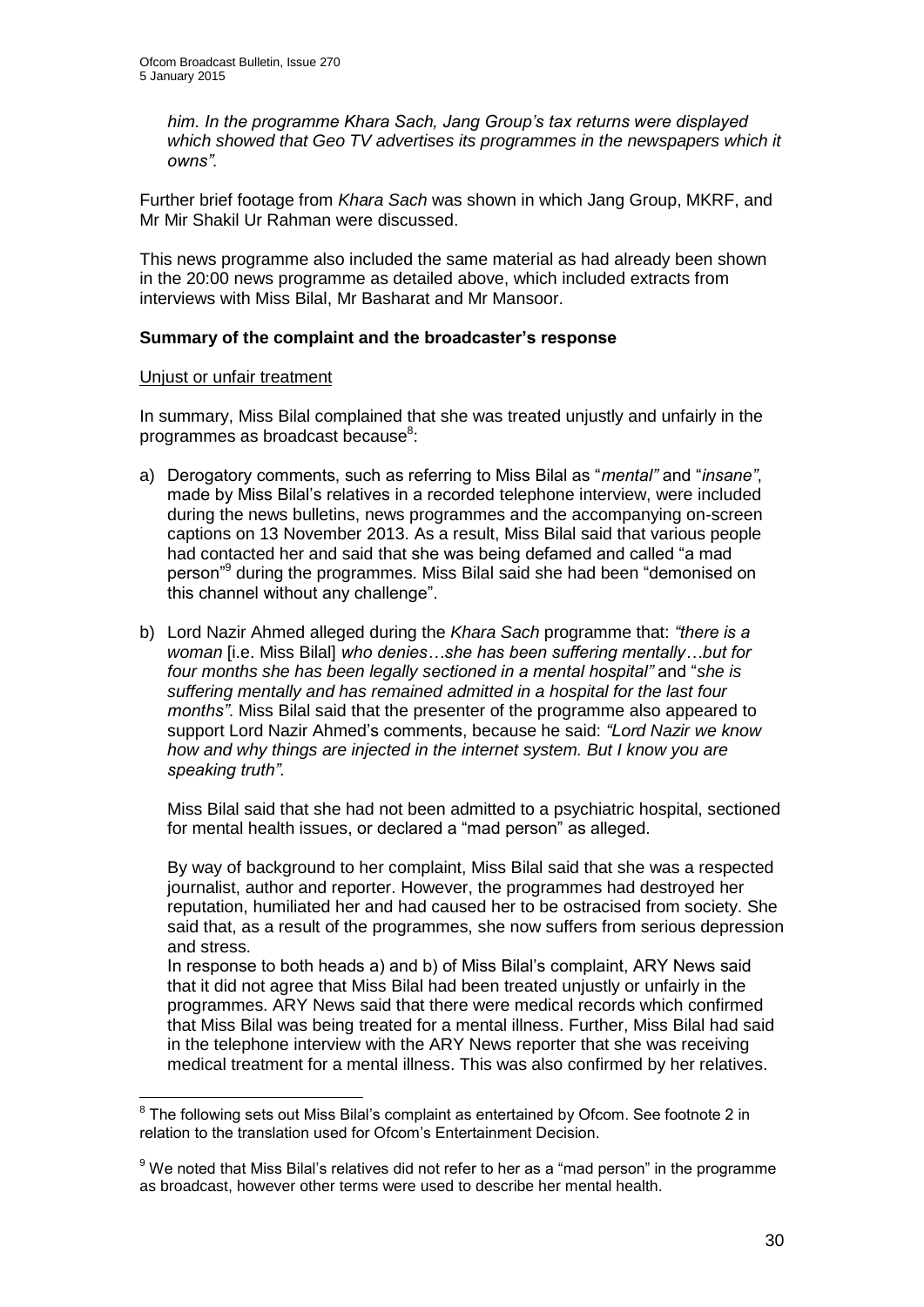ARY News concluded that the comments made about Miss Bilal were therefore: "fair and devoid of any malice".

ARY News said that they had approached Miss Bilal and invited her to come to the studio and give her views on the programme.

#### Unwarranted infringement of privacy

c) In summary, Miss Bilal complained that her privacy was unwarrantably infringed in connection with the obtaining of the material included in the news bulletins, news programmes and the accompanying on-screen captions. Miss Bilal said she was contacted by an ARY News reporter who informed her that his Channel Director wanted to speak to her "off the record" in a conference call about Lord Nazir Ahmed because a video had been uploaded to a social media site which featured Miss Bilal discussing an affair she was alleged to have had with Lord Nazir Ahmed. The reporter told Miss Bilal that they wanted confirmation from her that Lord Nazir Ahmed was a man of good character.

Miss Bilal said that she only agreed to discuss the topic with the reporter because she thought she was taking part in a conference call and did not know the conversation was being recorded with the intention of it being broadcast.

d) In summary, Miss Bilal complained that her privacy was unwarrantably infringed in the broadcast of the news bulletins, news programmes and the accompanying on-screen captions because an "off the record" telephone conversation between Miss Bilal and a reporter from ARY News was broadcast without her consent.

In response to both heads c) and d) of Miss Bilal's complaint, ARY News said that in the telephone interview between Miss Bilal and an ARY News reporter, some of which was included in the news programmes, she confirmed that: "Lord Nazir Ahmed is a man of good character and the video clips uploaded on the internet suggesting a love affair between Lord Nazir Ahmed and herself is totally baseless and untrue. Also, the cousins of Miss Bilal admit in their telephone interview that Lord Nazir Ahmed is a community leader and has good moral conduct".

## **Decision**

Ofcom's statutory duties include the application, in the case of all television and radio services, of standards which provide adequate protection to members of the public and all other persons from unjust or unfair treatment and unwarranted infringement of privacy in, or in connection with, the obtaining of material included in programmes in such services.

In carrying out its duties, Ofcom has regard to the need to secure that the application of these standards is in the manner that best guarantees an appropriate level of freedom of expression. Ofcom is also obliged to have regard, in all cases, to the principles under which regulatory activities should be transparent, accountable, proportionate and consistent and targeted only at cases in which action is needed.

In reaching this Decision, Ofcom carefully considered all the relevant material provided by both parties. This included recordings of the programmes as broadcast, translated transcripts of them and both parties' written submissions and supporting material. Ofcom provided the parties with the opportunity to make representations on Ofcom's Preliminary View (which was to uphold the complaint). Neither party made any representations on the Preliminary View.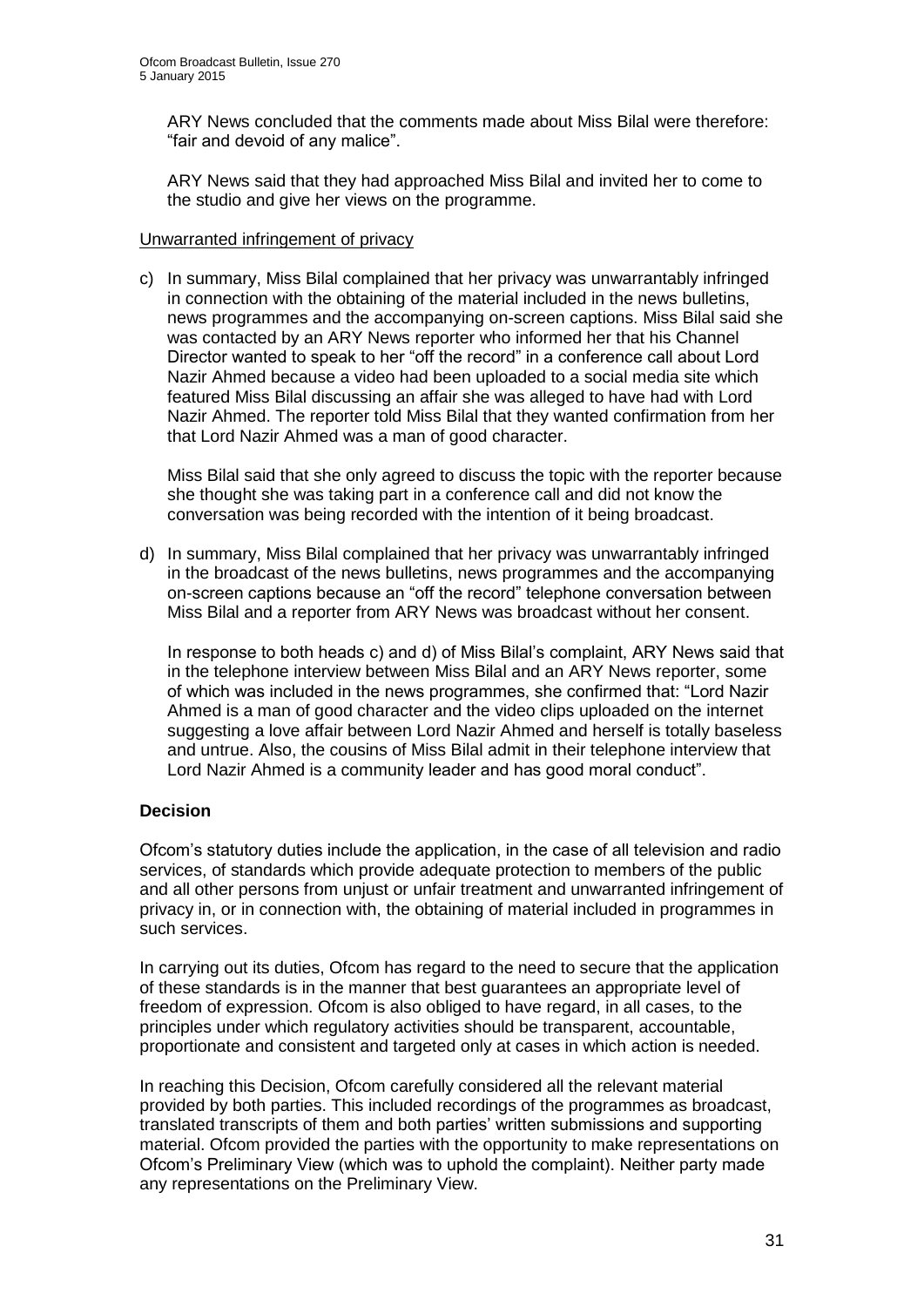#### Unjust or unfair treatment

When considering complaints of unjust or unfair treatment, Ofcom has regard to whether the broadcaster's actions ensured that the programme as broadcast avoided unjust or unfair treatment of individuals and organisations, as set out in Rule 7.1 of Ofcom's Broadcasting Code ("the Code"). Ofcom had particular regard to this rule when reaching its decision.

Ofcom decided that it would consider heads a) and b) together since they were concerned with essentially the same issue: whether the broadcast by ARY News of various comments about Miss Bilal's mental health and alleged medical treatment was unfair to her.

- a) Ofcom first considered Miss Bilal's complaint that derogatory and unfair comments by Miss Bilal's relatives in a recorded telephone interview, such as referring to Miss Bilal as "*mental"* and "*insane"* were included during the news bulletins, news programmes and the accompanying on-screen captions on 13 November 2013.
- b) Ofcom also considered the complaint that Lord Nazir Ahmed alleged during his live interview with the *Khara Sach* programme broadcast on 13 November 2013 that Miss Bilal had been *"legally sectioned in a mental hospital"* and had *"remained admitted in a hospital for the last four months"*.

By way of background, Miss Bilal said she had not been admitted to a psychiatric hospital, sectioned for mental health issues, or declared a "mad person" as alleged.

Concerning head a), we reviewed the programme and translated transcripts and noted the comments made by Miss Bilal's relatives about her being "mental" and "insane", in particular: *"an insane person has been used"*; *"she has been a mental patient"*; *"Samina has been declared insane"*; *"the poor woman is mental, she is insane"*; *"all our relatives know that she is insane"*. Ofcom noted that there were various other references made to Miss Bilal's mental health in the programmes broadcast on 13 November 2013. Please see the "Introduction and programme summaries" section above for more detail.

Concerning head b), Ofcom reviewed the programmes and examined the translations of the programmes as broadcast and noted that Lord Nazir Ahmed said:

*"…a video was uploaded on Facebook and on a site, a website, a dirty one. I have been told that this video is being circulated. Actually there is a woman who denies it basically, and personally, she is ill, mentally ill. Some time ago she used to write for the magazine of the Jang Group, but for the last four months, she has been legally sectioned to a mental hospital. In her interview, she had levelled some allegations with reference to me. First I did not know about this but now, when I contacted her family, she and her relatives told me that all this has been coming from Geo Group ever since I raised those questions in the parliament and wrote a letter to the Chairman of the Select Committee for the Department for International Development, asking why these funds had been given* [to MKRF]*".*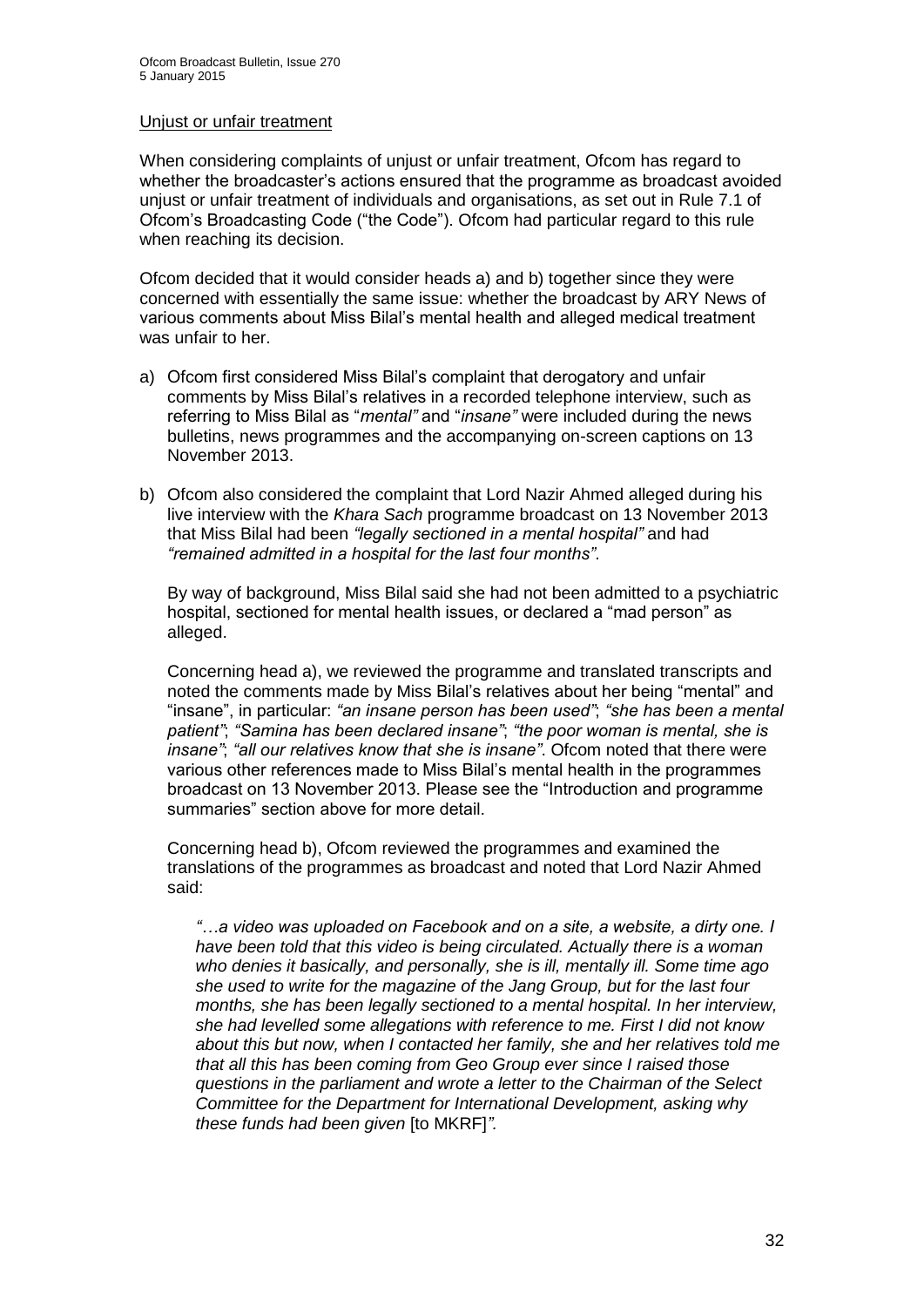#### And:

*"I am saying that it is a strange thing that when I raised questions earlier, even at that time my 'cut and paste' videos were brought forward. And now again, when I raised questions a video was brought forward again. And this video does not contain matter*[s] *concerning sexual harassment. It shows that Lord Nazir has a love affair or he is going out with someone though the truth is that the said woman belongs to a much respected family and I do not want to involve them at all because she is suffering mentally and has remained admitted in a hospital for four months. Even earlier she was not mentally fit. I will come to your programme with National Health Service details about which hospital and where she is sick and where she is".* 

We noted that Lord Nazir Ahmed referred to *"a woman"* and did not name Miss Bilal when he was discussing her in the context of the interview in which allegations about an affair were made about him. *Khara Sach* was first broadcast at 17:00 hours and was subsequently repeated at 21:00 hours. The news programme at 22:00 hours, broadcast immediately after the repeat of *Khara Sach,* named Miss Bilal as the person who had alleged that she had had an affair with Lord Nazir Ahmed. Further, this news programme included footage from the *Khara Sach* programme where Lord Nazir Ahmed was discussing the video. Taking this into account, we considered that Miss Bilal was identifiable as the person who Lord Nazir Ahmed was discussing in *Khara Sach*.

Having noted these various comments, and established that Miss Bilal was identifiable as the person being discussed by Lord Nazir Ahmed, Ofcom considered whether the inclusion of these comments made by Miss Bilal's relatives and Lord Nazir Ahmed in the programmes was unfair to Miss Bilal.

We first considered the context of the comments made by Miss Bilal's relatives in the news reports. Overall, the news reports were about Lord Nazir Ahmed and the various comments he had made in the *Khara Sach* programme broadcast on 13 November 2013. The news reports included the telephone interviews with Miss Bilal and Miss Bilal's relatives and focused on the video which had been released about Lord Nazir Ahmed allegedly having an affair with Miss Bilal. Lord Nazir Ahmed denied that he had had an affair and Miss Bilal said that the video was *"bogus".* One of Miss Bilal's relatives, Mr Basharat, said that: *"the video is still available and it is not the video of that woman* [i.e. Miss Bilal]*; she declared it".* 

We noted also that in the news programmes at 18:00, 20:00, and 21:00 hours (a similar comment was made during the 22:00 hours news programme), it was stated that:

*"Lord Nazir, after he has raised questions* [in the UK Parliament] *about Geo and MKRF*, *faces bogus scandals. A bogus twitter account was made in his name and a bogus video was released about him".* 

Therefore, in this context, it was our view that the comments made by Miss Bilal's relatives formed part of a news report about a wider news story i.e. whether Lord Nazir Ahmed had had an affair, and his claim that there may have been some other reason as to why the video featuring Miss Bilal had surfaced.

We next considered how the comments by Miss Bilal's relatives about Miss Bilal's mental health were presented in the programme. In our view, through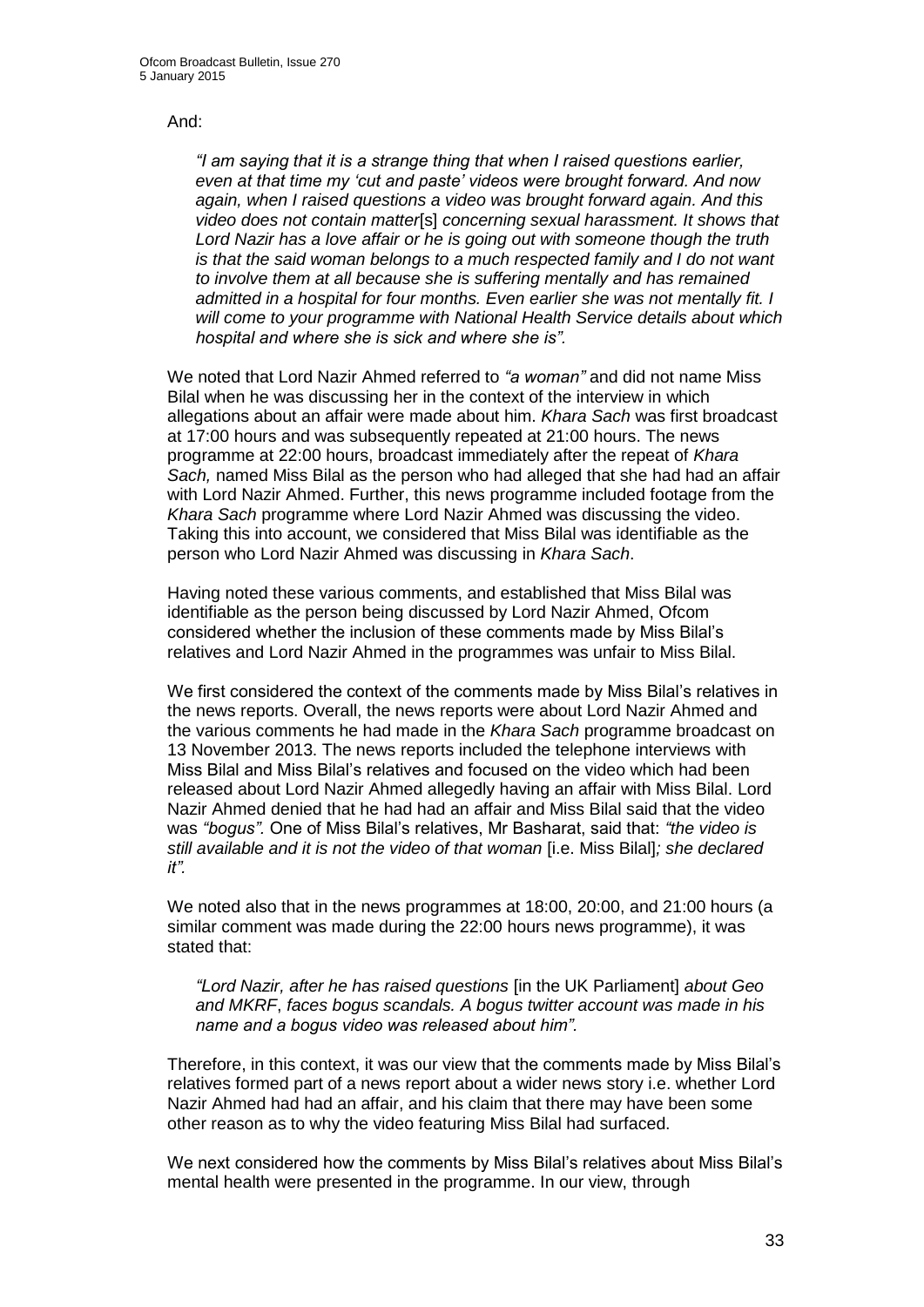broadcasting these remarks, the programme presented as fact that Miss Bilal had mental health problems, even though it appears to Ofcom (for the reasons discussed more fully below) that there is some disagreement over this matter. Significantly, during the later news programme at 20:00 and 22:00 hours, Ofcom noted that the comments made by the relatives in the telephone interview about Miss Bilal's mental health were given prominence in the reports. We considered that the remarks made by Miss Bilal's relatives, regardless of whether or not Miss Bilal did suffer from mental health issues, clearly had the potential to be insulting and offensive to her because of the derogatory nature of these remarks. The comments also had the potential to materially and adversely affect viewers' perception of Miss Bilal. To broadcast comments regarding a person's mental health (particularly describing it in the way that they did) - a highly private and sensitive matter - is a serious matter requiring that the broadcaster takes appropriate care.

Next, under head b), we considered the context of the comments made by Lord Nazir Ahmed in *Khara Sach*. Overall, the relevant part of the programme was about Lord Nazir Ahmed and a video which had been released about him which alleged that he had an affair with Miss Bilal. Lord Nazir Ahmed denied that he had had an affair and claimed that the video was made in response to him raising questions about the funding given to DfID to the MKRF.

We noted that Lord Nazir Ahmed stated as fact that Miss Bilal was *"mentally ill"*; had been *"legally sectioned to a mental hospital";* and "*remained admitted in a hospital for the last four months".* He said he had hospital records which detailed the hospital where Miss Bilal was receiving treatment. As with the comments made by Miss Bilal's relatives, we considered that these remarks had the potential to materially and adversely affect viewers' perceptions of Miss Bilal.

Ofcom noted that ARY News and Miss Bilal disagreed about whether Miss Bilal had been admitted to a psychiatric hospital or sectioned for mental health issues. Miss Bilal said she had not been admitted to a psychiatric hospital, sectioned for mental health issues, or declared a "mad person" as alleged. We noted however that in her unedited (and not broadcast) conversation with the ARY News reporter, Miss Bilal said that she suffered from "paranoid schizophrenia", was "under treatment of the hospital" and "was recently admitted to the hospital…but the treatment had been going on for three or four years". Ofcom also noted the broadcaster's submission in response to the complaint that it believed that the comments made about Miss Bilal were "fair and devoid of malice".

We are not required for the purpose of considering and reaching a decision to express a view on whether the comments made by Miss Bilal's relatives, or by Lord Nazir Ahmed, in relation to Miss Bilal's mental health or admission to a psychiatric hospital were factually correct or not. It is our role to establish whether the remarks made about Miss Bilal by her relatives or Lord Nazir Ahmed in the programme resulted in unfairness to Miss Bilal.

Ofcom acknowledges broadcasters' right to freedom of expression and that they must be able to investigate and report on news events and matters of interest to viewers freely and without undue constraints. However, this freedom comes with responsibility and an obligation for broadcasters to comply with the Code and, with particular reference to this case, to avoid unjust or unfair treatment of individuals or organisations in programmes.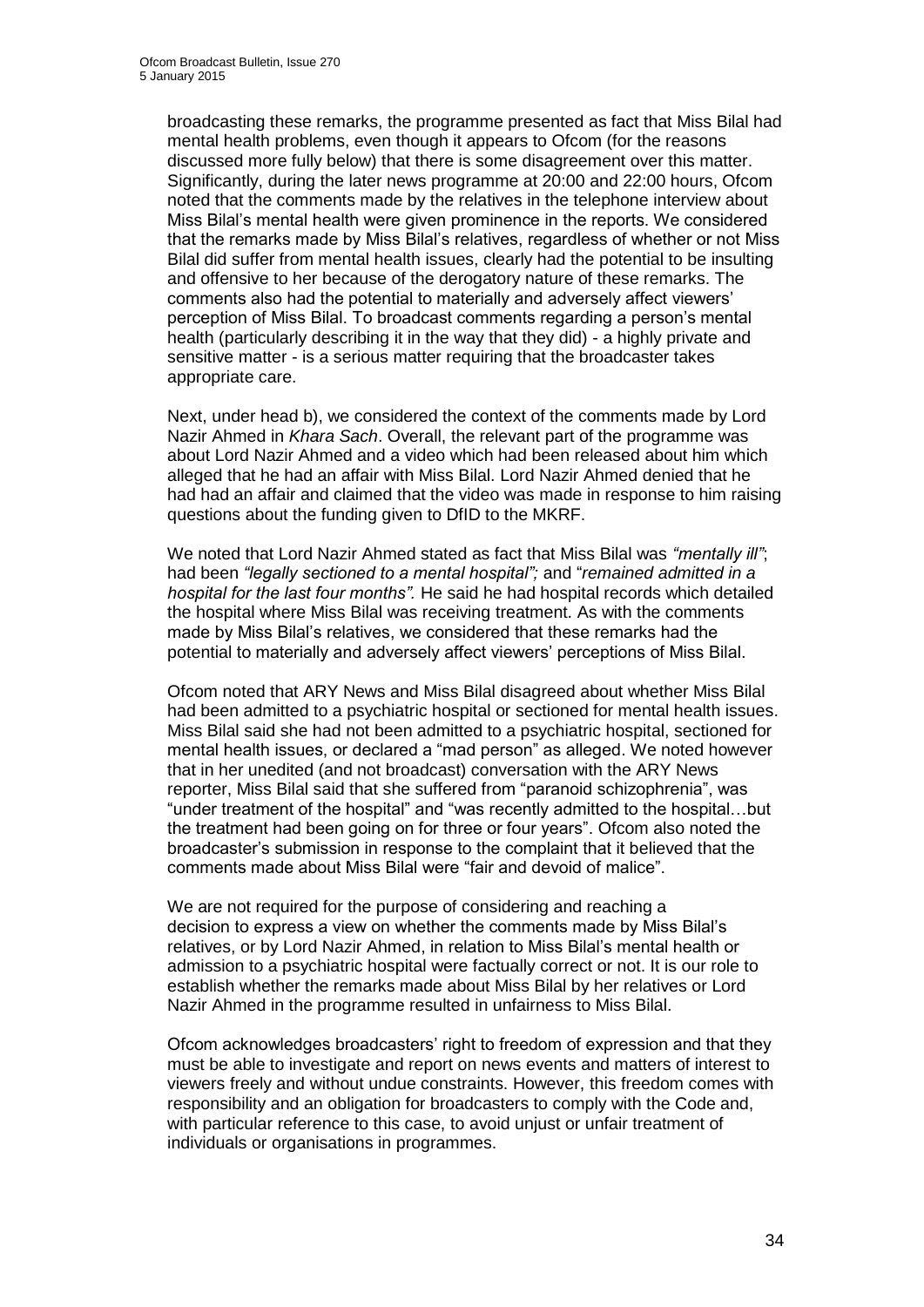Given the potentially serious consequences of the comments for Miss Bilal, and the potential for them to be unfair, we assessed whether the broadcaster had taken any measures to ensure that the inclusion of the comments did not result in unfairness to Miss Bilal - for example, by placing the comments in context in an appropriate way or providing some suitable justification for revealing the sensitive information about Miss Bilal. This is clearly more challenging when reporting the news, particularly because it is important that broadcasters are able to report the news as it develops quickly and comprehensively, or with material broadcast live (like Lord Nazir Ahmed's interview in *Khara Sach*).

We therefore assessed what steps (if any) ARY News took to ensure Miss Bilal was treated fairly. Ofcom considered first the comments made by the relatives in the pre-recorded interview. We recognised that television news broadcasters work in a fast-moving environment, where editorial decisions about whether and to what extent information about an individual is revealed must be taken swiftly. We noted that the telephone interviews between the ARY News reporter and Miss Bilal's relatives were pre-recorded. It was our view that ARY News had a degree of time to consider the comments made by Miss Bilal's relatives about her mental health and whether it would be appropriate to include them in the programme in the context of a story about Lord Nazir Ahmed. In particular, we noted that the telephone conversations between Mr Basharat and Mr Mansoor had been heavily edited for inclusion in the news programmes. ARY News however provided no evidence that, before the broadcast of the relevant news programmes on 13 November 2014, it had taken steps to consider the comments which Miss Bilal's relatives had made, the potential unfair impact the inclusion of the comments could have on Miss Bilal and viewers' opinion of her and whether or not it would be appropriate to include the comments about a person's mental health in the context of a story about a video which had emerged in which a woman alleged that she had an affair with Lord Nazir Ahmed.

Issues about an individual's mental health are normally private. The news reports gave prominence to the discussions about Miss Bilal's mental health. The broadcaster provided no reasons as to why it had disclosed, or needed to disclose, this information about Miss Bilal's health. We considered that Miss Bilal's mental health had no bearing on the matters being discussed in the news items i.e. the allegation that Lord Nazir Ahmed had had an affair and the suggestion that this was in some way part of an orchestrated campaign against him. In particular, we noted that during the unedited telephone interview Mr Basharat confirmed Miss Bilal's viewpoint that her voice had been dubbed in the video and this, more relevant, information was not included in the news programmes as broadcast. It was our view that there was no possible public interest justification or other sufficient reason for the disclosure of information about Miss Bilal's mental health (whether true or not) in the news bulletins and items, particularly given that Miss Bilal had herself in the off the record interview said that the video was *"bogus"* and that Lord Nazir Ahmed and Mr Basharat had also confirmed that the video was *"fabricated"*.

We then considered Lord Nazir Ahmed's comments under head b). Despite the broadcaster's response in which it said that its motives in transmitting the comments made by Lord Nazir Ahmed were "devoid of malice", we considered that the comments made by Lord Nazir Ahmed about Miss Bilal's mental health which were included in the *Khara Sach* programme revealed information which was highly private and sensitive to her.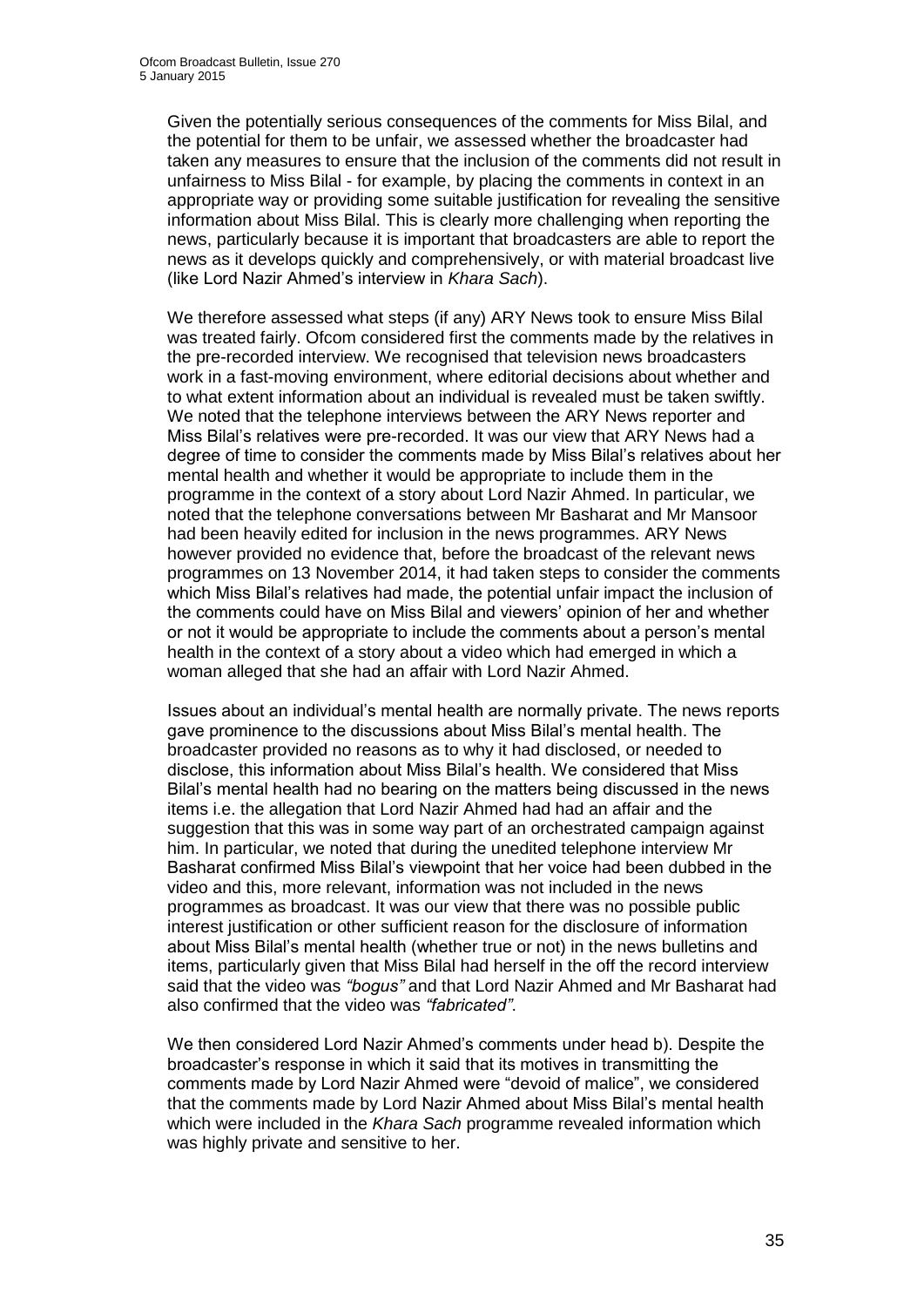We therefore assessed what steps, if any, ARY News took to ensure that when broadcasting these potentially damaging comments in *Khara Sach* Miss Bilal was treated fairly. To take appropriate measures is clearly more challenging with live broadcasting (such as with *Khara Sach).* In these circumstances, broadcasters need to consider taking appropriate steps before live broadcasts to warn live guests to not make unfair comments against individuals or organisations without having a sufficient basis for doing so. And during the live broadcasts themselves they also should consider taking appropriate steps to avoid unfairness.

We noted that ARY News provided no evidence that before this live broadcast of *Khara Sach* it had taken steps to advise Lord Nazir Ahmed to take care about any allegations he might make. More significantly, during the programme itself, Ofcom noted that the presenter did not challenge Lord Nazir Ahmed's statements about Miss Bilal, for example place them in context, give any justification for revealing this information or request that Lord Nazir Ahmed did not continue to discuss a matter which related to a person's private and personal life. We understand that the unedited telephone conversation took place on 13 November 2013, however, Ofcom was unaware as to whether the programme makers were aware of the content of the unedited telephone conversation between the ARY News reporter and Miss Bilal prior to or during the live broadcast of *Khara Sach.* If the programme makers were aware of this information prior to broadcast, then the presenter should have challenged Lord Nazir Ahmed and stated that Miss Bilal had herself said that the video was *"bogus"*. Instead, Lord Nazir Ahmed was allowed to use the programme as a platform to express his views in relation to private and personal matters to do with Miss Bilal. We considered that regardless of whether or not the comments about Miss Bilal's mental health were true, it was not related to the matter being discussed and the presenter should have challenged Lord Nazir Ahmed to prevent him from discussing Miss Bilal's mental health further. This was because, in our view, the nature of the comments themselves, including private information about a person's mental health, was enough to result in unfairness to Miss Bilal without appropriate justification in the context. Further, the programme makers included footage from the *Khara Sach*  programme in the news programmes, which in our view gave prominence to the allegations made by Lord Nazir Ahmed regarding Miss Bilal's mental health.

Therefore, for all the reasons given above, we found that that (under head a)) the broadcast of the comments of Miss Bilal's relatives in various news items saying for example that she was *"mental"* and *"insane"*, and (under head b)) Lord Nazir Ahmed's references to Miss Bilal being "*legally sectioned"* or that she *"remained admitted"* to a psychiatric hospital, were unfair to Miss Bilal in the programmes as broadcast.

## Unwarranted infringement of privacy

In Ofcom's view, the individual's right to privacy has to be balanced against the competing right of the broadcaster to freedom of expression. Neither right as such has precedence over the other and where there is a conflict between the two, it is necessary to focus intensely on the comparative importance of the specific rights. Any justification for interfering with or restricting each right must be taken into account and any interference or restriction must be proportionate.

This is reflected in how Ofcom applies Rule 8.1 which states that any infringement of privacy in programmes, or in connection with obtaining material included in programmes, must be warranted.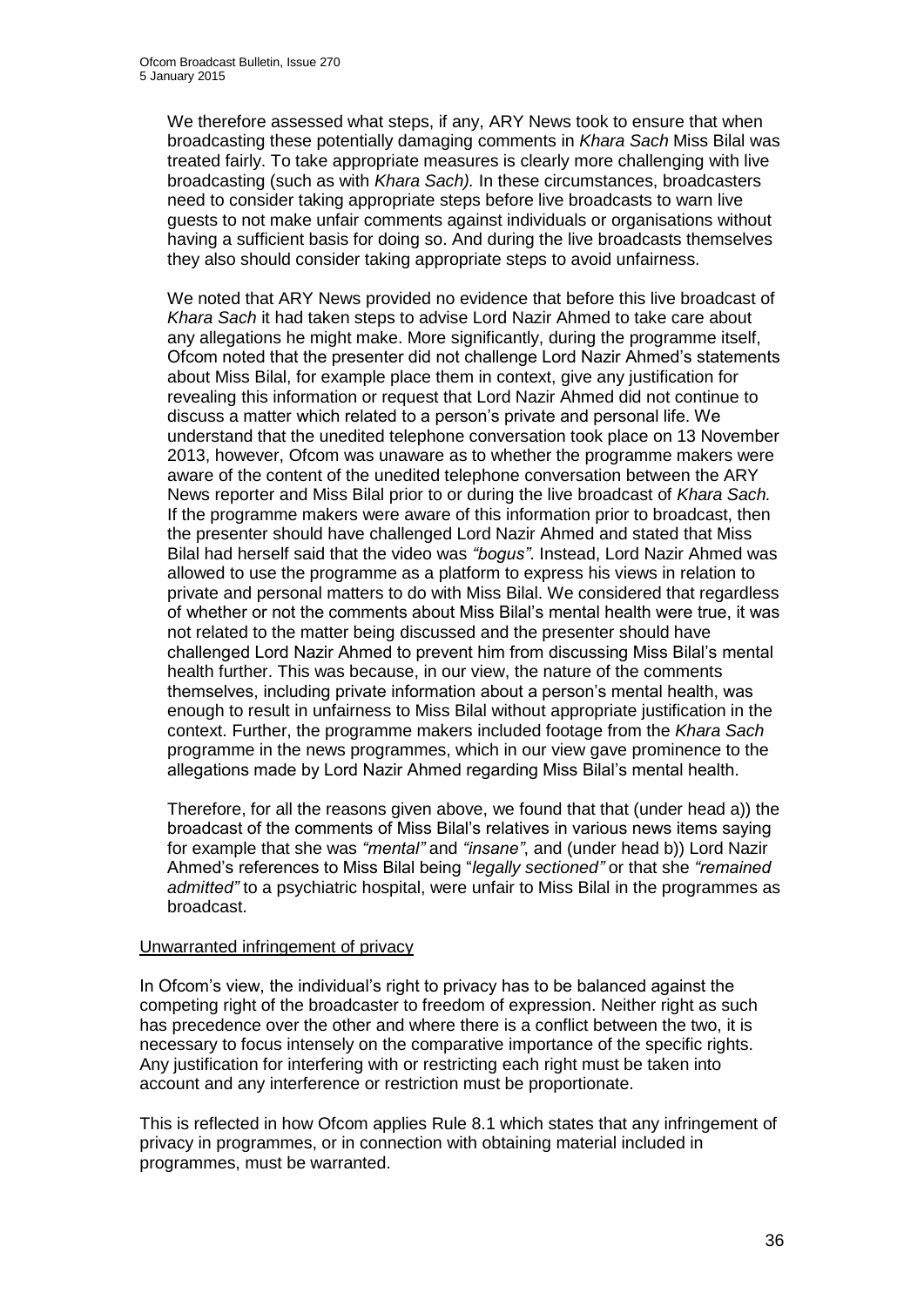c) Taking these considerations into account, we next assessed Miss Bilal's complaint that her privacy was unwarrantably infringed in connection with the obtaining of the material included in the news bulletins, news programmes and the accompanying on-screen captions.

In considering this head of complaint, Ofcom had regard to Practices 8.5 and 8.12. Practice 8.5 states that any infringement of privacy in the making of a programme should be with the person's and/or organisation's consent or be otherwise warranted. Practice 8.12 states that "broadcasters can record telephone calls between the broadcaster and the other party if they have from the outset of the call, identified themselves, explained the purpose of the call and that the call is being recorded for possible broadcast unless it is warranted not to do one or more of these practices" and: "if at a later stage it becomes clear that a call that has been recorded will be broadcast (but this is not explained to the other party at the time of the call) then the broadcaster must obtain consent before broadcast from the other party, unless it is warranted not to do so".

Before assessing the extent to which Miss Bilal had a legitimate expectation of privacy in connection with the obtaining of the material included in the programme, we considered whether the reporter had followed the practices as set out in Practice 8.12.

First, Ofcom examined the translated transcript of the entire telephone conversation between the ARY News reporter and Miss Bilal. We noted that the reporter, who interviewed her, Mr Ahmad Ali Syed, identified himself from the outset as a reporter for ARY News. However, Mr Syed then asked Miss Bilal several personal questions relating to her mental health and Lord Nazir Ahmed. At no point did the reporter inform Miss Bilal that the telephone conversation was being recorded for possible broadcast, nor did he explain the purpose of the call. We therefore considered whether Miss Bilal would have been aware that the conversation was recorded. We observed a contradiction between Miss Bilal's complaint and the transcript of the unedited telephone conversation. We noted that there was nothing in the unedited telephone conversation provided to Ofcom to support Miss Bilal's assertion that a reporter had contacted her and informed her that the Channel Director wanted to speak to her "off the record". Therefore, we were only able to base our view on the content of the translated transcript of the unedited telephone conversation and the information which has been made available to Ofcom. We noted that Miss Bilal said that she had believed the telephone conversation was "off the record". Given the absence of any response on this particular point by the broadcaster, we took the view that Miss Bilal was not aware that the telephone conversation was being recorded. As a result, Ofcom concluded that ARY News had not followed all the practices as set out in Practice 8.12.

We then assessed the extent to which Miss Bilal had a legitimate expectation of privacy in the circumstances in which the telephone conversation was recorded. Ofcom noted that the recording of the telephone conversation with Miss Bilal took place while she was at her home and she was unaware that the telephone conversation was being recorded. Miss Bilal was asked about and recorded openly and freely discussing sensitive matters in relation to her mental health and her personal situation, including the fact that her children had been taken by social services. Ofcom recognised that Miss Bilal chose to divulge this information to the caller who had identified himself as a reporter and who, it appeared to Ofcom, was not known to the complainant. As such, we considered that Miss Bilal could not expect the same level of confidentiality as she would if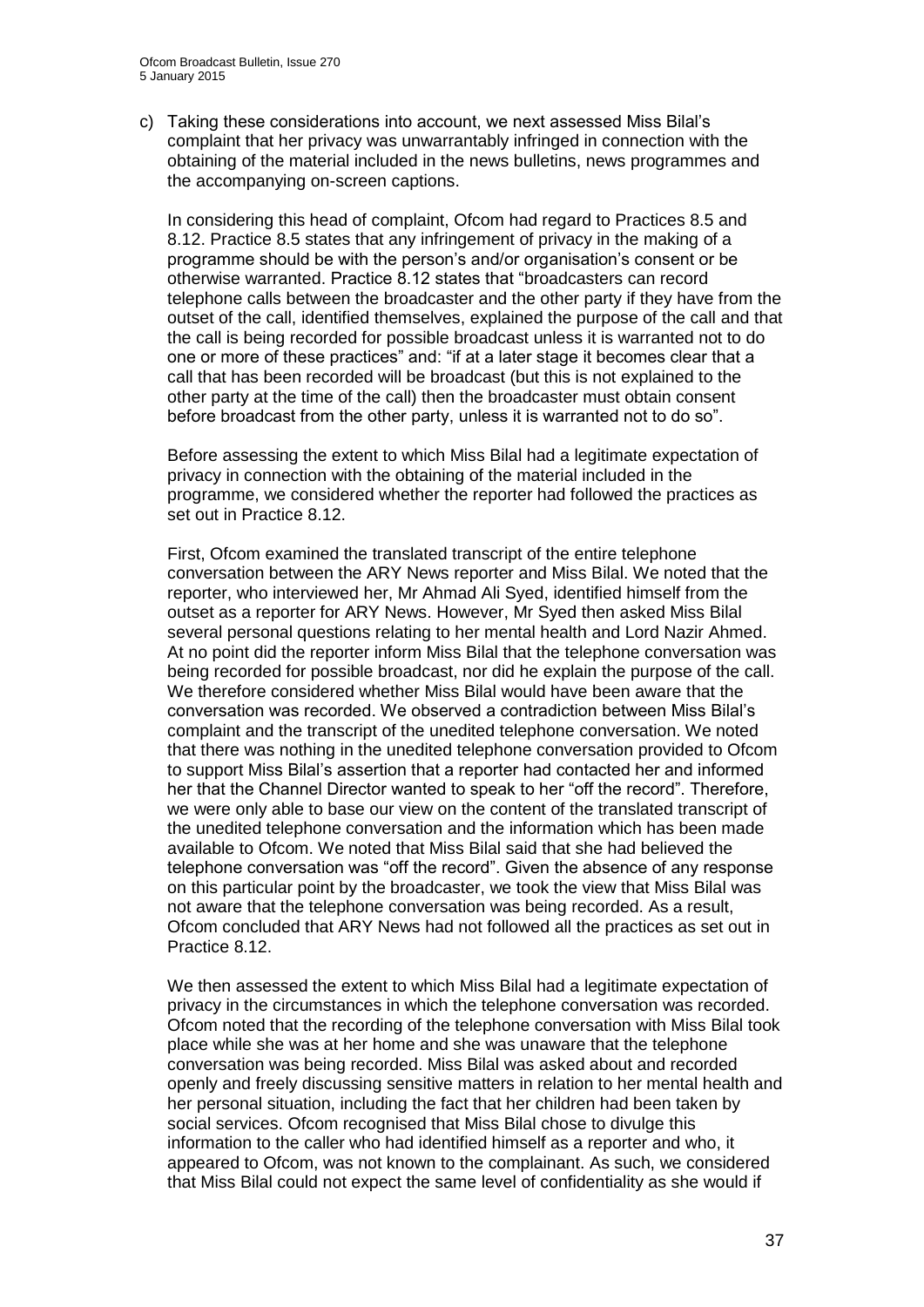she had been speaking to someone she knew and trusted or had a relationship of confidentiality with, for instance, her doctor. However, given the very personal and sensitive nature of the information divulged relating to Miss Bilal's private life, Ofcom considered that it attracted a high expectation of privacy.

Taking all these factors into account, Ofcom considered that Miss Bilal had a legitimate expectation of privacy in relation to the obtaining of the material, and this expectation of privacy was infringed by the reporter not explaining the purpose of the call or that the call had been recorded for possible broadcast.

We then went on to consider whether it was warranted to infringe Miss Bilal's privacy in this way. The Code states that "warranted" has a particular meaning. It means that, where broadcasters wish to justify an infringement of privacy as warranted, they should be able to demonstrate why, in the particular circumstances of the case, it is warranted.

We noted that the broadcaster provided no explicit reason for why it considered it was warranted to infringe Miss Bilal's privacy. Although Lord Nazir Ahmed and Miss Bilal were implicated in the allegations about the affair because a video had emerged on the internet, we noted that one of the first questions asked by the reporter to Miss Bilal was in relation to her mental health. Therefore, in our view, the recorded telephone conversation obtained by the broadcaster revealed information about Miss Bilal's personal and private life on matters which were not directly relevant to the allegations about Lord Nazir Ahmed. In our view, the broadcaster had not explained why, in the particular circumstances of the case, it was warranted to not follow all of the practices as set out in Practice 8.12.

Given all the factors set out above, Ofcom considered the broadcaster's right to freedom of expression in obtaining the material did not outweigh Miss Bilal's legitimate expectation of privacy in relation to matters about her personal and private life.

d) We considered Miss Bilal's complaint that her privacy was unwarrantably infringed in the broadcast of the news bulletins, news programmes and the accompanying on-screen captions because an "off the record" telephone conversation between Miss Bilal and a reporter from ARY News was broadcast without her consent.

In considering this head of complaint, we had regard to Practice 8.6 and 8.12 of the Code. Practice 8.6 states that, if the broadcast of a programme would infringe the privacy of a person, consent should be obtained before the relevant material is broadcast, unless the infringement of privacy is warranted.

For the reasons set out above, we considered that the broadcaster had not complied with Practice 8.12 because the reporter had not from the outset stated the purpose of the telephone call and that it was being recorded for possible broadcast. We therefore considered whether the broadcaster, having decided that it was going to broadcast the material, had obtained Miss Bilal's consent prior to the broadcast of the telephone interview and if not, whether it was warranted not to do so.

Before assessing whether or not it was warranted to not obtain Miss Bilal's consent, we considered whether Miss Bilal had a legitimate expectation of privacy in the broadcast of the material obtained from the telephone interview. For the same reasons as under head c) above, we considered that Miss Bilal did have a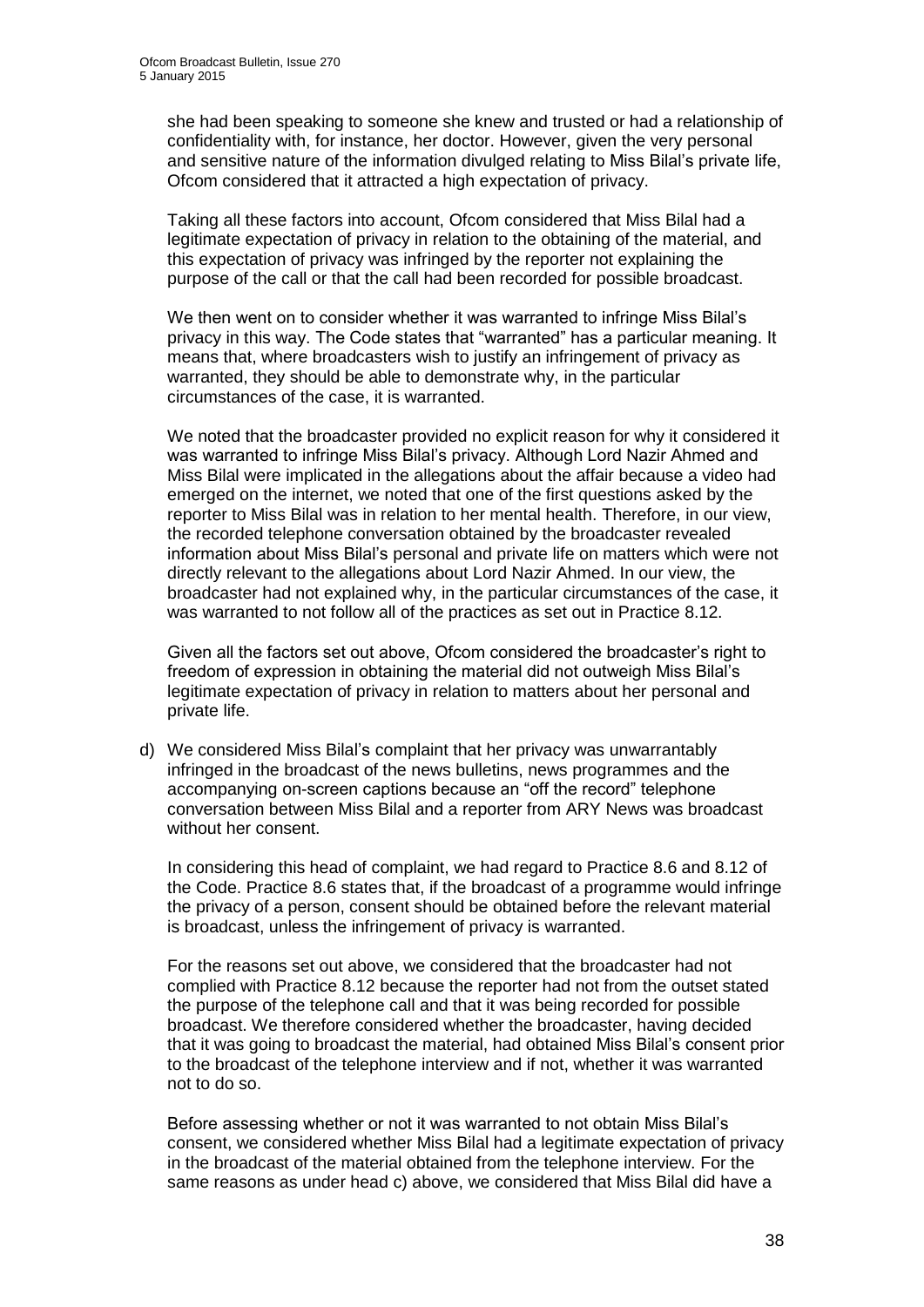legitimate expectation of privacy and this expectation was in turn infringed because information of a private and confidential nature was disclosed in these broadcasts.

From the submission of the parties to this complaint, it was not disputed that the broadcaster did not contact Miss Bilal to obtain her consent to use the material obtained from the telephone conversation prior to the programme being broadcast. Therefore, Ofcom considered that Miss Bilal's consent was not given for the material to be used.

Ofcom next took a view as to whether broadcasting this material without Miss Bilal's consent was warranted. In our view, it was not warranted in the public interest or for any other sufficient reason, to include material about Miss Bilal's mental health and other private matters in the programme as broadcast without her consent. The broadcaster has provided no satisfactory explanation as to why it considered it was warranted to include the information obtained which related solely to Miss Bilal's mental health without following the practices as set out in Practice 8.12.

Therefore, taking all the factors set out above into account, Ofcom considered that the Miss Bilal's legitimate expectation of privacy outweighed the broadcaster's right to freedom of expression.

**Therefore, Ofcom has upheld Miss Bilal's complaint of unjust or unfair treatment, and of unwarranted infringement of privacy in connection with the obtaining of the material included in the programmes and in the programmes as broadcast.**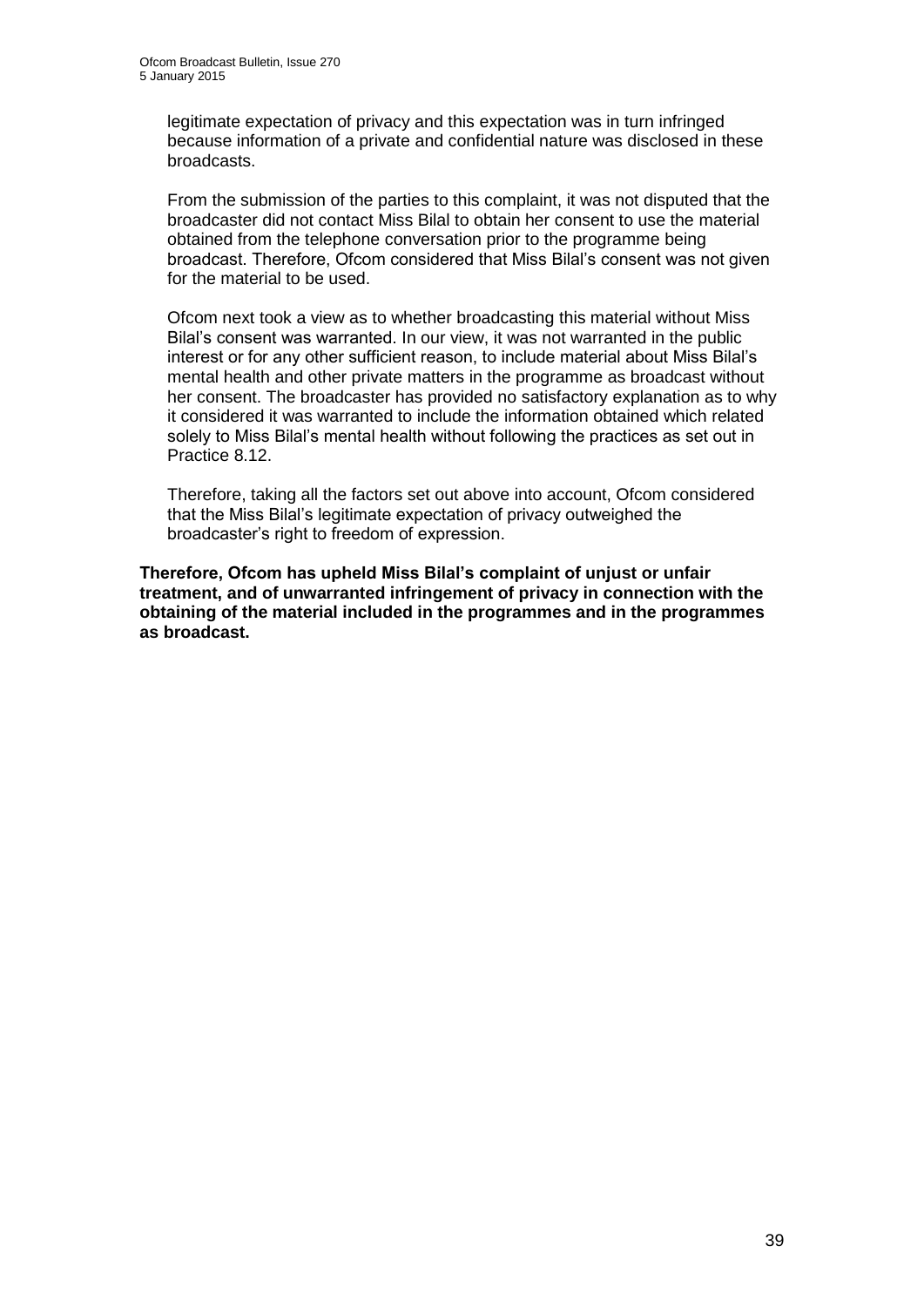# **Not Upheld**

## **Complaint by Mrs Diane Ash-Smith**

*ITV News Meridian, ITV, 12 September 2013* 

## **Summary**

1

Ofcom has not upheld Mrs Diane Ash-Smith's complaint of unwarranted infringement of privacy in the programme as broadcast.

The programme reported on new developments in 2013 of the police investigation into the unsolved murder in 1993 of Ms Claire Tiltman<sup>1</sup>. As part of the investigation, Mrs Ash-Smith's house and her car were searched by the police. The report included footage of Mrs Ash-Smith's house in north Kent, which was referred to as the former home of her son, Mr Colin Ash-Smith. The full address of the property was also disclosed and footage of Mrs Ash-Smith's car registration number was shown.

Ofcom found that, in the particular circumstances of this case, Mrs Ash-Smith did not have a legitimate expectation of privacy in connection with the obtaining, or the subsequent broadcast, of footage of her house and car, and the disclosure of her full address in the report as broadcast. Ofcom therefore considered that Mrs Ash-Smith's privacy was not unwarrantably infringed in connection with the obtaining of material included in the programme, or in the programme as broadcast.

## **Introduction and programme summary**

On 12 September 2013, ITV (Meridian, covering south east and southern England) broadcast an edition of its regional news programme which included a report on the investigation into the unsolved murder of Claire Tiltman more than 20 years ago. The studio presenters stated that the police were searching a house in north Kent which was the *"former home of Colin Ash-Smith who was questioned for Claire's murder shortly after the killing in 1993"* and the report showed a map which pinpointed the location of the house with nearby landmarks.

The reporter was then shown live from outside Mrs Ash-Smith's house. He stated that the house was the former home of Mr Colin Ash-Smith and that his parents still lived there. In the background behind the reporter three vehicles were visible, including a car which belonged to Mrs Ash-Smith. The registration number of the car was visible.

A pre-recorded report was then shown. This included a close-up shot of Mrs Ash-Smith's house number. The reporter stated:

*"20 years after the murder of Claire Tiltman, police search* [house number and road name disclosed] *in Stone, two miles from the alleyway where the school girl was stabbed more than 40 times. It's the home of Diane and Aubrey Ash-Smith. Their son, Colin, knew Claire and was questioned about her murder, but was released after his mother provided an alibi".*

 $<sup>1</sup>$  Claire Tiltman, a 15 year old schoolgirl, was murdered in 1993. At the time of broadcast in</sup> September 2013, no one had been convicted of her murder. Ofcom's Adjudication was ready to publish in March 2014 but we have delayed publication as criminal proceedings were then active against Mr Colin Ash-Smith. On 12 December 2014, Mr Colin Ash-Smith was found guilty of her murder and sentenced to a minimum of 21 years in prison.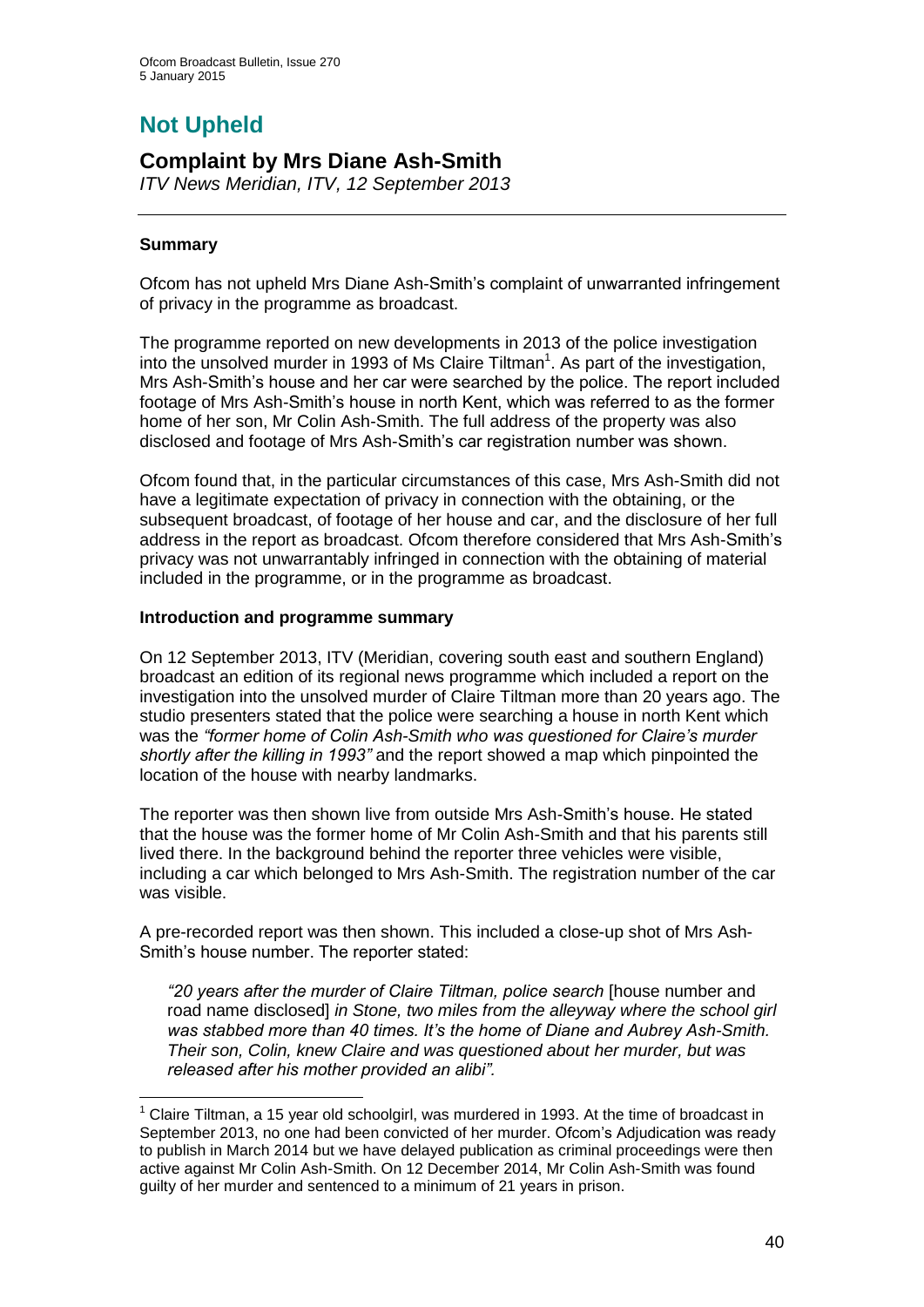The reporter concluded that it was *"not clear what brought police here today, they're giving no interviews...it's the third search of the property since Claire was murdered four days before her 16th birthday".* 

Both the live report and pre-recorded report included footage of the front of Mrs Ash-Smith's house and her car registration number was clearly visible on a number of occasions. The footage also showed police officers entering and exiting the house by the front door and searching the inside of Mrs Ash-Smith's car parked on the driveway.

#### **Summary of the complaint and the broadcaster's response**

a) In summary, Mrs Ash-Smith complained that her privacy was unwarrantably infringed in connection with the obtaining of material included in the programme because the filming focused on the front door of her house and her car registration number. Mrs Ash-Smith said that, as a result of this, she felt intimidated and "under siege as there is only one way out of [her] house".

In response, ITV said that the decision by the police to search Mrs Ash-Smith's home was a significant development in the murder investigation of Claire Tiltman and it therefore attracted wide coverage from both local and national news organisations. ITV added that the search took place over a number of hours and there were representatives from other news organisations present at the house.

ITV stated that, in general, it considered that those subject to a police search under warrant have only a limited expectation of privacy in relation to a fair report of a police investigation, given that the work of the police in investigating crime is a matter of public interest. The broadcaster added that the expectation of privacy would be even more limited if the matter concerned a notorious and shocking murder and the search was directly related to a known suspect. In this particular case, however, ITV said that Mrs Ash-Smith could have no reasonable expectation of privacy because of the unusual background circumstances of the case: Mrs Ash-Smith had provided her son with an alibi in relation to the murder of Claire Tiltman and her husband, Mr Aubrey Ash-Smith, had been convicted of perverting the course of justice by destroying a knife belonging to his son. ITV added that Mrs Ash-Smith's house had been searched at least three times previously by the police and that the direct relationship of her son with, and her previous involvement in, the murder inquiry was well known to her neighbours and the wider community in which she lived. It said that the notoriety of the case and the fact that Mrs Ash-Smith and her husband had previously spoken to the media about their son and the case meant that no one in the street would have been unaware of what the police activity at Mrs Ash-Smith's home related to.

ITV explained that, although it did include footage of police entering by the front door of Mrs Ash-Smith's house, this was because it was the primary point of entry for the police. The broadcaster added that it did not "focus" on the front door of the property, and not at all on Mrs Ash-Smith's car registration number. ITV said that the car was one of a number of vehicles outside the house and, inevitably, it was sometimes in shot when filming the house search from the street. The broadcaster said that filming the search was an essential and legitimate part of the news gathering process and that it was done openly and from a public place outside Mrs Ash-Smith's house.

ITV said that Mrs Ash-Smith's husband had responded to reporters' questions during the search which clearly illustrated that Mr Ash-Smith was willing to put his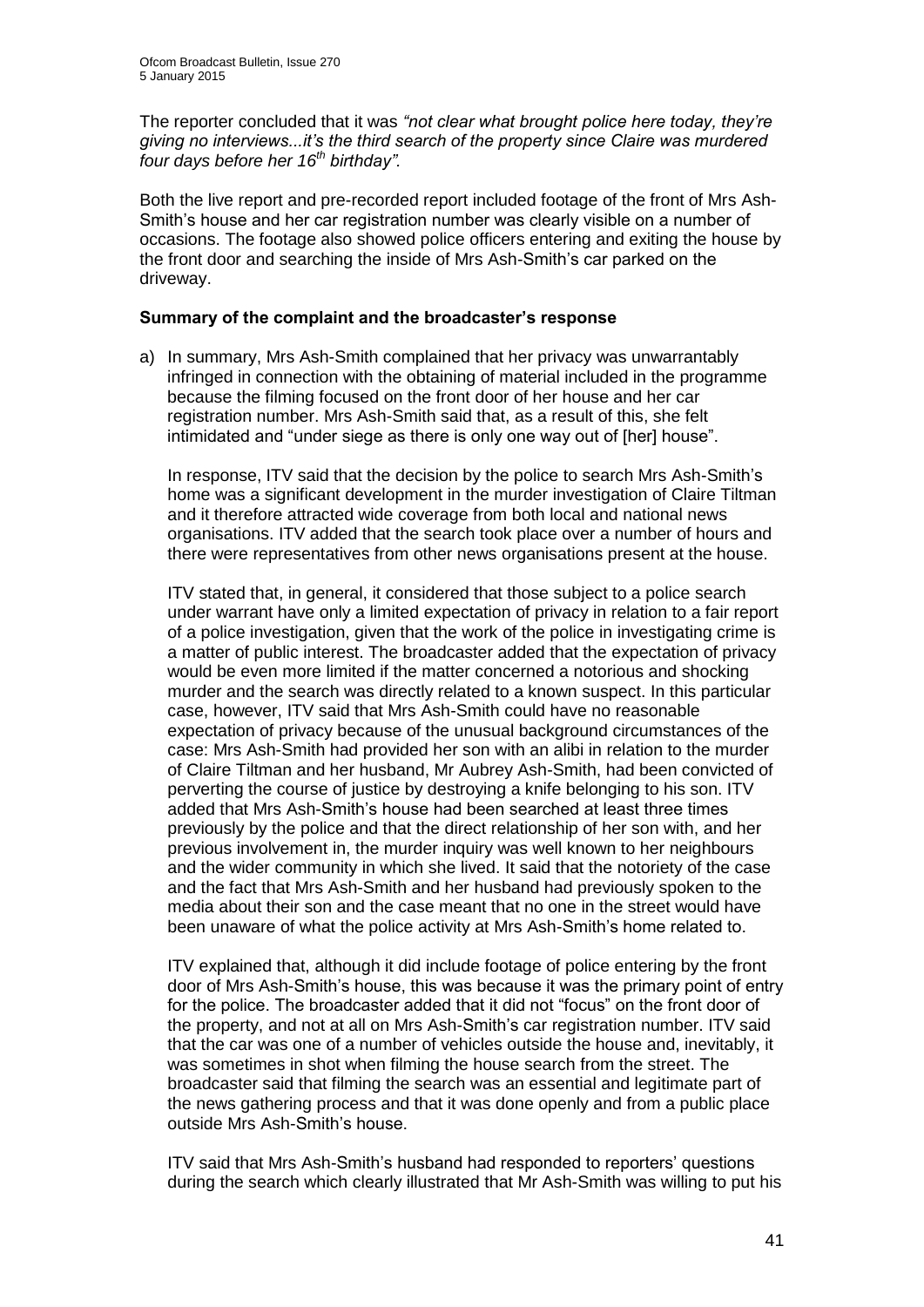views regarding the police operation and tactics to the press. ITV stated that neither Mrs Ash-Smith nor her husband asked the reporting team to stop filming. Nor did it receive any request from the police to stop filming. This, ITV said, further reduced Mrs Ash-Smith's expectation of privacy.

b) Mrs Ash-Smith also complained that her privacy was unwarrantably infringed in the programme as broadcast because the full address of her house was stated and footage of the outside of her house, with the house number visible, and the registration number of her car were filmed and broadcast in the programme without her consent.

Mrs Ash-Smith said the report incorrectly stated that the house was the former home of her son, who is currently in prison serving three life sentences for attacks on women, and because her full address and car registration number were revealed, she was concerned about her and her husband's personal safety. By way of background, Mrs Ash-Smith said that, when her son had been first arrested over 18 years ago, she and her husband were threatened and harassed by numerous people.

In response, ITV reiterated that Mrs Ash-Smith's property had been searched previously on at least three separate occasions and that neighbours were familiar with the fact that the property had been subject to police searches before because of Mr and Mrs Ash-Smith's relationship to Mr Colin Ash-Smith. The report included an interview with a neighbour who confirmed that he was aware that the house had been searched before. ITV said that the house had previously appeared in local newspapers and news broadcasts in relation to the case.

ITV added that there were numerous other news organisations, both local and national, who all reported the police search in similar terms and featured photographs or footage of the police operation at the house, and several of these reported the address and/or showed number plates of the cars on the driveway.

ITV said that the murder of Claire Tiltman and the police search for the killer was an important story in the region and that there was a reasonable expectation that any significant development would be widely reported. As a result, the broadcaster said that the programme makers considered the police search of Mrs Ash-Smith's house to be the most important story of the day. The broadcaster added that the address of the complainant and her relationship with Mr Colin Ash-Smith were already in the public domain and that the filming and broadcast of the police search was an essential and legitimate part of the news gathering process, as well as the broadcast of the story itself.

ITV argued that it was editorially justified in this case to reveal the details of Mrs Ash-Smith's address. It considered it to be a central part of the story that the house being searched was that of the parents of a convicted attempted murderer and attempted rapist who had stabbed another young woman close to where Claire Tiltman was killed. ITV added that it did not consider that it would be required under Ofcom's Broadcasting Code ("the Code") not to report the address of the complainant given the unusual circumstances. In any event, ITV stated that in the circumstances it was warranted to reveal the location of Mrs Ash-Smith's home without her consent.

The broadcaster explained that there were various cars and other vehicles in the driveway of the house at various points during the day, some of which belonged to the family and some to the police. ITV said that the report included footage of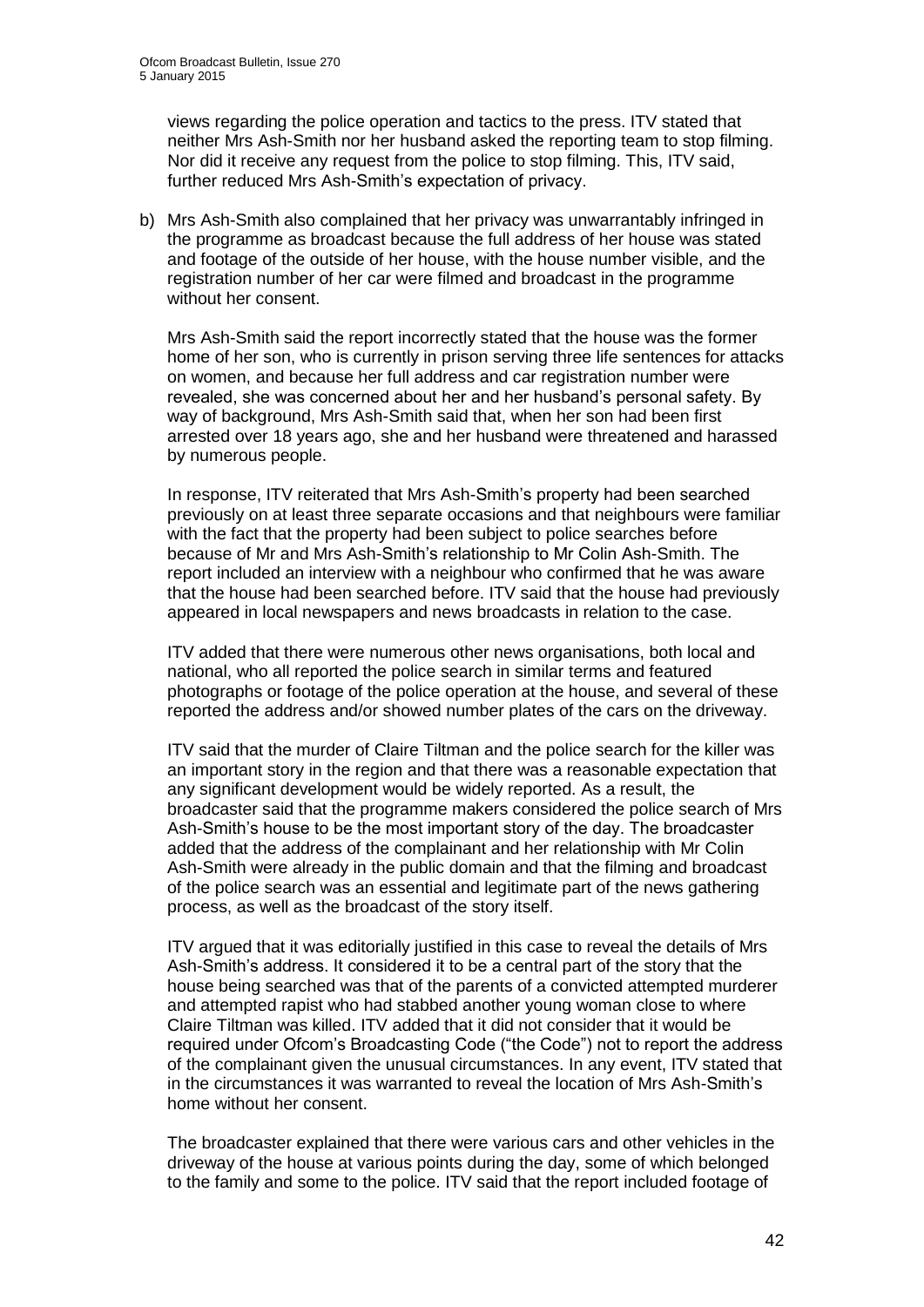some of the vehicles being searched and, given the circumstances, ITV did not consider that it was obliged to obscure the number plate of Mrs Ash-Smith's car to protect her privacy.

With regards to the inaccurate reporting that the address was the former home of Mr Colin Ash-Smith, ITV commented that the programme reported that the property was his former home on the basis of confirmation of this from several local sources. The broadcaster added that a senior reporter recalled that in the past he had been told directly by Mrs Ash-Smith that her son had lived at the property at the time of Claire Tiltman's murder. Further, the address had been widely reported as being the former home of Mr Colin Ash-Smith in other media sources.

ITV concluded that, whether or not the address was the home of Mr Colin Ash-Smith, there was a clear connection between the address and Mr Colin Ash-Smith because it was the home of his parents. ITV said that, in the circumstances, it did not consider that the broadcast of the information materially infringed the privacy of the complainant.

## **Ofcom's Preliminary View**

Ofcom prepared a Preliminary View in this case that the complaint of unwarranted infringement of privacy made by Mrs Ash-Smith should not be upheld. Both parties were given the opportunity to comment on the Preliminary View.

While Mrs Ash-Smith made representations on the Preliminary View, we took the view after careful consideration that her comments were either not directly relevant to the complaint as entertained or raised points that were already addressed and reflected in the Preliminary View. Ofcom concluded that her comments did not materially affect Ofcom's conclusion that her complaint should not be upheld.

ITV made no representations on Ofcom's Preliminary View.

## **Decision**

Ofcom's statutory duties include the application, in the case of all television and radio services, of standards which provide adequate protection to members of the public and all other persons from unjust or unfair treatment and unwarranted infringement of privacy in, or in connection with the obtaining of material included in, programmes in such services.

In carrying out its duties, Ofcom has regard to the need to secure that the application of these standards is in the manner that best guarantees an appropriate level of freedom of expression. Ofcom is also obliged to have regard, in all cases, to the principles under which regulatory activities should be transparent, accountable, proportionate and consistent and targeted only at cases in which action is needed.

In reaching this decision, Ofcom carefully considered all the relevant material provided by both parties. This included a recording and a transcript of the programme as broadcast, along with both parties' written submissions and supporting material. We also took account of the representations made by Mrs Ash-Smith in response to Ofcom's Preliminary View on this complaint (which was not to uphold). We concluded that Mrs Ash-Smith had not raised any issues to persuade Ofcom to alter its decision not to uphold the complaint.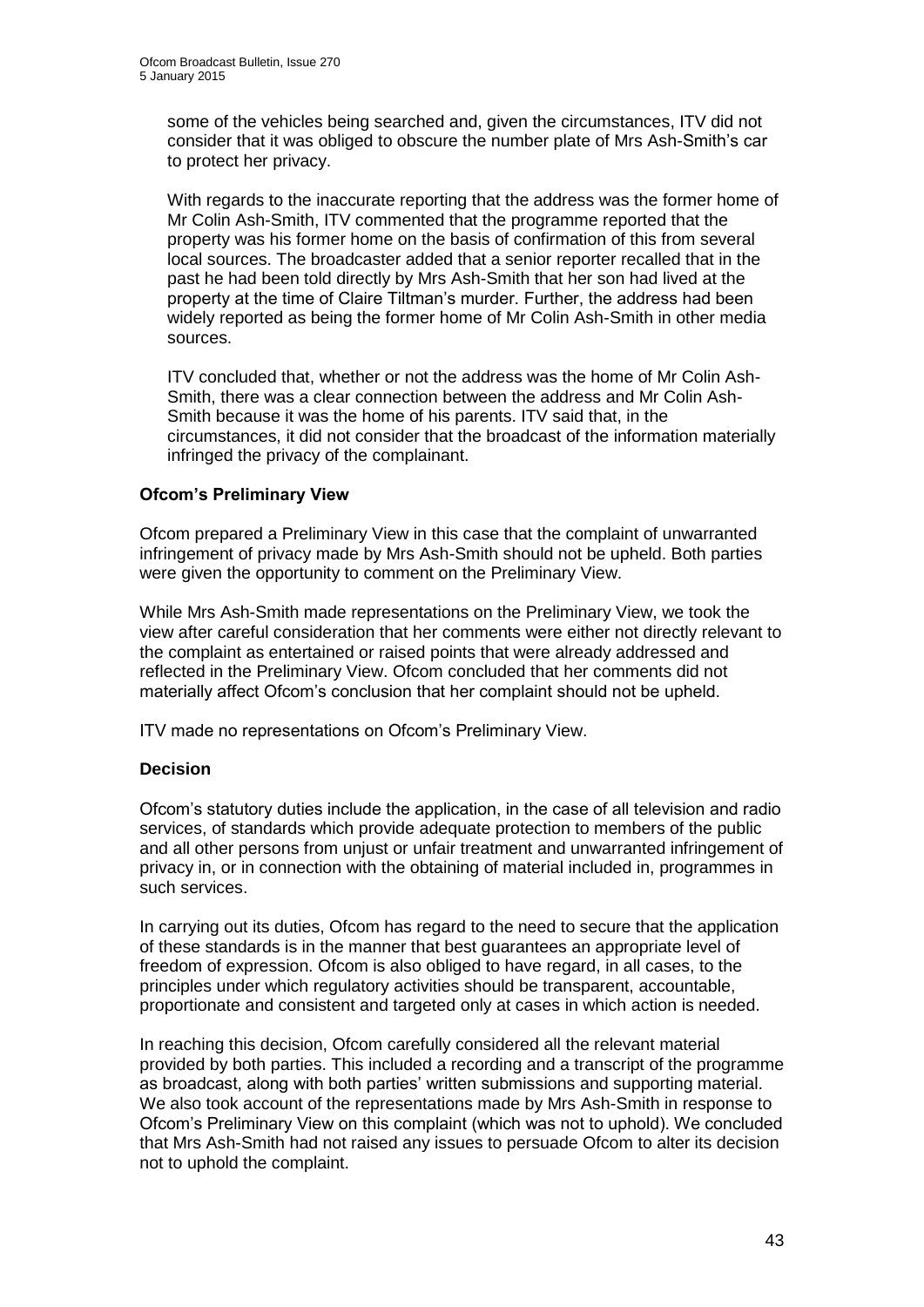In Ofcom's view, the individual's right to privacy has to be balanced against the competing right of the broadcasters and the audience to freedom of expression. Neither right as such has precedence over the other and, where there is a conflict between the two, it is necessary to intensely focus on the comparative importance of the specific rights. Any justification for interfering with or restricting each right must be taken into account and any interference or restriction must be proportionate. This is reflected in how Ofcom applies Rule 8.1 of the Code which states that any infringement of privacy in programmes, or in connection with obtaining material included in programmes, must be warranted.

a) Ofcom considered first the complaint that Mrs Ash-Smith's privacy was unwarrantably infringed in connection with the obtaining of material included in the programme in that the programme makers during filming focused on the front door of her house and her car registration number.

In assessing this head of complaint, Ofcom had regard to Practices 8.3 and 8.4. Practice 8.3 of the Code which states that when people are caught up in events which are covered by the news they still have a right to privacy in both the making and the broadcast of a programme, unless it is warranted to infringe it. This applies to both the time when these events are taking place and to any later programmes that revisit those events. Practice 8.4 provides that broadcasters should ensure that words, images or actions filmed or recorded in, or broadcast from, a public place, are not so private that prior consent is required before broadcast from the individual or organisation concerned, unless broadcasting without their consent is warranted

To establish whether or not Mrs Ash-Smith's privacy was unwarrantably infringed in this respect, we first assessed the extent to which she had a legitimate expectation of privacy in the filming of the footage. The Code states that "legitimate expectations of privacy will vary according to the place and nature of the information, activity or condition in question, the extent to which it is in the public domain (if at all) and whether the individual concerned was in the public eye". When considering the extent to which the complainant in this case had a legitimate expectation of privacy, Ofcom has regard to a number of factors which are set out below.

Ofcom reviewed the edited footage that was broadcast in the report $^2$  and noted that the programme makers had filmed the front of Mrs Ash-Smith's house and her car which was parked in her driveway beside other vehicles. Close up views of the front door – including the house number – and images of several windows which faced the street including a close up of one window where there was a vase filled with flowers had also been filmed. The programme makers also filmed the police search team entering and exiting Mrs Ash-Smith's house and searching her car which was parked on the driveway*.* It was apparent to Ofcom that the filming of Mrs Ash-Smith's property had been conducted by the programme makers openly and from a public place, namely the public highway, to which members of the public had access and could have seen the search taking place.

We noted Mrs Ash-Smith's contention that the filming focused on her front door and her car registration number. However, we considered from viewing the

1

 $2$  It was not necessary to consider the unedited footage in this case, as Mrs Ash Smith's complaint appeared to only refer to the obtaining of the footage that was subsequently broadcast.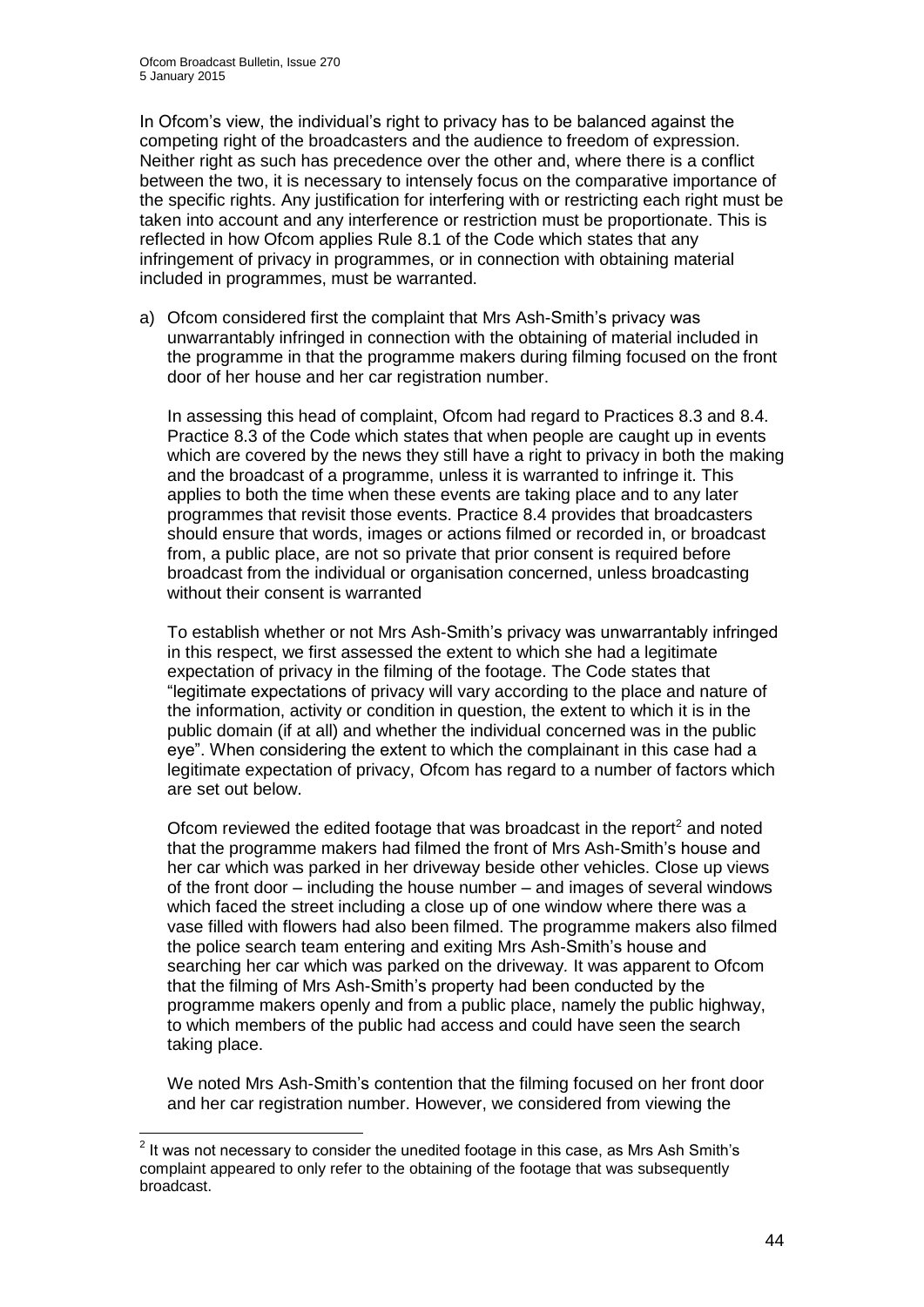footage shown in the programme that the programme makers had not particularly focused on either. In our view, it was reasonable to expect that the front door of the property would be filmed given that this was the main entry point to the property for the police searching under warrant and that this was the means by which the police search team entered and exited the house. Nor did we consider that the filming focused particularly on her car registration number. The filming of the number plate was incidental to the overall filming of the police search which included her car.

Ofcom next considered the context in which the footage was filmed. We noted from ITV's statement that any developments in the Claire Tiltman murder investigation are of particular local interest given that, at the time of the broadcast of the report, no one had been convicted of her murder and the case had remained unsolved for 20 years. Ofcom recognised that Mrs Ash-Smith's previous involvement in the Claire Tiltman murder inquiry and the awareness of the local community of her involvement did not inherently prevent her from having a legitimate expectation of privacy. However, Ofcom took the view that it would be reasonable to expect any developments to be reported in the media, particularly where the report related to the police search of a property which had been searched several times before by the police in connection with this murder.

Ofcom recognised that the filming of footage of an individual's home may give rise to an expectation of privacy. However, in light of the factors above Ofcom took account of the facts that: none of the footage filmed of Mrs Ash-Smith's house captured anything that could be considered particularly private to Mrs Ash-Smith; it was inevitable that her front door and car number plate would be filmed in the circumstances; none of the footage shown in Ofcom's view focused in particular on either the front door of her house or her car registration number; and the filming was conducted openly and in a public place.

Given this, we considered that on balance, and in the particular circumstances of this case, Mrs Ash-Smith did not have a legitimate expectation in relation to the obtaining of the footage of her house and car. It was therefore not necessary for Ofcom to consider further whether any intrusion into the privacy of Mrs Ash-Smith was warranted.

Ofcom's decision is therefore that there was no unwarranted infringement of Mrs Ash-Smith's privacy in connection with the obtaining of material included in the programme.

b) Ofcom next considered the complaint that Mrs Ash-Smith's privacy was unwarrantably infringed in the programme as broadcast because the full address of her house was disclosed, and footage of the outside of her house with the house number visible, and the registration number of her car, were filmed and broadcast in the programme without her consent.

In assessing this head of complaint, Ofcom had particular regard to Practice 8.6 of the Code which states that, if the broadcast of a programme would infringe the privacy of a person or organisation, consent should be obtained before the relevant material is broadcast unless the infringement of privacy is warranted. We also had regard to Practice 8.2 which states that information which discloses the location of a person's home should not be revealed without permission, unless it is warranted. We also took into consideration Practices 8.3 and 8.4 as set out in head a) above.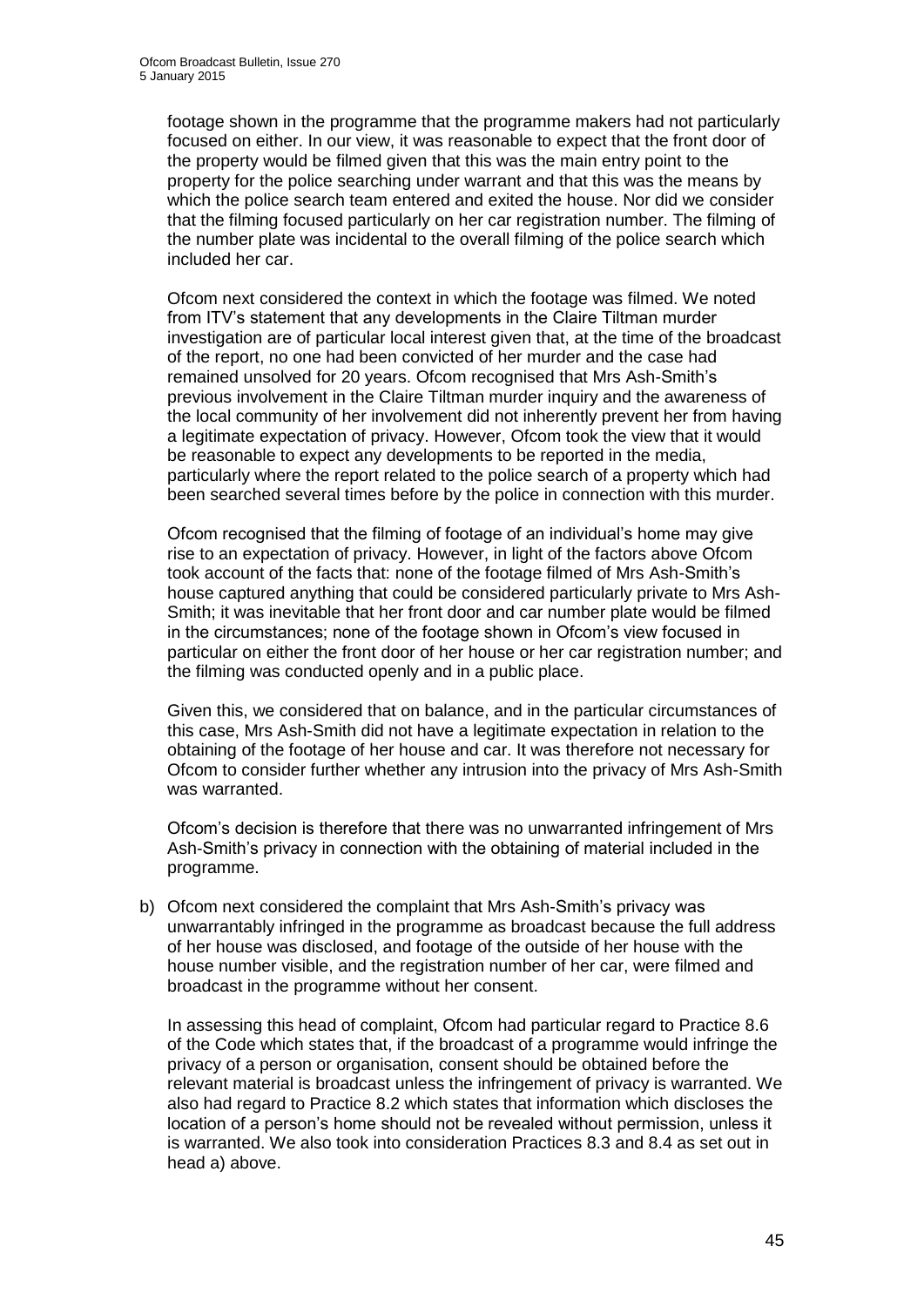In considering whether or not Mrs Ash-Smith's privacy was unwarrantably infringed in the programme as broadcast, Ofcom first considered the extent to which she had a legitimate expectation of privacy in relation to footage of her house being shown and information relating to its location being disclosed in the programme as broadcast and in relation to footage of her car registration number being shown.

We examined the footage of Mrs Ash-Smith's house and car (as set out in detail in head a) above) and noted that the reporter disclosed the full address of Mrs Ash-Smith's house and referred to it as the former home of her son, Mr Colin Ash-Smith. We noted too that the footage of the house and car appeared to have been filmed openly and from a public place, i.e. the side of a public highway, and both the house and car were being searched in relation to a police investigation. Further, the car was parked on the driveway and Ofcom considered that it could reasonably be identified as being connected to Mrs Ash-Smith's house. We also took account of the fact that the house had, through its connection with the Claire Tiltman murder case, been the subject of local and national media interest in the past, and that this most recent police search of the house and car had also attracted similar attention. Ofcom considered that this information had remained in the public domain and was still readily accessible to the public. Further, Ofcom noted the broadcaster's submission that revealing the details of the address was editorially justified because it was central to the story that "the house being searched was the home of the parents of a convicted rapist who had stabbed another young woman close to where Claire Tiltman was killed".

As already explained in head a) above, Ofcom takes the view that the filming and subsequent broadcast of footage of an individual's home may give rise to an expectation of privacy. As noted above, Ofcom did not consider that Mrs Ash-Smith's previous involvement in the murder inquiry and the awareness of the local community of her involvement automatically prevented her from having an expectation of privacy. Further, Ofcom considers that the police search of this property could reasonably be regarded as a sensitive situation to some extent because in this case: the full address of the house being searched was disclosed; the registration number of Mrs Ash-Smith's car was shown; the report identified Mrs Ash-Smith and her husband as being connected to the property being searched; and the house was referred to as the former home of Mrs Ash-Smith's son, which Mrs Ash-Smith had said raised concerns for her and her husband's personal safety.

Ofcom recognised that there was some disagreement between the complainant and ITV as to whether the property featured in the report was the former home of Mr Colin Ash-Smith. However we took into account in particular several other important factors: all the footage shown had been filmed from a public place; the footage shown did not disclose anything private or confidential about the complainant, and did not focus in particular on the front door or the registration plate of the complainant's car; the property searched was the home of Mr Colin Ash-Smith's parents; it was being searched again in relation to the murder of Claire Tiltman (having been searched several times previously in connection with the murder); the family had previously been connected to the murder investigation, and therefore there was a clear link between Mr Colin Ash-Smith and the property regardless of whether or not he had resided there; and the address being searched by the police and the story of the new search were widely reported on 12 September 2013 by a number of other media outlets.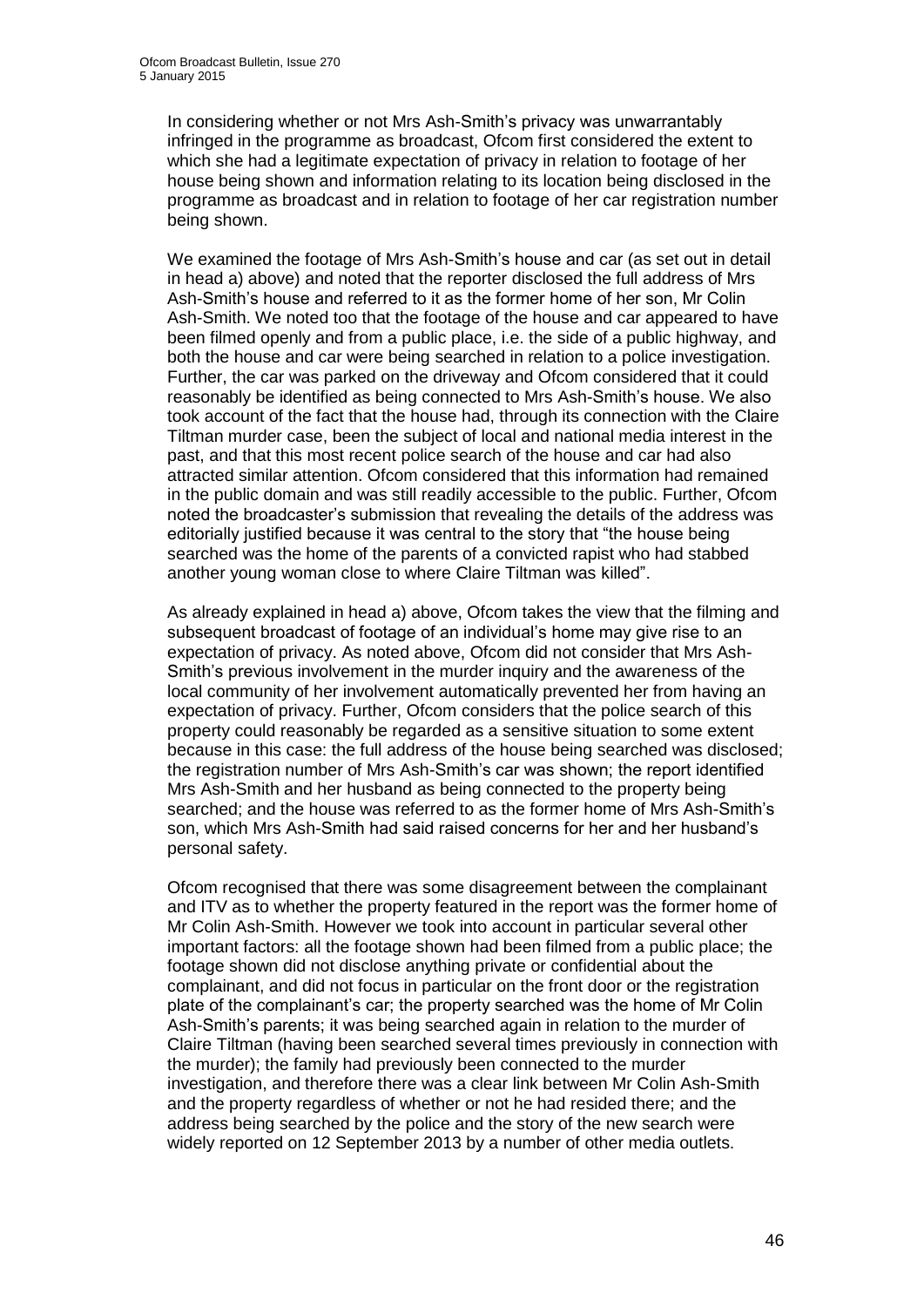On balance therefore, and in the particular circumstances of this case, we took the view that Mrs Ash-Smith did not have a legitimate expectation of privacy in relation to the broadcast of footage of her house and her car registration plate, and the disclosure of the full address of her house. As a result, it was not necessary for Ofcom to consider whether any infringement into the privacy of Mrs Ash-Smith was warranted in this respect.

**Therefore, Ofcom has not upheld Mrs Ash-Smith's complaint of unwarranted infringement of privacy in connection with the obtaining of material included in the programme and in the programme as broadcast.**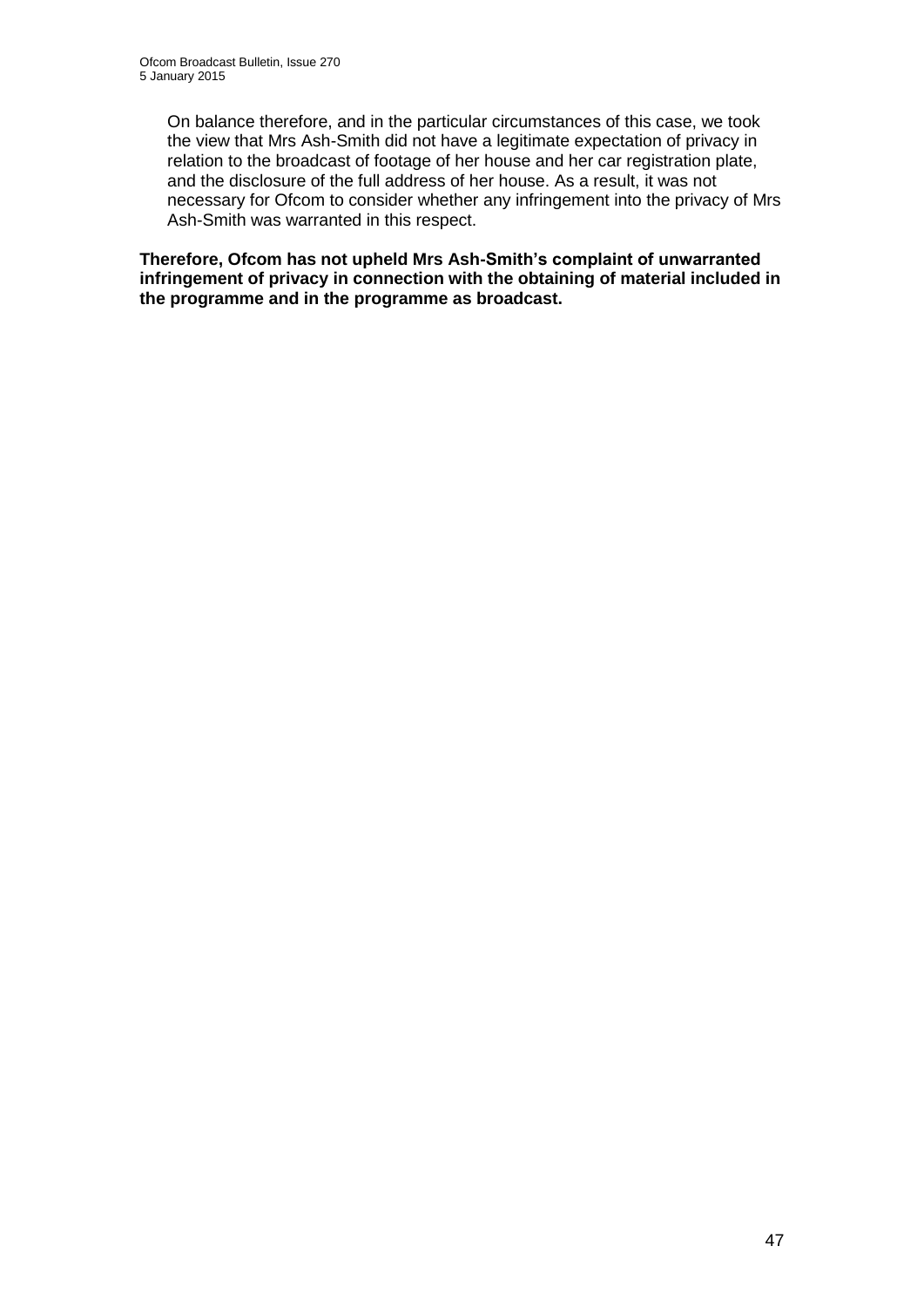## **Investigations Not in Breach**

Here are alphabetical lists of investigations that Ofcom has completed between 2 and 15 December 2014 and decided that the broadcaster did not breach Ofcom's codes, licence conditions or other regulatory requirements.

## **Investigations conducted under the Procedures for investigating breaches of content standards for television and radio**

| Programme              | <b>Broadcaster</b> | <b>Transmission</b><br>date | <b>Categories</b>                      |
|------------------------|--------------------|-----------------------------|----------------------------------------|
| EastEnders             | BBC 1              | 06/10/2014                  | Scheduling                             |
| Countdown to<br>Murder | Channel 5          | 03/09/2014                  | Scheduling                             |
| Emmerdale              | <b>ITV</b>         | 25/09/2014                  | Violence and<br>dangerous<br>behaviour |
| This Morning           | ITV                | 14/10/2014                  | Scheduling                             |
| <b>News</b>            | RT                 | 17/07/2014                  | Generally accepted<br>standards        |

For more information about how Ofcom conducts investigations about content standards, go to: [http://stakeholders.ofcom.org.uk/broadcasting/guidance/complaints](http://stakeholders.ofcom.org.uk/broadcasting/guidance/complaints-sanctions/standards/)[sanctions/standards/.](http://stakeholders.ofcom.org.uk/broadcasting/guidance/complaints-sanctions/standards/)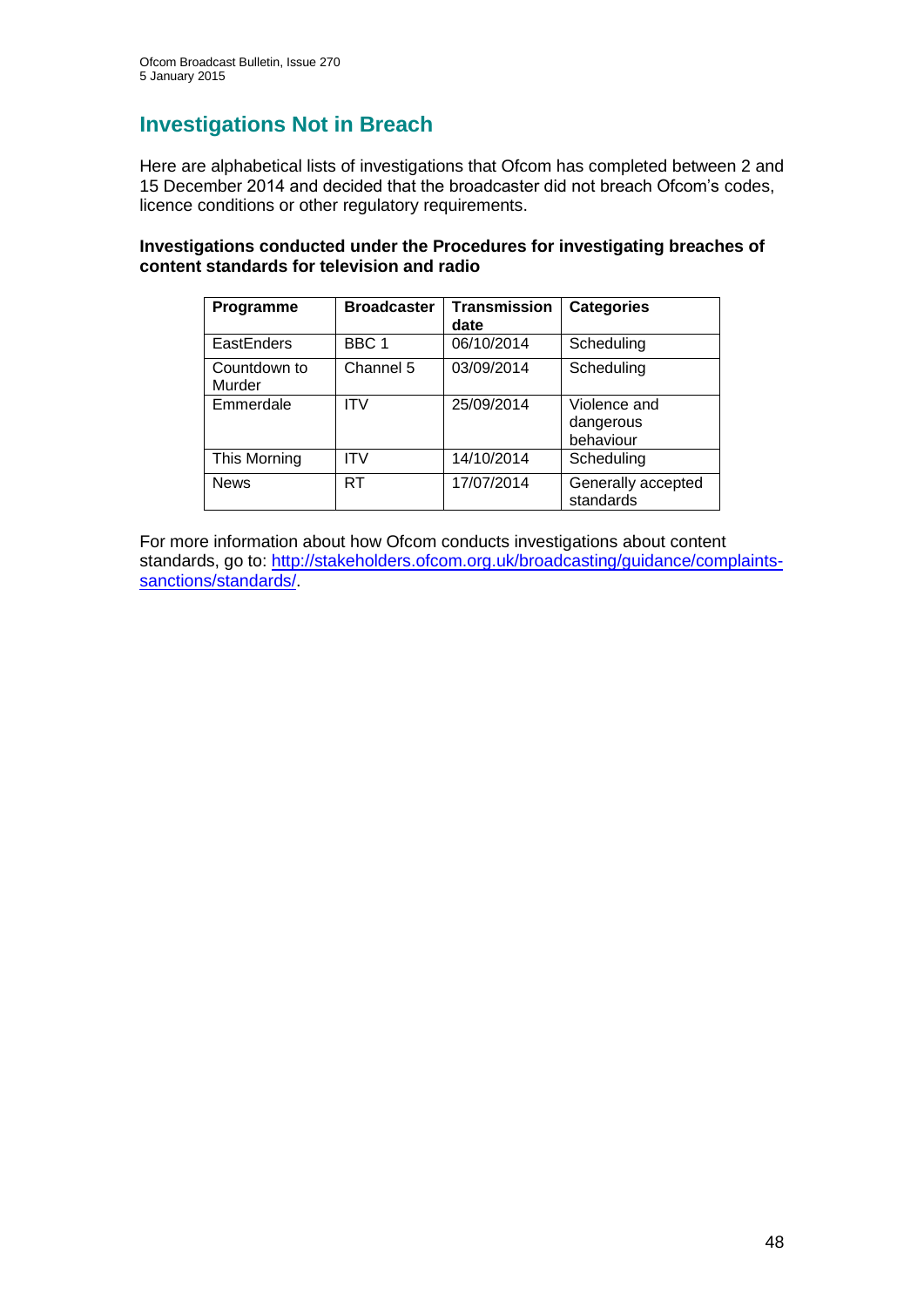## **Complaints Assessed, Not Investigated**

Here are alphabetical lists of complaints that, after careful assessment, Ofcom has decided not to pursue between 2 and 15 December 2014 because they did not raise issues warranting investigation.

## **Complaints assessed under the Procedures for investigating breaches of content standards for television and radio**

For more information about how Ofcom assesses conducts investigations about content standards, go to: [http://stakeholders.ofcom.org.uk/broadcasting/guidance/complaints](http://stakeholders.ofcom.org.uk/broadcasting/guidance/complaints-sanctions/standards/)[sanctions/standards/.](http://stakeholders.ofcom.org.uk/broadcasting/guidance/complaints-sanctions/standards/)

| Programme                             | <b>Broadcaster</b>   | <b>Transmission Date</b> | <b>Categories</b>                           | <b>Number of</b><br>complaints |
|---------------------------------------|----------------------|--------------------------|---------------------------------------------|--------------------------------|
| To Support<br>November 1984           | <b>Akaal Channel</b> | 15/10/2014               | Charity appeals                             | 1                              |
| <b>To Support</b><br>November 1984    | <b>Akaal Channel</b> | 15/10/2014               | Materially misleading                       | 1                              |
| <b>Community Issues</b>               | <b>ATN Bangla</b>    | 01/12/2014               | Due impartiality/bias                       | $\overline{2}$                 |
| <b>Smile Show</b>                     | <b>ATN Bangla</b>    | 13/09/2014               | Product placement                           | $\overline{1}$                 |
| <b>BBC News</b>                       | BBC <sub>1</sub>     | 18/07/2014               | Generally accepted<br>standards             | 9                              |
| <b>BBC News</b>                       | BBC <sub>1</sub>     | 19/07/2014               | Generally accepted<br>standards             | $\overline{9}$                 |
| <b>BBC News</b>                       | BBC <sub>1</sub>     | 24/07/2014               | Generally accepted<br>standards             | $\mathbf{1}$                   |
| <b>BBC News</b>                       | BBC <sub>1</sub>     | 29/10/2014               | Generally accepted<br>standards             | $\mathbf{1}$                   |
| <b>Breakfast</b>                      | BBC <sub>1</sub>     | 19/07/2014               | Generally accepted<br>standards             | $\overline{1}$                 |
| <b>Breakfast</b>                      | BBC <sub>1</sub>     | 14/11/2014               | Religious/Beliefs<br>discrimination/offence | $\overline{6}$                 |
| <b>Breakfast</b>                      | BBC <sub>1</sub>     | 11/12/2014               | Promotion of<br>products/services           | 1                              |
| <b>Citizen Khan</b>                   | BBC <sub>1</sub>     | 21/11/2014               | Religious/Beliefs<br>discrimination/offence | $\mathbf{1}$                   |
| EastEnders                            | BBC <sub>1</sub>     | 21/11/2014               | Race<br>discrimination/offence              | $\mathbf{1}$                   |
| <b>EastEnders</b>                     | BBC <sub>1</sub>     | 25/11/2014               | Generally accepted<br>standards             | $\overline{1}$                 |
| EastEnders                            | BBC <sub>1</sub>     | 27/11/2014               | Materially misleading                       | $\mathbf{1}$                   |
| F1: Grand Prix                        | BBC <sub>1</sub>     | 23/11/2014               | Gender<br>discrimination/offence            | $\mathbf{1}$                   |
| Flog It!                              | BBC <sub>1</sub>     | 20/11/2014               | Religious/Beliefs<br>discrimination/offence | $\overline{1}$                 |
| Have I Got a Bit<br>More News for You | BBC <sub>1</sub>     | 24/11/2014               | Generally accepted<br>standards             | $\mathbf{1}$                   |
| Have I Got News for<br>You            | BBC <sub>1</sub>     | 28/11/2014               | Generally accepted<br>standards             | $\mathbf{1}$                   |
| Not Going Out                         | BBC <sub>1</sub>     | 28/11/2014               | Product placement                           | $\overline{1}$                 |
| Panorama                              | BBC <sub>1</sub>     | 08/12/2014               | Materially misleading                       | $\overline{1}$                 |
| <b>Question Time</b>                  | BBC <sub>1</sub>     | 11/12/2014               | Due impartiality/bias                       | $\mathbf 1$                    |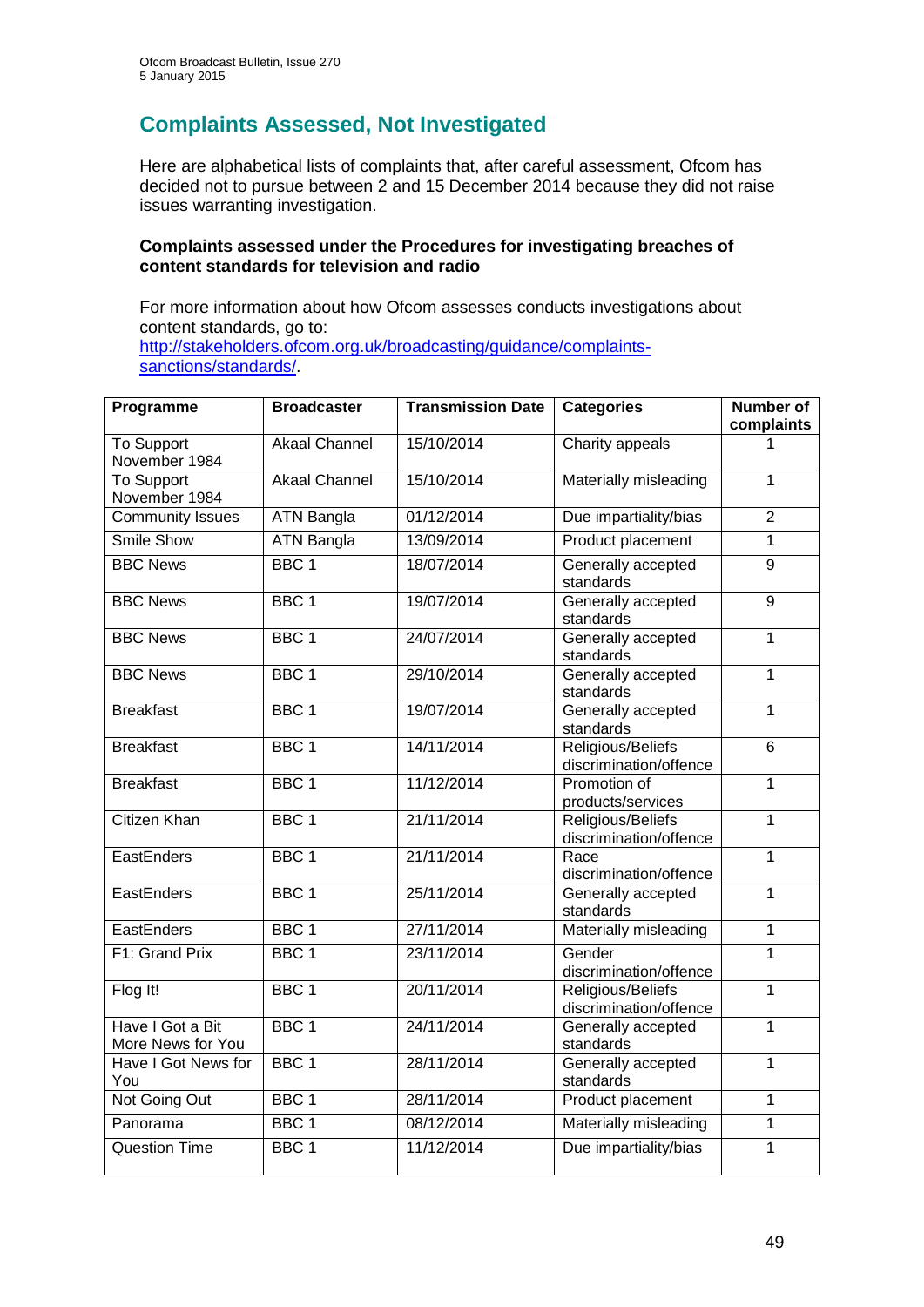| <b>Question Time</b>                           | BBC <sub>1</sub>                    | 11/12/2014 | Generally accepted<br>standards             | 1                       |
|------------------------------------------------|-------------------------------------|------------|---------------------------------------------|-------------------------|
| Regional News and<br>Weather                   | BBC <sub>1</sub>                    | 10/12/2014 | Due accuracy                                | 1                       |
| <b>Strictly Come</b><br>Dancing                | BBC <sub>1</sub>                    | 07/12/2014 | Voting                                      | 3                       |
| <b>Sunday Politics</b>                         | BBC <sub>1</sub>                    | 30/11/2014 | Race<br>discrimination/offence              | 1                       |
| The Apprentice                                 | BBC <sub>1</sub>                    | 26/11/2014 | Gender<br>discrimination/offence            | 1                       |
| The Apprentice                                 | BBC <sub>1</sub>                    | 03/12/2014 | Outside of remit /<br>other                 | $\overline{\mathbf{4}}$ |
| The Apprentice                                 | BBC <sub>1</sub>                    | 10/12/2014 | Offensive language                          | 1                       |
| The One Show                                   | BBC <sub>1</sub>                    | 09/12/2014 | Promotion of<br>products/services           | 1                       |
| <b>BBC News</b>                                | BBC 1 / BBC<br><b>World Service</b> | n/a        | Due impartiality/bias                       | 1                       |
| Scot Squad                                     | <b>BBC 1 Scotland</b>               | 17/11/2014 | <b>Disability</b><br>discrimination/offence | 1                       |
| <b>Britain's Greatest</b><br>Pilot             | BBC <sub>2</sub>                    | 08/10/2014 | Materially misleading                       | 1                       |
| MasterChef: The<br>Professionals               | BBC <sub>2</sub>                    | 27/11/2014 | Offensive language                          | 1                       |
| Newsnight                                      | BBC <sub>2</sub>                    | 23/10/2014 | Generally accepted<br>standards             | 1                       |
| Posh People: Inside<br><b>Tatler</b>           | BBC <sub>2</sub>                    | 24/11/2014 | Drugs, smoking,<br>solvents or alcohol      | 1                       |
| Snooker                                        | BBC <sub>2</sub>                    | 07/12/2014 | Promotion of<br>products/services           | 1                       |
| The Daily Politics                             | BBC <sub>2</sub>                    | 08/12/2014 | Generally accepted<br>standards             | 3                       |
| The Fall                                       | BBC <sub>2</sub>                    | 20/11/2014 | Gender<br>discrimination/offence            | 1                       |
| The Last Night of<br>the BBC Proms             | BBC <sub>2</sub>                    | 13/09/2014 | Outside of remit /<br>other                 | 1                       |
| The Mekong River<br>with Sue Perkins           | BBC <sub>2</sub>                    | 30/11/2014 | Religious/Beliefs<br>discrimination/offence | 1                       |
| <b>Women's Football</b>                        | BBC <sub>2</sub>                    | 23/11/2014 | Violence and<br>dangerous behaviour         | $\mathbf 1$             |
| <b>World's Greatest</b><br><b>Food Markets</b> | BBC <sub>2</sub>                    | 30/11/2014 | Offensive language                          | 1                       |
| Don't Tell the Bride                           | BBC <sub>3</sub>                    | 01/12/2014 | Generally accepted<br>standards             | 1                       |
| Don't Tell the Bride                           | BBC <sub>3</sub>                    | 04/12/2014 | Offensive language                          | 1                       |
| Gavin and Stacey                               | BBC <sub>3</sub>                    | 26/11/2014 | Generally accepted<br>standards             | 1                       |
| The Revolution Will<br>be Televised            | BBC <sub>3</sub>                    | 18/11/2014 | Race<br>discrimination/offence              | 1                       |
| <b>BBC News</b>                                | <b>BBC News</b><br>Channel          | 17/07/2014 | Generally accepted<br>standards             | 1                       |
| <b>BBC News</b>                                | <b>BBC News</b><br>Channel          | 20/07/2014 | Generally accepted<br>standards             | 1                       |
| <b>BBC News</b>                                | <b>BBC News</b><br>Channel          | 21/07/2014 | Generally accepted<br>standards             | 1                       |
| <b>BBC News</b>                                | <b>BBC News</b><br>Channel          | 22/07/2014 | Outside of remit /<br>other                 | 1                       |
| <b>BBC News</b>                                | <b>BBC News</b><br>Channel          | 22/07/2014 | Outside of remit /<br>other                 | 1                       |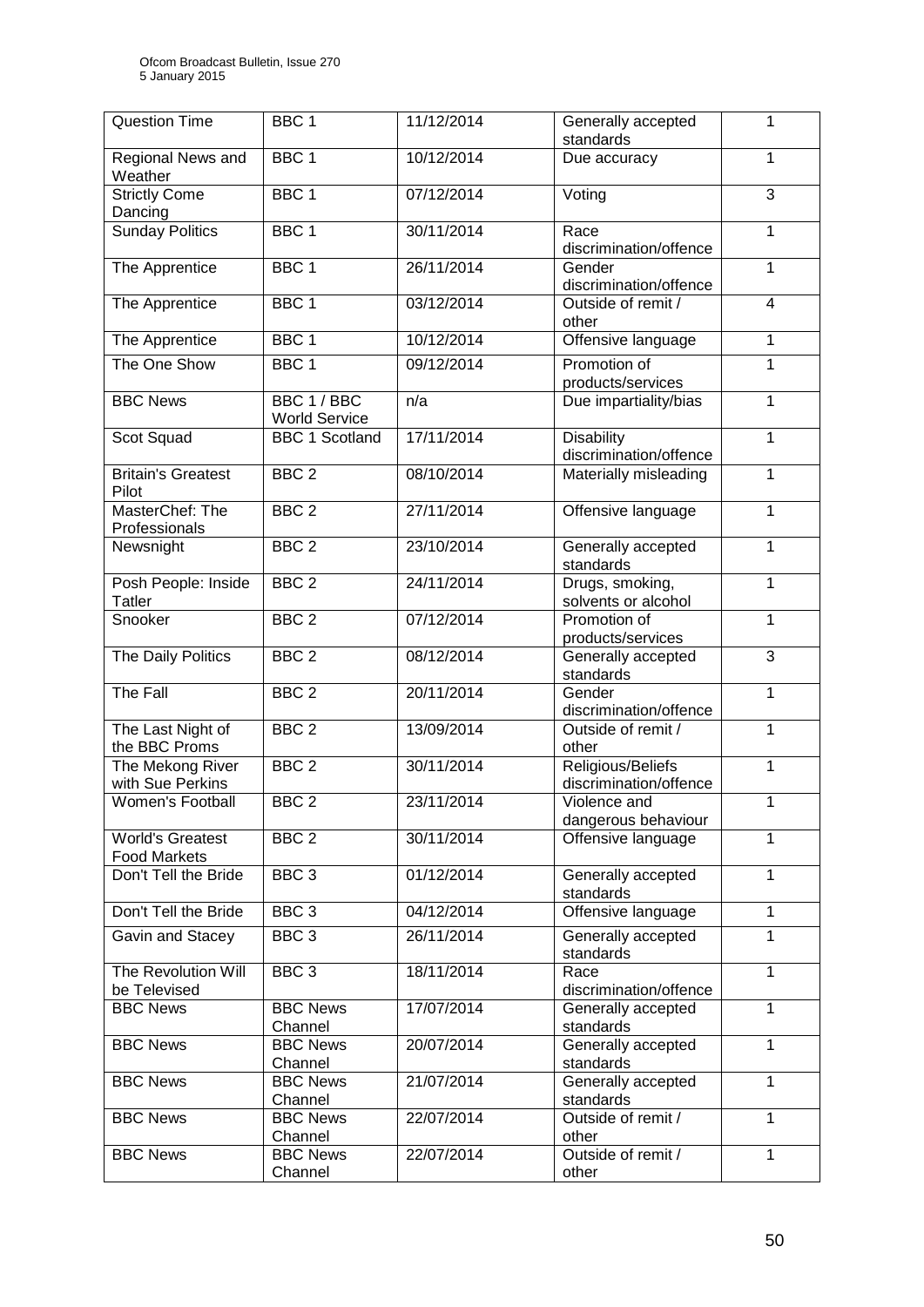| Newspaper Review                 | <b>BBC News</b>                              | 08/11/2014 | Religious/Beliefs                            | 1            |
|----------------------------------|----------------------------------------------|------------|----------------------------------------------|--------------|
|                                  | Channel                                      |            | discrimination/offence                       |              |
| <b>Chris Evans</b>               | <b>BBC Radio 2</b>                           | 04/12/2014 | Generally accepted<br>standards              | 1            |
| <b>News</b>                      | <b>BBC Radio 4</b>                           | 13/11/2014 | Generally accepted<br>standards              | 1            |
| Paul Sinha's History<br>Revision | <b>BBC Radio 4</b>                           | 03/12/2014 | Due impartiality/bias                        | 1            |
| Today                            | <b>BBC Radio 4</b>                           | 17/11/2014 | Gender<br>discrimination/offence             | 1            |
| <b>News</b>                      | BBC Radio 4 /<br><b>BBC Asian</b><br>Network | 24/11/2014 | Religious/Beliefs<br>discrimination/offence  | 1            |
| <b>Richard Spendlove</b>         | <b>BBC Radio</b><br>Cambridge                | 07/12/2013 | Outside of remit /<br>other                  | 1            |
| <b>News</b>                      | BBC, ITN, Sky<br><b>News</b>                 | n/a        | Outside of remit /<br>other                  | $\mathbf{1}$ |
| <b>MotoGP</b>                    | <b>BT Sport</b>                              | 19/10/2014 | Gender<br>discrimination/offence             | 1            |
| <b>Capital Breakfast</b>         | Capital FM                                   | 03/12/2014 | Offensive language                           | 1            |
| <b>Capital Breakfast</b>         | Capital FM                                   | 08/12/2014 | Scheduling                                   | $\mathbf{1}$ |
| The Dumping<br>Ground            | <b>CBBC</b>                                  | n/a        | Scheduling                                   | 1            |
| Cops                             | <b>CBS Reality</b>                           | 13/11/2014 | Generally accepted<br>standards              | 1            |
| 8 Out of 10 Cats                 | Channel 4                                    | 01/12/2014 | Generally accepted<br>standards              | $\mathbf{1}$ |
| Advertising                      | Channel 4                                    | 25/11/2014 | Advertising content                          | 1            |
| Advertising                      | Channel 4                                    | 26/11/2014 | Advertising content                          | 1            |
| Advertising                      | Channel 4                                    | 12/12/2014 | Advertising content                          | 1            |
| Babylon                          | Channel 4                                    | 04/12/2014 | Sexual orientation<br>discrimination/offence | $\mathbf{1}$ |
| <b>Channel 4 News</b>            | Channel 4                                    | 18/07/2014 | Generally accepted<br>standards              | 1            |
| <b>Channel 4 News</b>            | Channel 4                                    | 19/07/2014 | Generally accepted<br>standards              | 1            |
| <b>Channel 4 News</b>            | Channel 4                                    | 21/07/2014 | Generally accepted<br>standards              | 1            |
| Channel 4 News                   | Channel 4                                    | 13/11/2014 | Due impartiality/bias                        | 1            |
| Channel 4 News                   | Channel 4                                    | 14/11/2014 | Due impartiality/bias                        | $\mathbf{1}$ |
| Channel 4 News                   | Channel 4                                    | 19/11/2014 | Race<br>discrimination/offence               | 1            |
| Channel 4 News                   | Channel 4                                    | 20/11/2014 | Crime                                        | $\mathbf{1}$ |
| Channel 4 News                   | Channel 4                                    | 02/12/2014 | Scheduling                                   | 1            |
| Confessions of a<br>Copper       | Channel 4                                    | 19/11/2014 | Crime                                        | 1            |
| Confessions of a<br>Copper       | Channel 4                                    | 19/11/2014 | Due impartiality/bias                        | $\mathbf{1}$ |
| Gogglebox                        | Channel 4                                    | 28/10/2014 | Race<br>discrimination/offence               | $\mathbf{1}$ |
| Gogglebox                        | Channel 4                                    | 02/12/2014 | Animal welfare                               | $\mathbf{1}$ |
| Gogglebox                        | Channel 4                                    | 12/12/2014 | Religious/Beliefs<br>discrimination/offence  | $\mathbf{1}$ |
| Hollyoaks                        | Channel 4                                    | 09/12/2014 | Scheduling                                   | $\mathbf{1}$ |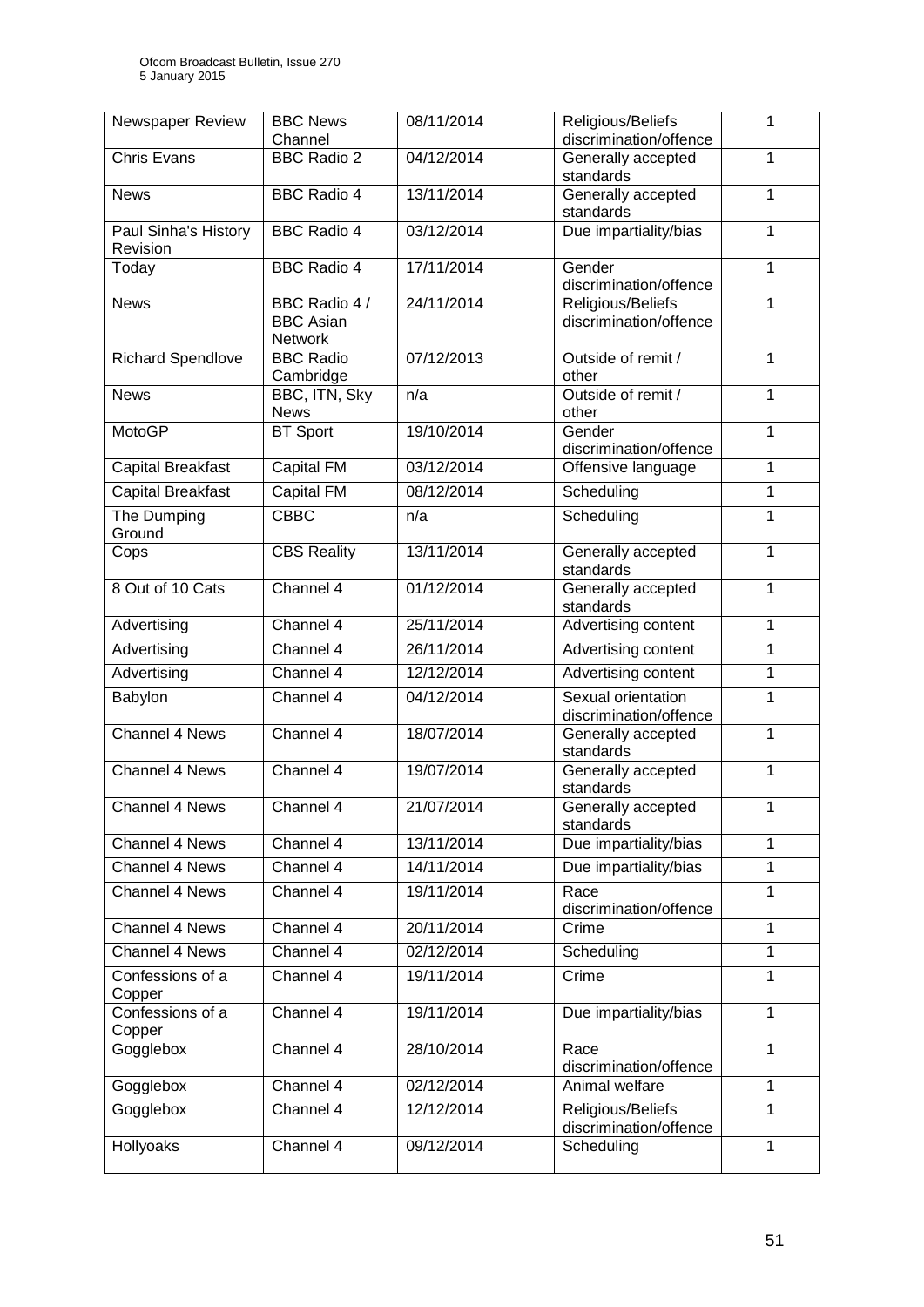| It Was Alright in the<br>1970s                                | Channel 4       | 26/11/2014 | Race<br>discrimination/offence              | 1              |
|---------------------------------------------------------------|-----------------|------------|---------------------------------------------|----------------|
| Jimmy Carr                                                    | Channel 4       | 30/11/2014 | Generally accepted<br>standards             | 1              |
| Murder in the Sky -<br>Flight MH17                            | Channel 4       | 21/07/2014 | Generally accepted<br>standards             | 16             |
| Posh Pawn                                                     | Channel 4       | 26/11/2014 | Offensive language                          | $\mathbf{1}$   |
| Sarah Beeny's How<br>to Sell Your Home                        | Channel 4       | 17/11/2014 | Materially misleading                       | 3              |
| Sarah Beeny's How<br>to Sell Your Home                        | Channel 4       | 24/11/2014 | Materially misleading                       | 1              |
| Steph and Dom<br>Meet Nigel Farage                            | Channel 4       | 15/12/2014 | Outside of remit /<br>other                 | 1              |
| The Heist                                                     | Channel 4       | 04/01/2006 | Generally accepted<br>standards             | $\mathbf{1}$   |
| The Paedophile<br><b>Next Door</b>                            | Channel 4       | 25/11/2014 | <b>Disability</b><br>discrimination/offence | 9              |
| The Paedophile<br><b>Next Door</b>                            | Channel 4       | 25/11/2014 | Generally accepted<br>standards             | 3              |
| <b>Toast of London</b>                                        | Channel 4       | 05/12/2014 | Drugs, smoking,<br>solvents or alcohol      | 1              |
| Smyths Toys<br>Superstores'<br>sponsorship of The<br>Simpsons | Channel $4 + 1$ | 26/11/2014 | Animal welfare                              | 1              |
| 5 News at 5                                                   | Channel 5       | 05/12/2014 | Privacy                                     | 1              |
| Aldi's sponsorship of<br>Home and Away                        | Channel 5       | 08/12/2014 | Generally accepted<br>standards             | $\mathbf{1}$   |
| Ben Fogle: New<br>Lives in the Wild                           | Channel 5       | 21/11/2014 | Animal welfare                              | $\overline{2}$ |
| Ben Fogle: New<br>Lives in the Wild                           | Channel 5       | 28/11/2014 | Animal welfare                              | 3              |
| <b>Britain's Bloodiest</b><br>Dynasty (trailer)               | Channel 5       | 27/11/2014 | Violence and<br>dangerous behaviour         | $\mathbf{1}$   |
| Can't Pay? We'll<br>Take it Away!                             | Channel 5       | 25/11/2014 | Offensive language                          | 1              |
| Countdown to<br>Murder                                        | Channel 5       | 07/08/2014 | Scheduling                                  | 1              |
| Countdown to<br>Murder                                        | Channel 5       | 08/09/2014 | Scheduling                                  | 3              |
| Countdown to<br>Murder: Burned<br>Alive                       | Channel 5       | 28/08/2014 | Scheduling                                  | $\overline{2}$ |
| Dumb and Dumber                                               | Channel 5       | 16/11/2014 | Scheduling                                  | $\overline{2}$ |
| Gibraltar: Britain in<br>the Sun                              | Channel 5       | 05/11/2014 | Competitions                                | 1              |
| Neighbours                                                    | Channel 5       | 01/12/2014 | Sponsorship credits                         | $\mathbf{1}$   |
| The Wright Stuff                                              | Channel 5       | 25/11/2014 | Drugs, smoking,<br>solvents or alcohol      | 1              |
| The Wright Stuff                                              | Channel 5       | 01/12/2014 | Generally accepted<br>standards             | 1              |
| The Wright Stuff                                              | Channel 5       | 04/12/2014 | Due impartiality/bias                       | 1              |
| The Wright Stuff                                              | Channel 5       | 04/12/2014 | Generally accepted<br>standards             | 1              |
| The Wright Stuff                                              | Channel 5       | 04/12/2014 | Violence and<br>dangerous behaviour         | $\mathbf{1}$   |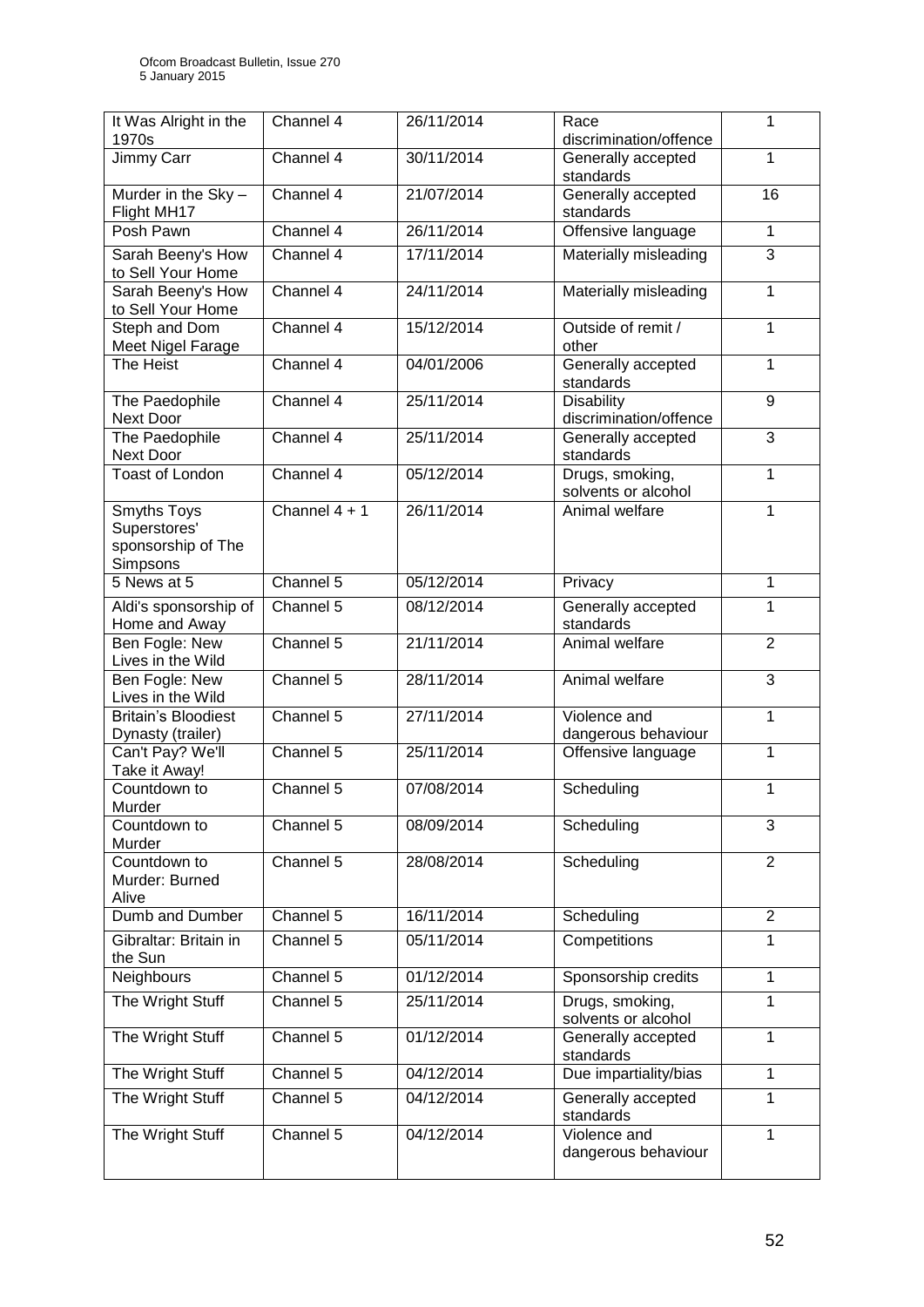| World War II in<br>Colour                                                   | Channel 5                      | 14/11/2014 | Scheduling                                   | 1              |
|-----------------------------------------------------------------------------|--------------------------------|------------|----------------------------------------------|----------------|
| Jackass 2.5 (trailer)                                                       | <b>Comedy Central</b>          | 27/11/2014 | Scheduling                                   | 1              |
| Jackass 2.5 (trailer)                                                       | <b>Comedy Central</b>          | 03/12/2014 | Generally accepted<br>standards              | 1              |
| Programme trailers                                                          | <b>Comedy Central</b>          | 27/11/2014 | Scheduling                                   | $\mathbf{1}$   |
| Two and a Half Men<br>(trailer) / Friends<br>with Better Lives<br>(trailer) | <b>Comedy Central</b>          | n/a        | Scheduling                                   | $\mathbf{1}$   |
| Sex and the City<br>(trailer)                                               | <b>Comedy Central</b><br>Extra | 08/12/2014 | Scheduling                                   | $\mathbf{1}$   |
| Storage Hunters UK                                                          | Dave                           | 19/11/2014 | Offensive language                           | $\mathbf{1}$   |
| The Bill                                                                    | Drama                          | 16/11/2014 | <b>Nudity</b>                                | 1              |
| E! News                                                                     | E!                             | 02/12/2014 | Harm                                         | $\mathbf{1}$   |
| Hollyoaks                                                                   | E <sub>4</sub>                 | 01/12/2014 | Materially misleading                        | $\mathbf{1}$   |
| Made in Chelsea                                                             | E4                             | 24/11/2014 | Generally accepted<br>standards              | $\overline{1}$ |
| Made in Chelsea                                                             | E <sub>4</sub>                 | 01/12/2014 | Generally accepted<br>standards              | $\mathbf{1}$   |
| Sam and Amy                                                                 | Gem 106                        | 02/12/2014 | Sexual orientation<br>discrimination/offence | $\mathbf{1}$   |
| Heart Breakfast-<br>North                                                   | <b>Heart Radio</b>             | 04/12/2014 | Competitions                                 | $\mathbf{1}$   |
| Advertising                                                                 | <b>ITV</b>                     | 26/11/2014 | Advertising content                          | $\mathbf{1}$   |
| Advertising                                                                 | <b>ITV</b>                     | 10/12/2014 | Advertising content                          | 1              |
| Advertising                                                                 | <b>ITV</b>                     | n/a        | Advertising content                          | $\mathbf{1}$   |
| <b>Aunt Bessie's</b><br>sponsorship of The<br>Chase                         | <b>ITV</b>                     | n/a        | Generally accepted<br>standards              | 1              |
| Carry on Up the<br>Jungle                                                   | $\overline{ITV}$               | 19/10/2014 | Race<br>discrimination/offence               | $\overline{1}$ |
| <b>Coronation Street</b>                                                    | $\overline{IV}$                | 24/11/2014 | Product placement                            | 1              |
| <b>Coronation Street</b>                                                    | <b>ITV</b>                     | 28/11/2014 | Sexual orientation<br>discrimination/offence | 1              |
| <b>Coronation Street</b>                                                    | <b>ITV</b>                     | 05/12/2014 | Religious/Beliefs<br>discrimination/offence  | 1              |
| Emmerdale                                                                   | ITV                            | 13/11/2014 | Sexual orientation<br>discrimination/offence | $\mathbf{1}$   |
| Emmerdale                                                                   | <b>ITV</b>                     | 28/11/2014 | Generally accepted<br>standards              | $\mathbf{1}$   |
| Emmerdale                                                                   | <b>ITV</b>                     | 28/11/2014 | Scheduling                                   | 13             |
| Emmerdale                                                                   | <b>ITV</b>                     | 10/12/2014 | Sexual material                              | $\mathbf{1}$   |
| Good Morning<br><b>Britain</b>                                              | <b>ITV</b>                     | 07/07/2014 | Crime                                        | $\mathbf{1}$   |
| Good Morning<br><b>Britain</b>                                              | ITV                            | 26/11/2014 | Generally accepted<br>standards              | 1              |
| Good Morning<br><b>Britain</b>                                              | <b>ITV</b>                     | 27/11/2014 | Generally accepted<br>standards              | 1              |
| Good Morning<br><b>Britain</b>                                              | ITV                            | 03/12/2014 | Generally accepted<br>standards              | $\mathbf{1}$   |
| Good Morning<br><b>Britain</b>                                              | ITV                            | 10/12/2014 | Scheduling                                   | $\mathbf{1}$   |
| I'm a Celebrity, Get<br>Me Out of Here!                                     | <b>ITV</b>                     | 16/11/2014 | Generally accepted<br>standards              | 4              |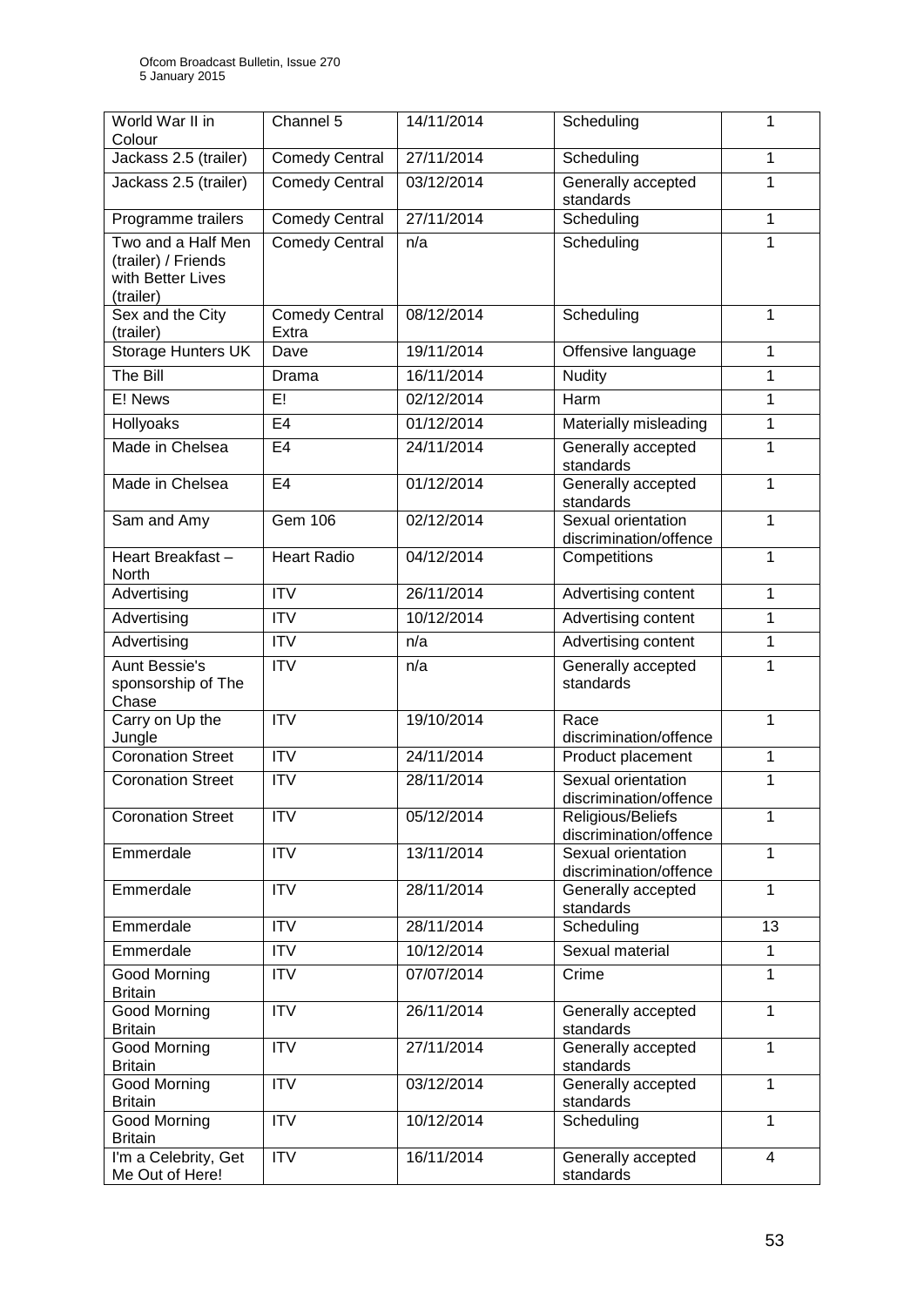| I'm a Celebrity, Get<br>Me Out of Here!                         | <b>ITV</b>                    | 17/11/2014               | Animal welfare                                    | 9                 |
|-----------------------------------------------------------------|-------------------------------|--------------------------|---------------------------------------------------|-------------------|
| I'm a Celebrity, Get<br>Me Out of Here!                         | $\overline{IV}$               | 17/11/2014               | Drugs, smoking,<br>solvents or alcohol            | $\mathbf{1}$      |
| I'm a Celebrity, Get<br>Me Out of Here!                         | <b>ITV</b>                    | 17/11/2014               | Generally accepted<br>standards                   | $\mathbf{1}$      |
| I'm a Celebrity, Get<br>Me Out of Here!                         | $\overline{IV}$               | 17/11/2014               | Offensive language                                | 1                 |
| I'm a Celebrity, Get<br>Me Out of Here!                         | <b>ITV</b>                    | 17/11/2014               | Religious/Beliefs<br>discrimination/offence       | $\mathbf 1$       |
| I'm a Celebrity, Get<br>Me Out of Here!                         | $\overline{IV}$               | 19/11/2014               | Animal welfare                                    | $\overline{11}$   |
| I'm a Celebrity, Get<br>Me Out of Here!                         | $\overline{IV}$               | 20/11/2014               | Animal welfare                                    | 3                 |
| I'm a Celebrity, Get<br>Me Out of Here!                         | $\overline{IV}$               | 20/11/2014               | Generally accepted<br>standards                   | $\overline{2}$    |
| I'm a Celebrity, Get<br>Me Out of Here!                         | $\overline{ITV}$              | 20/11/2014               | Sexual orientation<br>discrimination/offence      | $\mathbf{1}$      |
| I'm a Celebrity, Get<br>Me Out of Here!                         | ITV                           | 23/11/2014               | Animal welfare                                    | $\overline{2}$    |
| I'm a Celebrity, Get<br>Me Out of Here!                         | ITV                           | 23/11/2014               | Generally accepted<br>standards                   | $\overline{1}$    |
| I'm a Celebrity, Get<br>Me Out of Here!                         | <b>ITV</b>                    | 24/11/2014               | Generally accepted<br>standards                   | $\mathbf{1}$      |
| I'm a Celebrity, Get<br>Me Out of Here!                         | ITV                           | 24/11/2014               | Offensive language                                | 3                 |
| I'm a Celebrity, Get<br>Me Out of Here!                         | $\overline{IV}$               | 24/11/2014               | Voting                                            | $\mathbf{1}$      |
| I'm a Celebrity, Get<br>Me Out of Here!                         | <b>ITV</b>                    | 26/11/2014               | Generally accepted<br>standards                   | $\mathbf{1}$      |
| I'm a Celebrity, Get<br>Me Out of Here!                         | ITV                           | 26/11/2014               | Religious/Beliefs<br>discrimination/offence       | $\mathbf{1}$      |
| I'm a Celebrity, Get<br>Me Out of Here!                         | $\overline{IV}$               | 27/11/2014               | Religious/Beliefs<br>discrimination/offence       | $\overline{1}$    |
| I'm a Celebrity, Get<br>Me Out of Here!                         | $\overline{IV}$               | 28/11/2014               | Animal welfare                                    | $\mathbf 1$       |
| I'm a Celebrity, Get<br>Me Out of Here!                         | <b>ITV</b>                    | 28/11/2014               | Religious/Beliefs<br>discrimination/offence       | 1                 |
| I'm a Celebrity, Get<br>Me Out of Here!                         | <b>ITV</b><br>$\overline{IV}$ | 29/11/2014               | Generally accepted<br>standards<br>Animal welfare | 5<br>$\mathbf{1}$ |
| I'm a Celebrity, Get<br>Me Out of Here!<br>I'm a Celebrity, Get | <b>ITV</b>                    | 30/11/2014<br>01/12/2014 | Animal welfare                                    | $\mathbf{1}$      |
| Me Out of Here!<br>I'm a Celebrity, Get                         | ITV                           | 01/12/2014               | Generally accepted                                | $\overline{4}$    |
| Me Out of Here!<br>I'm a Celebrity, Get                         | ITV                           | 01/12/2014               | standards<br>Offensive language                   | $\overline{1}$    |
| Me Out of Here!<br>I'm a Celebrity, Get                         | ITV                           | 02/12/2014               | Advertising minutage                              | $\mathbf{1}$      |
| Me Out of Here!<br>I'm a Celebrity, Get                         | <b>ITV</b>                    | 03/12/2014               | Gender                                            | $\mathbf{1}$      |
| Me Out of Here!<br>I'm a Celebrity, Get                         | <b>ITV</b>                    | 03/12/2014               | discrimination/offence<br>Scheduling              | $\mathbf{1}$      |
| Me Out of Here!<br>I'm a Celebrity, Get                         | <b>ITV</b>                    | 04/12/2014               | Drugs, smoking,                                   | $\mathbf{1}$      |
| Me Out of Here!<br>I'm a Celebrity, Get                         | <b>ITV</b>                    | 04/12/2014               | solvents or alcohol<br>Materially misleading      | $\mathbf{1}$      |
| Me Out of Here!                                                 |                               |                          |                                                   |                   |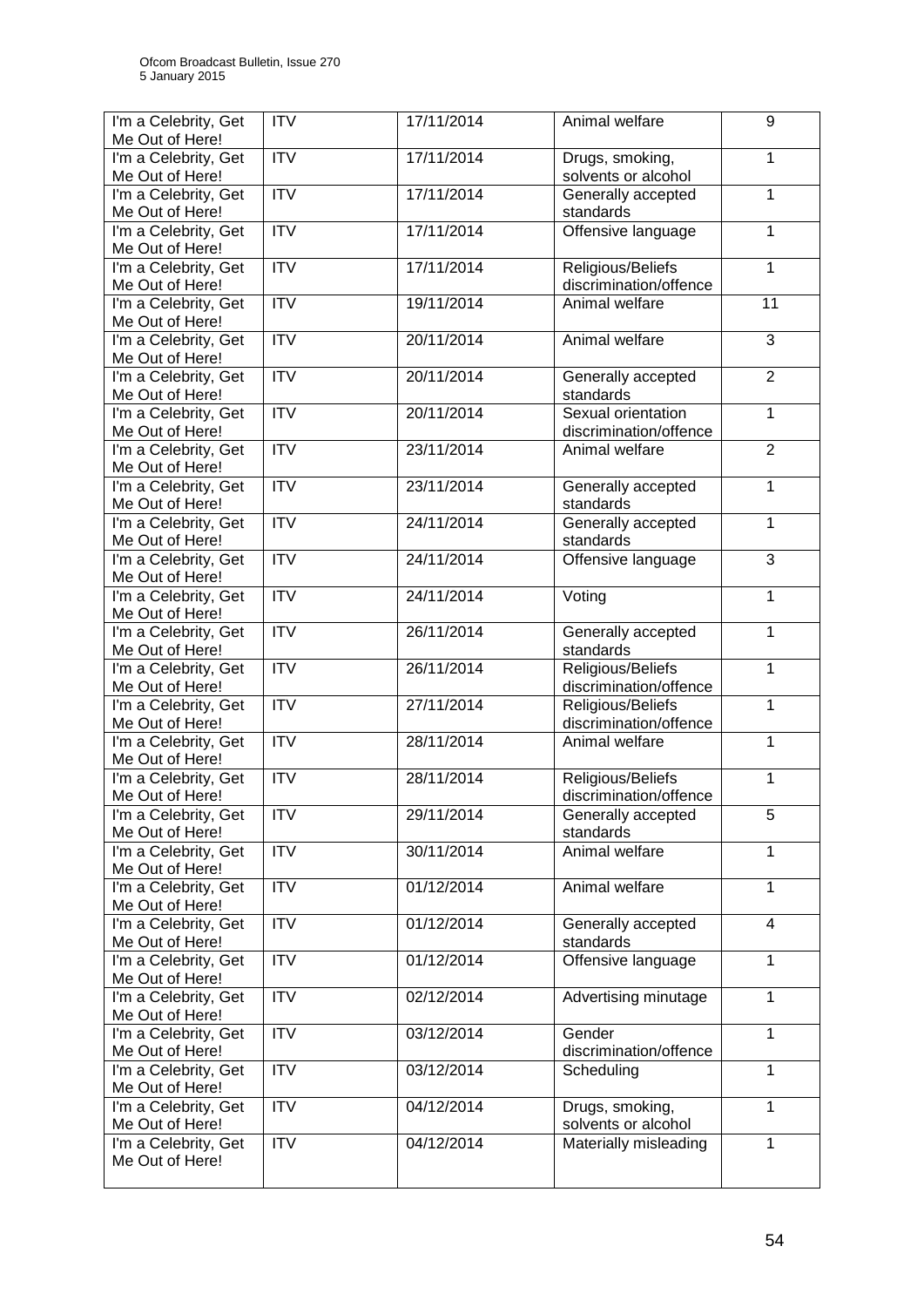| I'm a Celebrity, Get<br>Me Out of Here!            | <b>ITV</b>             | 04/12/2014 | Scheduling                                   | $\overline{2}$ |
|----------------------------------------------------|------------------------|------------|----------------------------------------------|----------------|
| I'm a Celebrity, Get<br>Me Out of Here!            | ITV                    | 05/12/2014 | Sexual material                              | $\mathbf{1}$   |
| I'm a Celebrity, Get<br>Me Out of Here!            | <b>ITV</b>             | 06/12/2014 | Outside of remit /<br>other                  | $\overline{2}$ |
| I'm a Celebrity, Get<br>Me Out of Here!            | $\overline{IV}$        | 07/12/2014 | Animal welfare                               | 8              |
| I'm a Celebrity, Get<br>Me Out of Here!            | ITV                    | 07/12/2014 | Outside of remit /<br>other                  | $\mathbf{1}$   |
| I'm A Celebrity, Get<br>Me Out of Here!            | $\overline{IV}$        | n/a        | Animal welfare                               | $\overline{2}$ |
| I'm a Celebrity, Get<br>Me Out of Here!            | $\overline{IV}$        | n/a        | Generally accepted<br>standards              | $\mathbf{1}$   |
| <b>ITV News and</b><br>Weather                     | ITV                    | 18/11/2014 | Due impartiality/bias                        | 1              |
| <b>ITV News and</b><br>Weather                     | <b>ITV</b>             | 05/12/2014 | Generally accepted<br>standards              | $\mathbf{1}$   |
| <b>ITV News and</b><br>Weather                     | <b>ITV</b>             | 08/12/2014 | Generally accepted<br>standards              | $\mathbf{1}$   |
| <b>ITV News and</b><br>Weather                     | $\overline{ITV}$       | 12/12/2014 | Due impartiality/bias                        | $\overline{1}$ |
| <b>ITV News at Ten</b>                             | <b>ITV</b>             | 21/07/2014 | Generally accepted<br>standards              | 3              |
| <b>ITV News at Ten</b><br>and Weather              | $\overline{ITV}$       | 25/11/2014 | Race<br>discrimination/offence               | $\overline{1}$ |
| <b>ITV News at Ten</b><br>and Weather              | <b>ITV</b>             | 09/12/2014 | Generally accepted<br>standards              | $\mathbf{1}$   |
| Lorraine                                           | <b>ITV</b>             | 25/11/2014 | Sexual orientation<br>discrimination/offence | $\mathbf{1}$   |
| Stars in Their Eyes<br>(trailer)                   | $\overline{ITV}$       | 09/12/2014 | Religious/Beliefs<br>discrimination/offence  | $\mathbf{1}$   |
| <b>Surprise Surprise</b>                           | $\overline{IV}$        | 29/10/2014 | <b>Disability</b><br>discrimination/offence  | 1              |
| TalkTalk's<br>sponsorship of The<br>X Factor       | $\overline{IV}$        | 09/11/2014 | Generally accepted<br>standards              | $\mathbf{1}$   |
| The Jeremy Kyle<br>Show                            | $\overline{ITV}$       | 01/12/2014 | Generally accepted<br>standards              | 1              |
| The Lost Honour of<br><b>Christopher Jefferies</b> | $\overline{\text{IV}}$ | 10/12/2014 | Advertising<br>scheduling                    | 1              |
| The Lost Honour of<br><b>Christopher Jefferies</b> | <b>ITV</b>             | 10/12/2014 | Generally accepted<br>standards              | $\mathbf{1}$   |
| The Lost Honour of<br><b>Christopher Jefferies</b> | $\overline{ITV}$       | 10/12/2014 | Outside of remit /<br>other                  | $\overline{2}$ |
| The Royal Variety<br>Performance                   | ITV                    | 08/12/2014 | <b>Disability</b><br>discrimination/offence  | $\overline{1}$ |
| The Royal Variety<br>Performance                   | $\overline{ITV}$       | 08/12/2014 | Scheduling                                   | $\overline{2}$ |
| The X Factor                                       | <b>ITV</b>             | 06/09/2014 | Competitions                                 | $\mathbf{1}$   |
| The X Factor                                       | ITV                    | 20/09/2014 | Generally accepted<br>standards              | $\mathbf{1}$   |
| The X Factor                                       | <b>ITV</b>             | 21/09/2014 | Hypnotic and other<br>techniques             | 1              |
| The X Factor                                       | $\overline{ITV}$       | 26/09/2014 | Generally accepted<br>standards              | $\overline{5}$ |
| The X Factor                                       | $\overline{ITV}$       | 27/09/2014 | Generally accepted<br>standards              | 6              |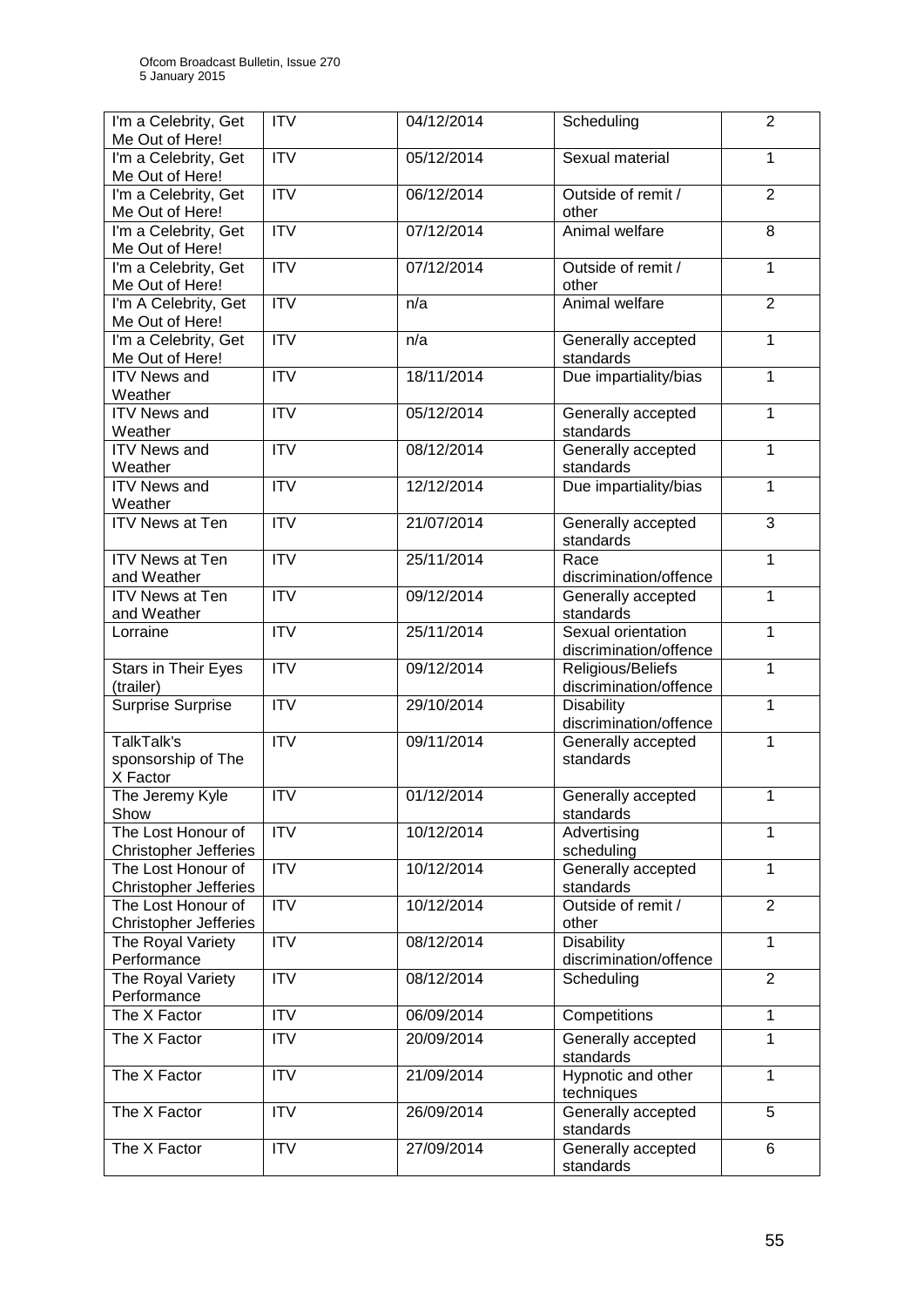| The X Factor | <b>ITV</b>       | 28/09/2014 | Generally accepted<br>standards             | 9                       |
|--------------|------------------|------------|---------------------------------------------|-------------------------|
| The X Factor | $\overline{ITV}$ | 28/09/2014 | Outside of remit                            | 1                       |
| The X Factor | $\overline{ITV}$ | 03/10/2014 | Gender<br>discrimination/offence            | $\mathbf{1}$            |
| The X Factor | <b>ITV</b>       | 03/10/2014 | Outside of remit                            | $\overline{2}$          |
| The X Factor | $\overline{ITV}$ | 04/10/2014 | Materially misleading                       | 1                       |
| The X Factor | ITV              | 11/10/2014 | Drugs, smoking,<br>solvents or alcohol      | 1                       |
| The X Factor | $\overline{ITV}$ | 11/10/2014 | Gender<br>discrimination/offence            | 1                       |
| The X Factor | $\overline{IV}$  | 11/10/2014 | Scheduling                                  | $\overline{\mathbf{4}}$ |
| The X Factor | <b>ITV</b>       | 18/10/2014 | Gender<br>discrimination/offence            | 1                       |
| The X Factor | $\overline{ITV}$ | 18/10/2014 | Materially misleading                       | $\overline{2}$          |
| The X Factor | $\overline{IV}$  | 18/10/2014 | <b>Nudity</b>                               | 1                       |
| The X Factor | <b>ITV</b>       | 18/10/2014 | Offensive language                          | 28                      |
| The X Factor | <b>ITV</b>       | 18/10/2014 | Scheduling                                  | 1                       |
| The X Factor | <b>ITV</b>       | 25/10/2014 | Gender<br>discrimination/offence            | $\overline{11}$         |
| The X Factor | $\overline{ITV}$ | 25/10/2014 | Outside of remit /<br>other                 | 1                       |
| The X Factor | <b>ITV</b>       | 25/10/2014 | Race<br>discrimination/offence              | $\overline{2}$          |
| The X Factor | <b>ITV</b>       | 01/11/2014 | <b>Disability</b><br>discrimination/offence | 67                      |
| The X Factor | $\overline{ITV}$ | 01/11/2014 | Generally accepted<br>standards             | $\overline{2}$          |
| The X Factor | $\overline{IV}$  | 01/11/2014 | Outside of remit /<br>other                 | $\overline{2}$          |
| The X Factor | $\overline{ITV}$ | 01/11/2014 | Religious/Beliefs<br>discrimination/offence | 1                       |
| The X Factor | <b>ITV</b>       | 01/11/2014 | Scheduling                                  | 5                       |
| The X Factor | $\overline{ITV}$ | 01/11/2014 | Voting                                      | $\mathbf{1}$            |
| The X Factor | <b>ITV</b>       | 08/11/2014 | Drugs, smoking,<br>solvents or alcohol      | 15                      |
| The X Factor | <b>ITV</b>       | 08/11/2014 | Outside of remit /<br>other                 | 1                       |
| The X Factor | <b>ITV</b>       | 08/11/2014 | Scheduling                                  | $\overline{2}$          |
| The X Factor | <b>ITV</b>       | 09/11/2014 | Generally accepted<br>standards             | $\mathbf{1}$            |
| The X Factor | <b>ITV</b>       | 15/11/2014 | Advertising minutage                        | 1                       |
| The X Factor | <b>ITV</b>       | 15/11/2014 | Advertising<br>scheduling                   | $\mathbf{1}$            |
| The X Factor | <b>ITV</b>       | 15/11/2014 | <b>Disability</b><br>discrimination/offence | 6                       |
| The X Factor | <b>ITV</b>       | 15/11/2014 | Gender<br>discrimination/offence            | $\overline{2}$          |
| The X Factor | <b>ITV</b>       | 15/11/2014 | Generally accepted<br>standards             | 2                       |
| The X Factor | <b>ITV</b>       | 15/11/2014 | <b>Nudity</b>                               | 1                       |
| The X Factor | <b>ITV</b>       | 15/11/2014 | Scheduling                                  | 1                       |
| The X Factor | <b>ITV</b>       | 15/11/2014 | Voting                                      | 1                       |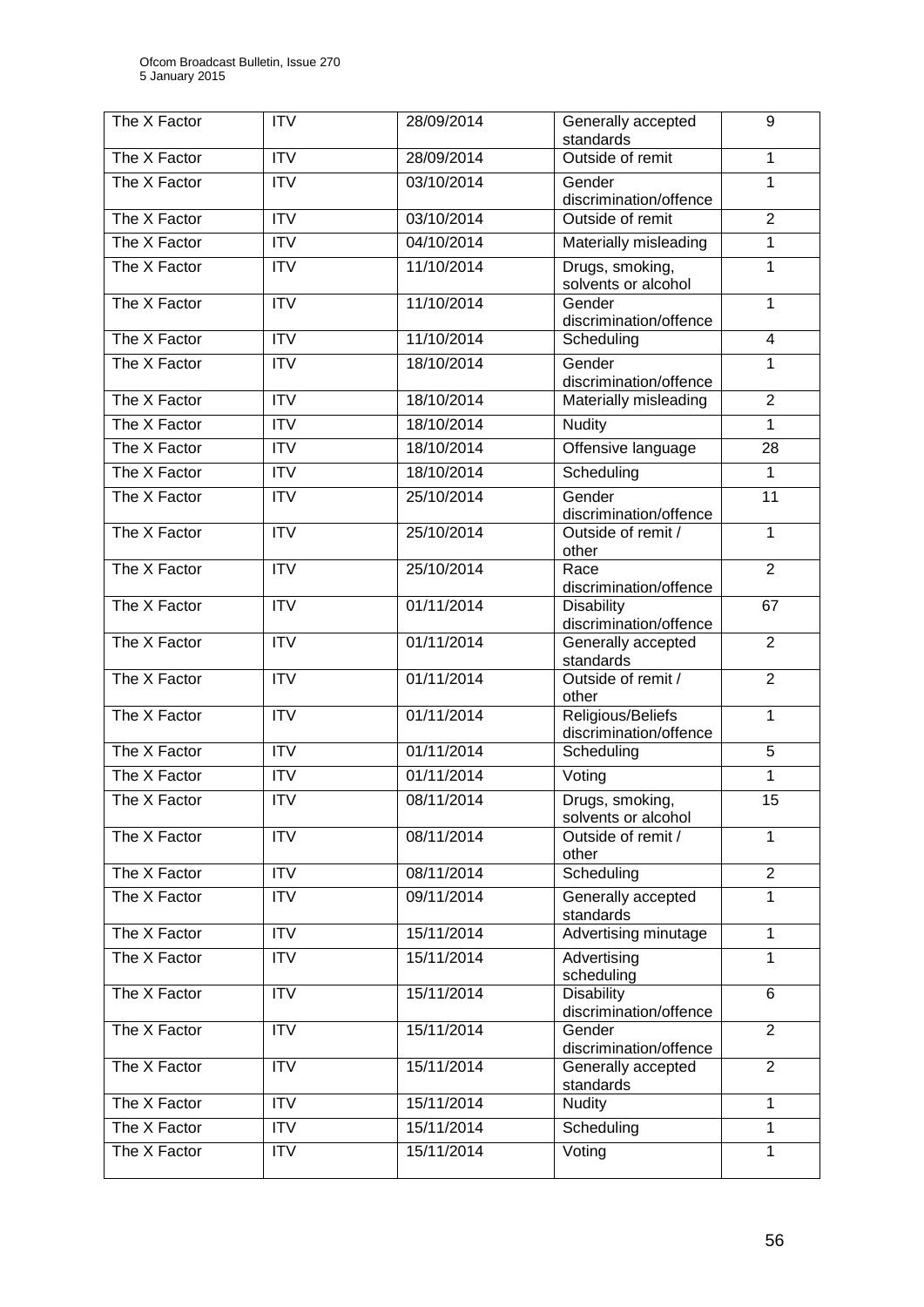| The $X$ Factor                      | <b>ITV</b>       | 22/11/2014 | Generally accepted                                        | 1              |
|-------------------------------------|------------------|------------|-----------------------------------------------------------|----------------|
|                                     |                  |            | standards                                                 |                |
| The X Factor                        | <b>ITV</b>       | 29/11/2014 | Flashing images/risk<br>to viewers who have<br><b>PSE</b> | 1              |
| The X Factor                        | <b>ITV</b>       | 29/11/2014 | Generally accepted                                        | 1              |
|                                     |                  |            | standards                                                 |                |
| The X Factor                        | <b>ITV</b>       | 29/11/2014 | Scheduling                                                | 9              |
| The X Factor                        | $\overline{IV}$  | 30/11/2014 | Scheduling                                                | 1              |
| The X Factor                        | <b>ITV</b>       | 06/12/2014 | Generally accepted<br>standards                           | $\overline{2}$ |
| The X Factor                        | <b>ITV</b>       | 06/12/2014 | Materially misleading                                     | $\mathbf{1}$   |
| The X Factor                        | <b>ITV</b>       | 06/12/2014 | Race<br>discrimination/offence                            | 6              |
| The X Factor                        | $\overline{IV}$  | 06/12/2014 | Scheduling                                                | 1              |
| The X Factor                        | <b>ITV</b>       | 13/12/2014 | Generally accepted<br>standards                           | $\overline{2}$ |
| The X Factor                        | <b>ITV</b>       | 13/12/2014 | Outside of remit /<br>other                               | $\overline{2}$ |
| The X Factor                        | <b>ITV</b>       | 13/12/2014 | Sexual orientation<br>discrimination/offence              | 1              |
| The X Factor                        | <b>ITV</b>       | n/a        | Competitions                                              | 1              |
| The X Factor                        | $\overline{ITV}$ | n/a        | Under 18s in                                              | 1              |
| The X Factor                        | <b>ITV</b>       | 12/10/2014 | programmes<br>Outside of remit /                          | 1              |
| <b>Results Show</b>                 |                  |            | other                                                     |                |
| The X Factor                        | $\overline{ITV}$ | 19/10/2014 | Outside of remit /                                        | 1              |
| <b>Results Show</b>                 |                  |            | other                                                     |                |
| The X Factor<br><b>Results Show</b> | $\overline{ITV}$ | 19/10/2014 | Scheduling                                                | 6              |
| The X Factor                        | <b>ITV</b>       | 02/11/2014 | Flashing images/risk                                      | 1              |
| <b>Results Show</b>                 |                  |            | to viewers who have<br><b>PSE</b>                         |                |
| The X Factor<br><b>Results Show</b> | <b>ITV</b>       | 02/11/2014 | Offensive language                                        | 1              |
| The X Factor                        | $\overline{ITV}$ | 02/11/2014 | Outside of remit /                                        | 1              |
| <b>Results Show</b><br>The X Factor | <b>ITV</b>       | 02/11/2014 | other<br>Scheduling                                       | 1              |
| <b>Results Show</b>                 |                  |            |                                                           |                |
| The X Factor                        | $\overline{IV}$  | 02/11/2014 | Voting                                                    | 1              |
| <b>Results Show</b>                 |                  |            |                                                           |                |
| The X Factor<br><b>Results Show</b> | $\overline{IV}$  | 09/11/2014 | Generally accepted<br>standards                           | $\overline{2}$ |
| The X Factor                        | <b>ITV</b>       | 09/11/2014 | Outside of remit /                                        | 3              |
| <b>Results Show</b>                 | $\overline{IV}$  |            | other                                                     | 6              |
| The X Factor<br><b>Results Show</b> |                  | 09/11/2014 | Voting                                                    |                |
| The X Factor                        | $\overline{IV}$  | 16/11/2014 | Outside of remit /                                        | $\overline{2}$ |
| <b>Results Show</b>                 |                  |            | other                                                     |                |
| The X Factor<br><b>Results Show</b> | <b>ITV</b>       | 16/11/2014 | Scheduling                                                | 6              |
| The X Factor                        | <b>ITV</b>       | 16/11/2014 | Sexual material                                           | $\mathbf{1}$   |
| <b>Results Show</b>                 |                  |            |                                                           |                |
| The X Factor<br><b>Results Show</b> | $\overline{IV}$  | 23/11/2014 | Advertising<br>scheduling                                 | $\mathbf{1}$   |
| The X Factor                        | <b>ITV</b>       | 23/11/2014 | Voting                                                    | $\overline{2}$ |
| <b>Results Show</b>                 |                  |            |                                                           |                |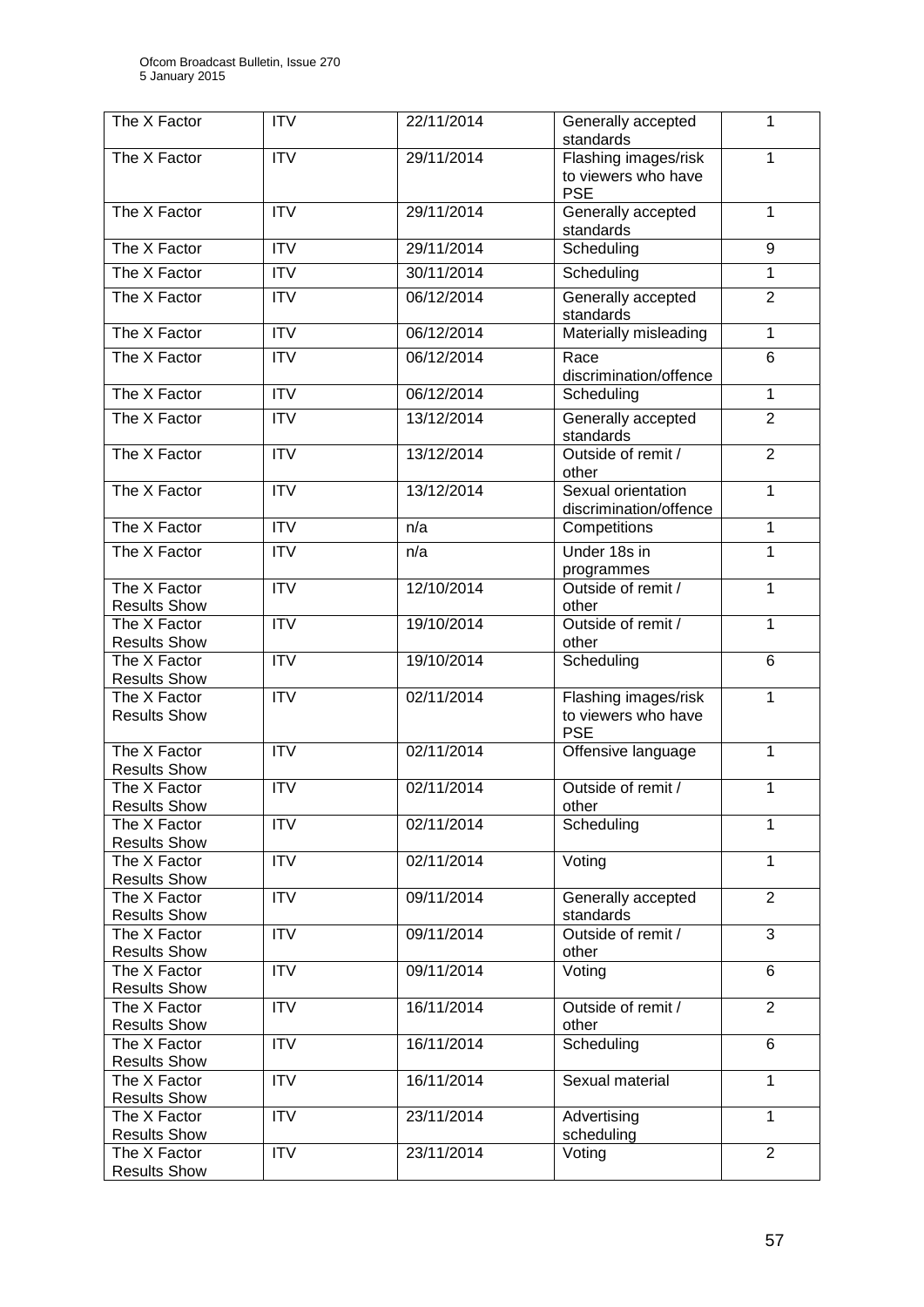| The X Factor<br><b>Results Show</b> | <b>ITV</b>                 | 30/11/2014 | Generally accepted<br>standards     | 1              |
|-------------------------------------|----------------------------|------------|-------------------------------------|----------------|
| The X Factor                        | <b>ITV</b>                 | 07/12/2014 | Generally accepted                  | $\mathbf{1}$   |
| <b>Results Show</b>                 |                            |            | standards                           |                |
| The X Factor                        | <b>ITV</b>                 | 07/12/2014 | Outside of remit /                  | $\mathbf{1}$   |
| <b>Results Show</b>                 | $\overline{IV}$            |            | other<br>Outside of remit /         | $\mathbf{1}$   |
| The X Factor<br><b>Results Show</b> |                            | 14/12/2014 | other                               |                |
| The X Factor                        | $\overline{ITV}$           | 14/12/2014 | Scheduling                          | 70             |
| <b>Results Show</b>                 |                            |            |                                     |                |
| The X Factor<br><b>Results Show</b> | $\overline{ITV}$           | 14/12/2014 | Voting                              | 1              |
| This Morning                        | $\overline{ITV}$           | 05/12/2014 | Generally accepted<br>standards     | 1              |
| <b>Tipping Point</b>                | $\overline{IV}$            | 12/12/2014 | Competitions                        | $\mathbf{1}$   |
| <b>UEFA Champions</b>               | $\overline{ITV}$           | 09/12/2014 | Outside of remit /                  | $\overline{3}$ |
| League Live                         |                            |            | other                               |                |
| <b>ITV News West</b>                | <b>ITV West</b><br>Country | 28/11/2014 | Violence and<br>dangerous behaviour | 1              |
| Country<br>Advertising              | ITV <sub>2</sub>           | 14/12/2014 | Advertising content                 | $\mathbf{1}$   |
| Celebrity Juice                     | ITV2                       | 01/12/2014 | Generally accepted                  | 1              |
|                                     |                            |            | standards                           |                |
| I'm a Celebrity, Get                | ITV2                       | 06/12/2014 | Religious/Beliefs                   | $\overline{2}$ |
| Me Out of Here                      |                            |            | discrimination/offence              |                |
| Now!<br>I'm a Celebrity, Get        | ITV2                       | 21/11/2014 | Drugs, smoking,                     | $\mathbf{1}$   |
| Me Out of Here!                     |                            |            | solvents or alcohol                 |                |
| I'm a Celebrity, Get                | ITV2                       | 21/11/2014 | Scheduling                          | $\mathbf{1}$   |
| Me Out of Here!                     |                            |            |                                     |                |
| The Jeremy Kyle<br>Show             | ITV <sub>2</sub>           | 19/11/2014 | Generally accepted<br>standards     | $\mathbf 1$    |
| The Jeremy Kyle<br>Show             | ITV2                       | 28/11/2014 | Generally accepted<br>standards     | 1              |
| The Xtra Factor                     | ITV <sub>2</sub>           | 07/12/2014 | Race                                | $\mathbf{1}$   |
|                                     |                            |            | discrimination/offence              |                |
| 118118.com's                        | ITV4                       | 07/12/2014 | Generally accepted                  | 1              |
| sponsorship of<br>movies on ITV     |                            |            | standards                           |                |
| Station ident                       | Jack FM (South             | 30/11/2014 | Offensive language                  | 1              |
|                                     | Coast)                     |            |                                     |                |
| Partaj                              | Kanal 5                    | 07/12/2014 | Generally accepted<br>standards     | 1              |
| Advertising                         | LBC 97.3 FM                | 02/12/2014 | Advertising content                 | 1              |
| lain Dale                           | LBC 97.3 FM                | 20/11/2014 | Due impartiality/bias               | 1              |
| Advertising                         | Magic FM                   | 05/12/2014 | Advertising content                 | $\mathbf{1}$   |
| Masters of Sex                      | More4                      | 21/10/2014 | Advertising minutage                | $\mathbf{1}$   |
| Weather forecasts                   | n/a                        | 10/12/2014 | Generally accepted                  | $\mathbf{1}$   |
|                                     |                            |            | standards                           |                |
| Old Skool and<br>Anthems            | Northsound 1               | 08/12/2014 | Offensive language                  | 1              |
| Style and Trends                    | <b>NTV</b>                 | 23/10/2014 | Product placement                   | $\mathbf{1}$   |
| <b>Night Cops</b>                   | Pick                       | 11/12/2014 | Generally accepted<br>standards     | 1              |
| Police 10/7                         | Pick                       | 11/12/2014 | Offensive language                  | $\mathbf{1}$   |
| Is That a Nail in                   | Really                     | 15/11/2014 | Generally accepted                  | 1              |
| Your Head?                          |                            |            | standards                           |                |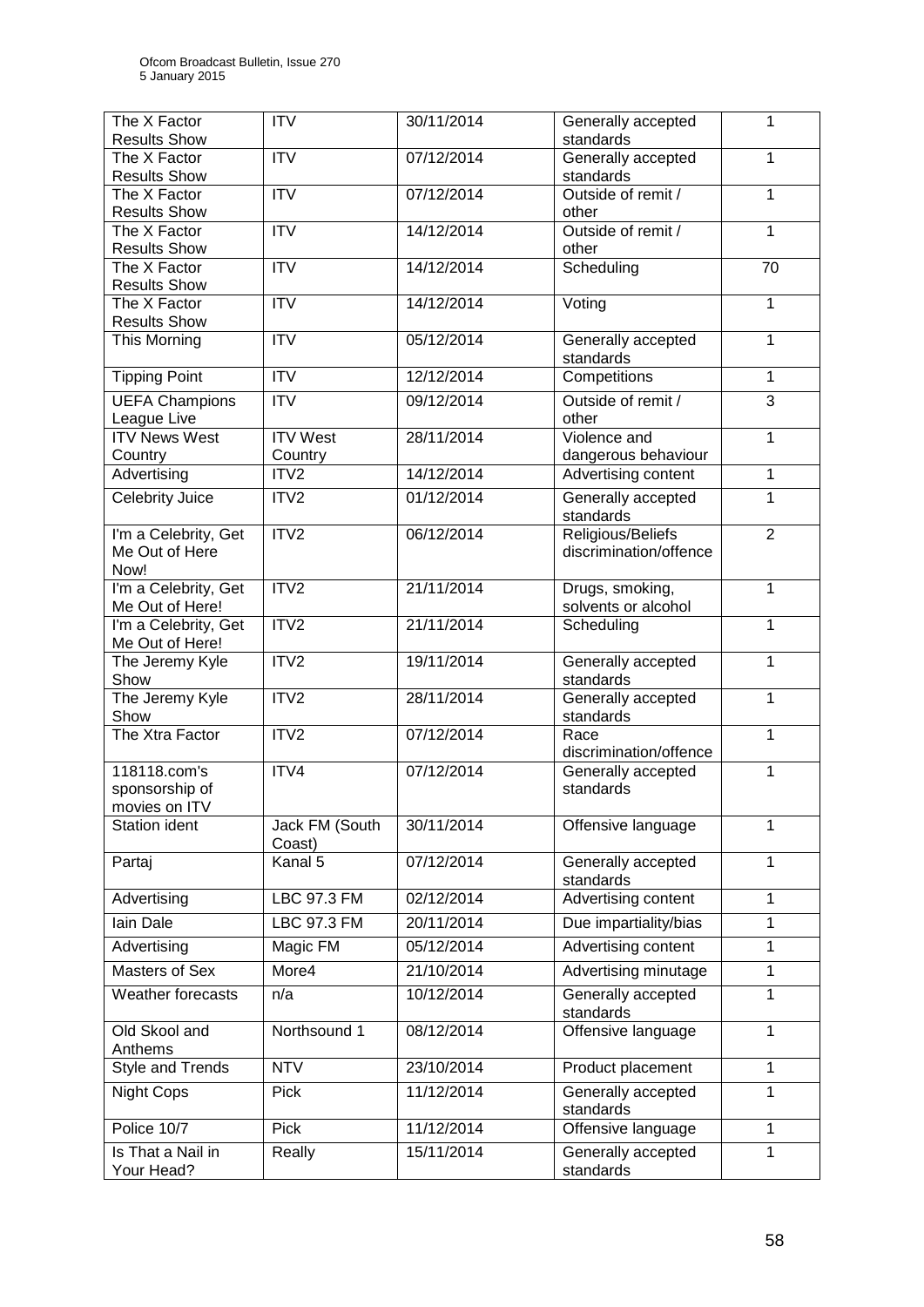| Winter Wonderland<br><b>Massive Savings</b>      | Rocks & Co                      | 14/12/2014 | Advertising content                         | 1              |
|--------------------------------------------------|---------------------------------|------------|---------------------------------------------|----------------|
| <b>News</b>                                      | <b>RT</b>                       | 02/12/2014 | Due accuracy                                | 1              |
| Chanan Munare                                    | <b>Sikh Channel</b>             | 20/08/2014 | Religious/Beliefs<br>discrimination/offence | 19             |
| Carmen                                           | Sky Arts 2 HD                   | 21/11/2014 | Nudity                                      | 1              |
| Advertising                                      | <b>Sky Atlantic</b>             | 03/12/2014 | Advertising content                         | 1              |
| Advertising                                      | <b>Sky Atlantic</b>             | 03/12/2014 | Advertising content                         | 1              |
| Programming                                      | <b>Sky Channels</b>             | n/a        | Outside of remit /<br>other                 | $\mathbf{1}$   |
| Boulton and Co                                   | <b>Sky News</b>                 | 21/07/2014 | Due impartiality/bias                       | 1              |
| News, Sport,<br>Weather                          | <b>Sky News</b>                 | 24/07/2014 | Generally accepted<br>standards             | 1              |
| Paper Review                                     | <b>Sky News</b>                 | 06/12/2014 | Age<br>discrimination/offence               | 1              |
| <b>Sky News</b>                                  | <b>Sky News</b>                 | 19/07/2014 | Generally accepted<br>standards             | 1              |
| <b>Sky News</b>                                  | <b>Sky News</b>                 | 08/12/2014 | Due accuracy                                | 1              |
| <b>Sky News with</b><br>Dermot Murnaghan         | <b>Sky News</b>                 | 22/07/2014 | Generally accepted<br>standards             | $\mathbf 1$    |
| <b>Sky News with</b><br>Dermot Murnaghan         | <b>Sky News</b>                 | 02/12/2014 | Drugs, smoking,<br>solvents or alcohol      | $\mathbf{1}$   |
| <b>Sky News with</b><br>Dermot Murnaghan         | <b>Sky News</b>                 | 08/12/2014 | Generally accepted<br>standards             | $\mathbf{1}$   |
| <b>Sky News with</b><br>Isabel Webster           | <b>Sky News</b>                 | 23/07/2014 | Generally accepted<br>standards             | $\mathbf{1}$   |
| Sky News with Kay<br><b>Burley</b>               | <b>Sky News</b>                 | 18/11/2014 | Due impartiality/bias                       | $\mathbf{1}$   |
| <b>Sky News with</b><br>Lorna Dunkley            | <b>Sky News</b>                 | 19/07/2014 | Due impartiality/bias                       | $\mathbf{1}$   |
| <b>Sky News with</b><br><b>Martin Stanford</b>   | <b>Sky News</b>                 | 19/07/2014 | Outside of remit /<br>other                 | 1              |
| Week in Review                                   | <b>Sky News</b>                 | 23/11/2014 | Due impartiality/bias                       | $\mathbf{1}$   |
| International<br>Football: Scotland v<br>England | Sky Sports 1                    | 18/11/2014 | Offensive language                          | $\mathbf{1}$   |
| La Liga - Real<br>Sociadad vs Getafe             | Sky Sports 5                    | 20/10/2014 | Materially misleading                       | 1              |
| Live UEFA<br><b>Champions League</b>             | Sky Sports 5                    | 10/12/2014 | Generally accepted<br>standards             | 1              |
| Programming                                      | Sky Sports 5                    | 14/11/2014 | Materially misleading                       | $\mathbf{1}$   |
| <b>Fight Night Live</b>                          | <b>Sky Sports Box</b><br>Office | 22/11/2014 | Outside of remit /<br>other                 | 1              |
| Advertising                                      | <b>STV</b>                      | 27/11/2014 | Advertising content                         | 1              |
| <b>News</b>                                      | Talksport                       | 30/11/2014 | Race<br>discrimination/offence              | 1              |
| Programming                                      | Talksport                       | 10/12/2014 | Religious/Beliefs<br>discrimination/offence | 1              |
| <b>Healthy Living</b>                            | <b>TV99</b>                     | 28/10/2014 | Harm                                        | $\mathbf{1}$   |
| <b>Holistic Health</b>                           | <b>TV99</b>                     | 27/10/2014 | Harm                                        | 1              |
| I'm a Celebrity, Get<br>Me Out of Here!          | <b>UTV</b>                      | 04/12/2014 | Drugs, smoking,<br>solvents or alcohol      | 1              |
| Advertising                                      | Various                         | 15/12/2014 | Scheduling                                  | 1              |
| Programming                                      | Various                         | n/a        | Offensive language                          | $\overline{2}$ |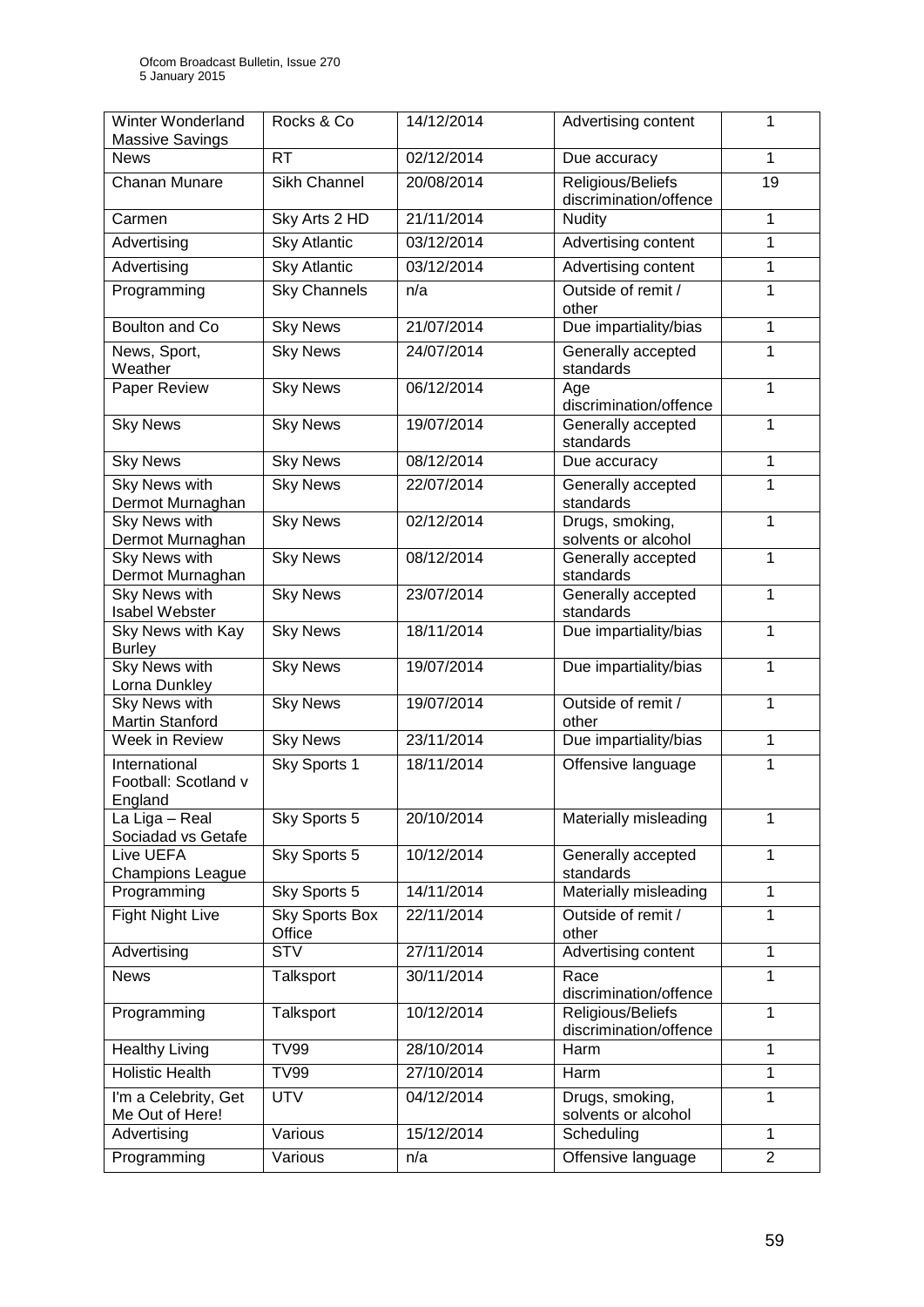| Live: Shri Guru                     | Venus TV        | 23/08/2014 | Religious/Beliefs               |  |
|-------------------------------------|-----------------|------------|---------------------------------|--|
| Ravidass Ji                         |                 |            | discrimination/offence          |  |
| Advertising                         | VH <sub>1</sub> | 06/12/2014 | Advertising content             |  |
| It's Christmas with<br>Noddy Holder | VH <sub>1</sub> | 03/12/2014 | Offensive language              |  |
| Honey I Bought the<br>House         | Watch           | 07/12/2014 | Offensive language              |  |
| The Strain                          | Watch           | 19/11/2014 | Generally accepted<br>standards |  |

#### **Complaints assessed under the General Procedures for investigating breaches of broadcast licences**

For more information about how Ofcom conducts investigations about broadcast licences, go to: [http://stakeholders.ofcom.org.uk/broadcasting/guidance/complaints](http://stakeholders.ofcom.org.uk/broadcasting/guidance/complaints-sanctions/general-procedures/)[sanctions/general-procedures/.](http://stakeholders.ofcom.org.uk/broadcasting/guidance/complaints-sanctions/general-procedures/)

| Licensee                                    | <b>Licensed service</b>         | <b>Categories</b>      |
|---------------------------------------------|---------------------------------|------------------------|
| Bay FM Radio Limited                        | Bay FM                          | <b>Key Commitments</b> |
| <b>Canalside Community</b><br>Radio Limited | Canalside's The Thread<br>102.8 | <b>Key Commitments</b> |
| Radio Forth Limited                         | Forth 1                         | Format                 |
| Moray Firth Radio Limited                   | Moray Firth Radio FM            | Format                 |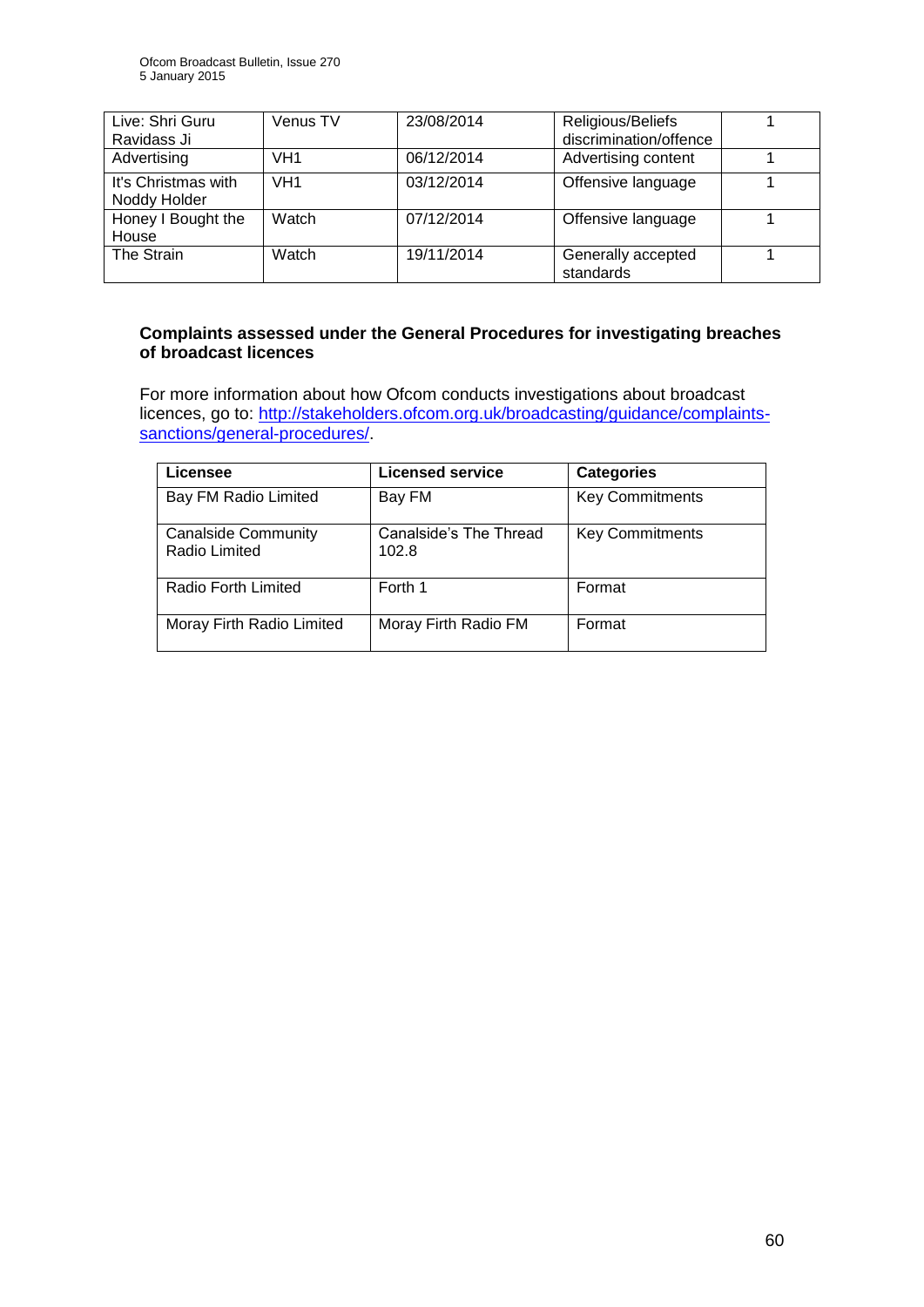## **Investigations List**

If Ofcom considers that a broadcaster may have breached its codes, a condition of its licence or other regulatory requirements, it will start an investigation.

#### **It is important to note that an investigation by Ofcom does not necessarily mean the broadcaster has done anything wrong. Not all investigations result in breaches of the licence or other regulatory requirements being recorded.**

Here are alphabetical lists of new investigations launched between 4 and 17 December 2014.

#### **Investigations launched under the Procedures for investigating breaches of content standards for television and radio**

| Programme            | <b>Broadcaster</b> | <b>Transmission date</b> |
|----------------------|--------------------|--------------------------|
| Ice Road Truckers    | Channel 5          | Various                  |
| Advertising minutage | Heart TV           | 27 October 2014          |

For more information about how Ofcom assesses complaints and conducts investigations about content standards, go to:

[http://stakeholders.ofcom.org.uk/broadcasting/guidance/complaints](http://stakeholders.ofcom.org.uk/broadcasting/guidance/complaints-sanctions/standards/)[sanctions/standards/.](http://stakeholders.ofcom.org.uk/broadcasting/guidance/complaints-sanctions/standards/)

## **Investigations launched under the Procedures for the consideration and adjudication of Fairness and Privacy complaints**

| <b>Programme</b>              | <b>Broadcaster</b> | <b>Transmission date</b> |
|-------------------------------|--------------------|--------------------------|
| Can't Pay? We'll Take It Away | Channel 5          | 15 October 2014          |
| 24 Hours in Police Custody    | Channel 4          | 06 October 2014          |

For more information about how Ofcom considers and adjudicates upon Fairness and Privacy complaints, go to:

[http://stakeholders.ofcom.org.uk/broadcasting/guidance/complaints](http://stakeholders.ofcom.org.uk/broadcasting/guidance/complaints-sanctions/fairness/)[sanctions/fairness/.](http://stakeholders.ofcom.org.uk/broadcasting/guidance/complaints-sanctions/fairness/)

#### **Investigations launched under the General Procedures for investigating breaches of broadcast licences**

| Licensee              | <b>Licensed</b><br><b>Service</b> |
|-----------------------|-----------------------------------|
| 914 TV Limited        | Studio 66 TV 1                    |
| Voice of Africa Radio | Voice of Africa<br>Radio          |